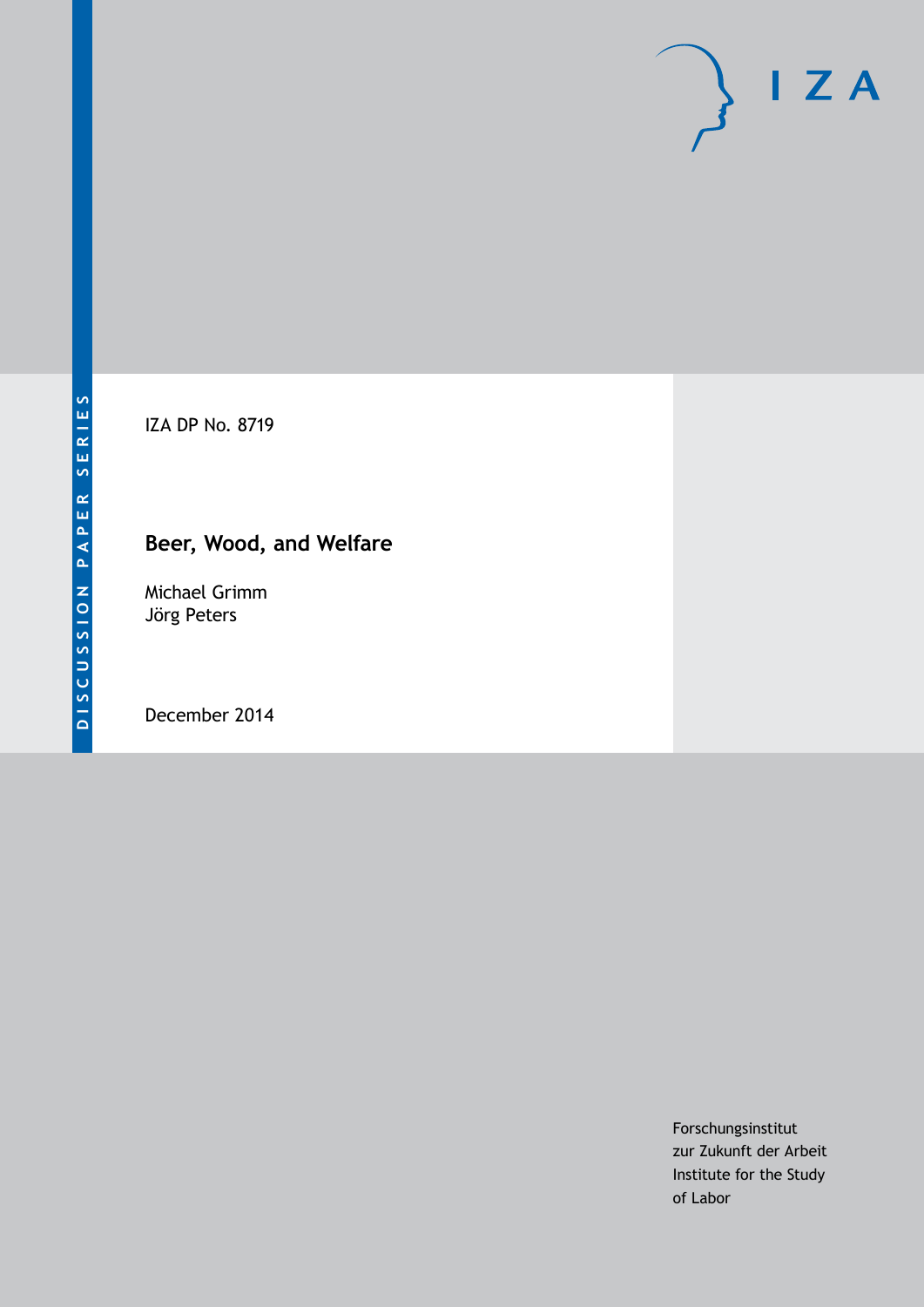# **Beer, Wood, and Welfare**

## **Michael Grimm**

*University of Passau Erasmus University Rotterdam and IZA*

## **Jörg Peters**

*RWI and AMERU, University of the Witwatersrand*

### Discussion Paper No. 8719 December 2014

IZA

P.O. Box 7240 53072 Bonn Germany

Phone: +49-228-3894-0 Fax: +49-228-3894-180 E-mail: [iza@iza.org](mailto:iza@iza.org)

Any opinions expressed here are those of the author(s) and not those of IZA. Research published in this series may include views on policy, but the institute itself takes no institutional policy positions. The IZA research network is committed to the IZA Guiding Principles of Research Integrity.

The Institute for the Study of Labor (IZA) in Bonn is a local and virtual international research center and a place of communication between science, politics and business. IZA is an independent nonprofit organization supported by Deutsche Post Foundation. The center is associated with the University of Bonn and offers a stimulating research environment through its international network, workshops and conferences, data service, project support, research visits and doctoral program. IZA engages in (i) original and internationally competitive research in all fields of labor economics, (ii) development of policy concepts, and (iii) dissemination of research results and concepts to the interested public.

<span id="page-1-0"></span>IZA Discussion Papers often represent preliminary work and are circulated to encourage discussion. Citation of such a paper should account for its provisional character. A revised version may be available directly from the author.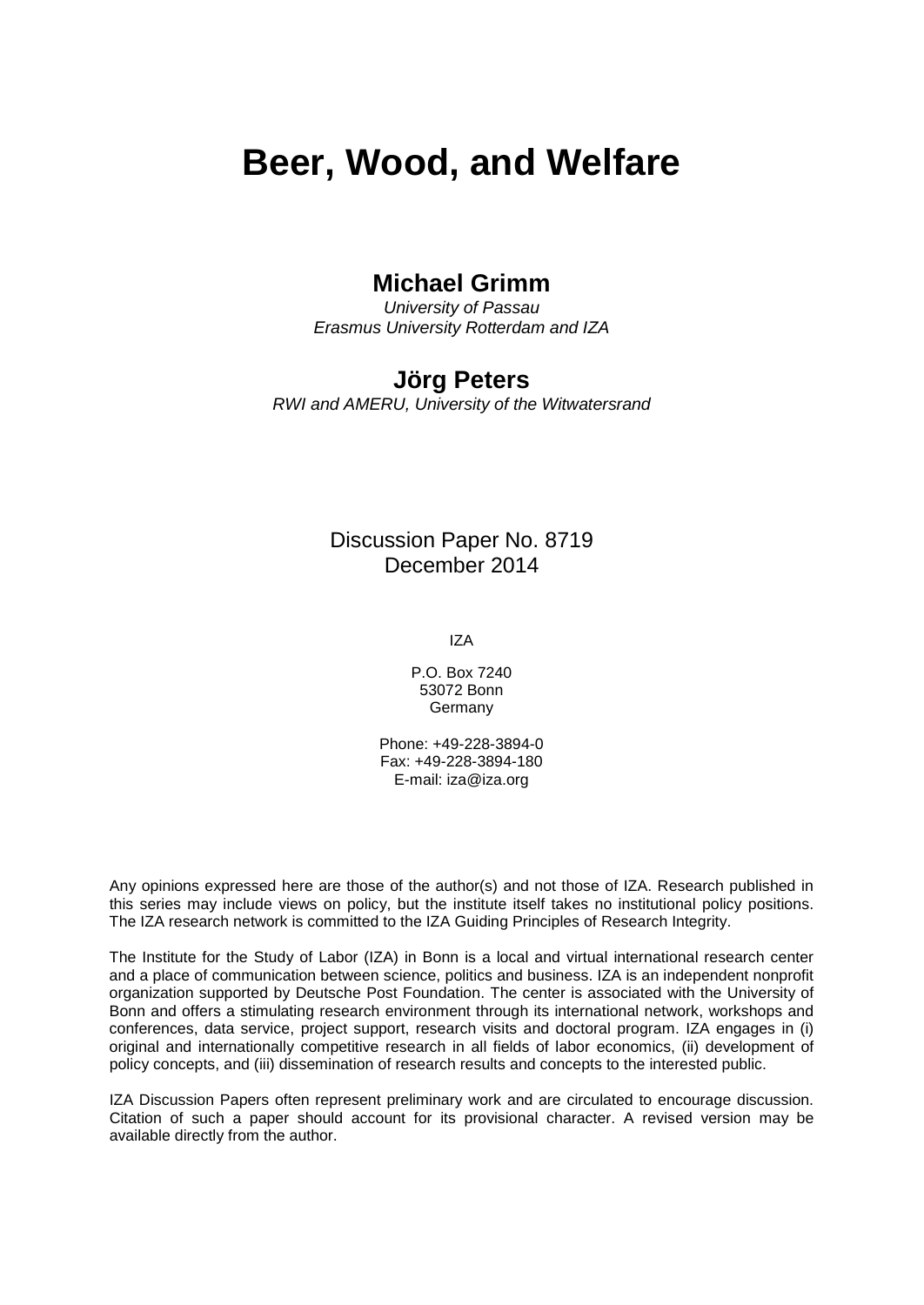IZA Discussion Paper No. 8719 December 2014

## **ABSTRACT**

## **Beer, Wood, and Welfare[\\*](#page-1-0)**

Local beer breweries in Burkina Faso absorb a considerable amount of urban woodfuel demand. We assess the woodfuel savings caused by the adoption of improved brewing stoves by these, mostly female owned, small enterprises and estimate the implied welfare effects through the woodfuel market on private households. We find substantial wood savings among the breweries and, subsequently, huge welfare gains for households. Since woodfuel is predominantly used for cooking by the poorer strata, the intervention under study is an example for a green growth intervention with pro-poor welfare gains – something green growth strategies should look for.

JEL Classification: D2, D6, I3, O3

Keywords: demand for woodfuel, technology adoption, improved stoves, green growth, impact evaluation, female employment

Corresponding author:

Michael Grimm University of Passau Faculty of Economics Innstraße 29 94032 Passau Germany E-mail: [michael.grimm@uni-passau.de](mailto:michael.grimm@uni-passau.de)

We thank IRSAT for sharing their data. We thank Gunther Bensch, Jolijn Engelbertink and Willem Cornelissen for very valuable comments. The data underlying this research was collected for an impact evaluation commissioned by the Policy and Evaluation Department of the Ministry of Foreign Affairs of the Netherlands (IOB).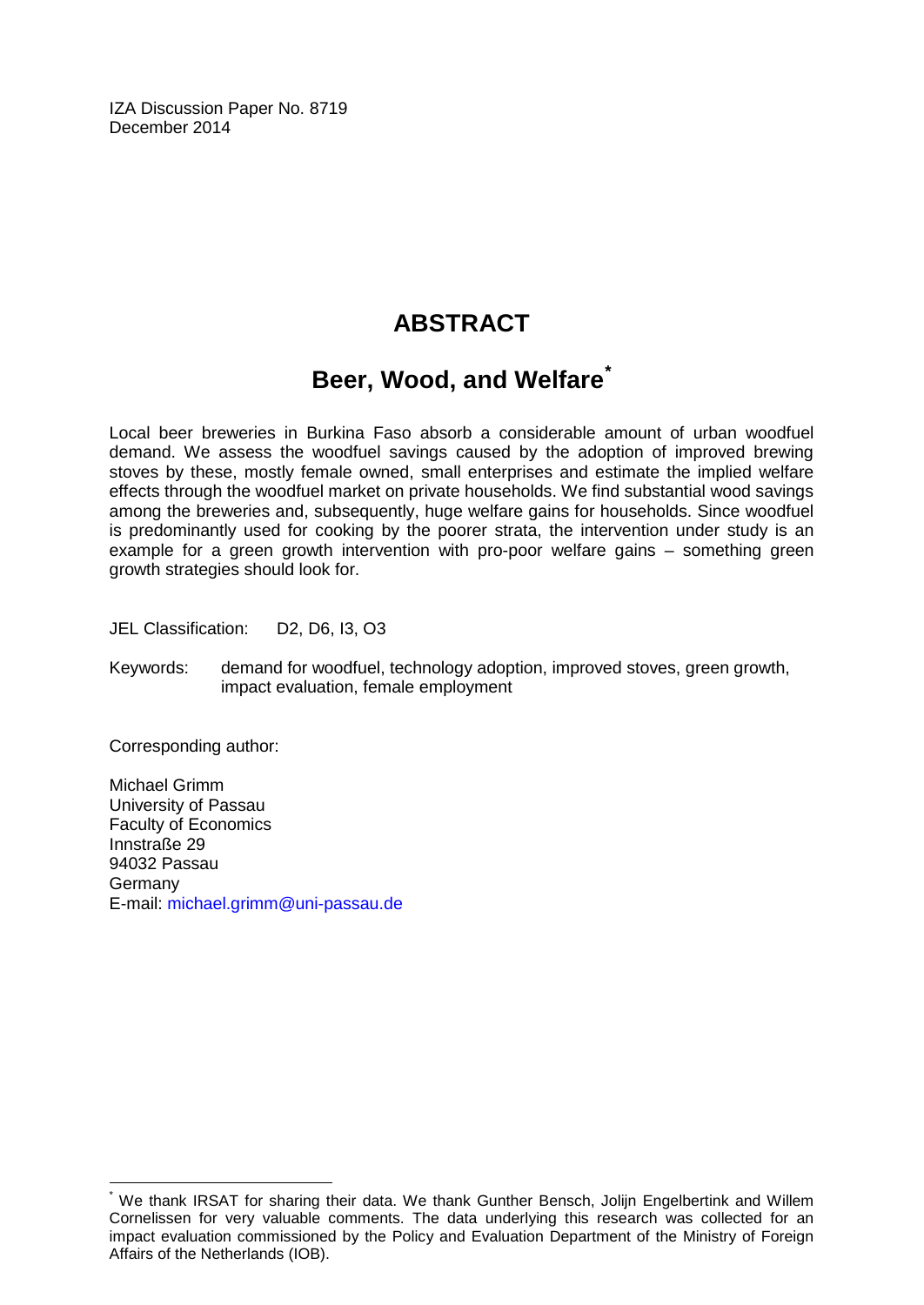#### **1. Introduction**

Poverty and environmental hazards are directly related. One of the most striking examples for this is the usage of biomass – mostly firewood and charcoal – for cooking purposes. More than 3 billion people rely on such fuels, because modern cooking fuels like electricity or gas are not affordable or accessible. The provision of woodfuels is associated with a heavy burden for the users. In rural areas where firewood is mostly collected, it induces a substantial work load, in urban areas where charcoal or firewood must be bought, it induces a heavy monetary burden. In addition, the wood extraction and the combustion in mostly very inefficient cooking devices have severe environmental implications (see Pant et al. 2014, Martin et al. 2011). First, on the local level the bad combustion process leads to smoke emissions that contain harmful pollutants killing 4.3 million people every year according to the World Health Organisation (WHO, 2012). On the regional level, biomass usage contributes to deforestation and forest degradation. On the global level, burning biomass leads to climate relevant emissions, most notably CO2 and black carbon.

Combating such environmental deficits is high on the agenda of international cooperation and national governments. The idea of putting developing countries on an environmentally more sustainable trajectory has made inroads into the rhetoric of aid agency as *green growth*. In a recent paper, Stefan Dercon (Dercon, 2014) challenges the green growth concept by emphasizing that "curbing environmental damage now […] means diverting resources from other conventional growth-oriented opportunities". Thereby, the trade-off between the alleviation of current poverty and achieving intergenerational equity is put into the focus. While Dercon clearly acknowledges that not internalizing environmental costs today might lead to future poverty, the high discount rates of today's poor and "their dire circumstances leave little room for the use of long planning horizons". In a nutshell, Dercon asks to what extent green growth is actually good for today's poor. Three green growth strategies are identified: First, internalizing externalities by changing prices, second, investments in environmentally less damaging production processes, for example energy efficiency enhancements, and, third, climate change adaptation investments.

In this paper, we provide evidence to this debate by examining the impacts of an energy efficiency intervention in Burkina Faso – called FAFASO – and the repercussions it has on the urban poor. The energy efficiency intervention endows local beer breweries in the two major cities of Burkina Faso with improved brewing stoves. Local beer breweries in Burkina Faso absorb a considerable amount of urban woodfuel demand – more than 50% according to

2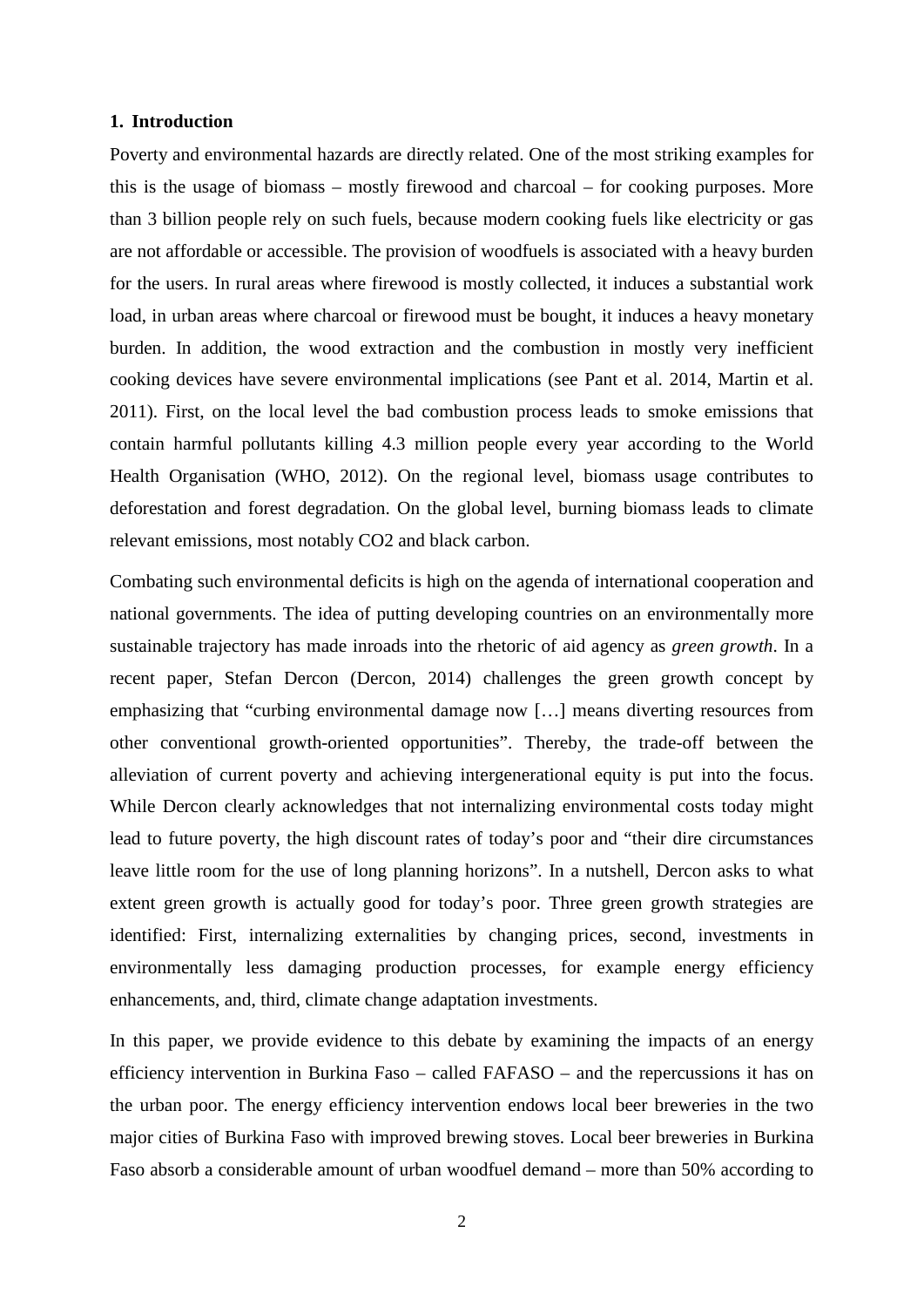the Burkinabè Ministry of Environment. At the same time, virtually all private households rely on woodfuels for their daily cooking purposes with wood being a scarce and hence highly priced good in Sahelian Burkina Faso where deforestation advances at a rapid pace.<sup>1</sup> While the policy intervention under evaluation is a classical green growth intervention that focusses on energy consumption in enterprises, we evaluate not only the direct effects this has on the firewood consumption and CO2 emissions, but also the indirect effects on households: Since firewood unlike other climate relevant energy sources is traded on local markets only, drastically changing demand patterns can be expected to affect the prices the urban poor pay for a good they use on a daily basis.

Our analysis is based on two original data sets that we collected among local beer breweries and households in Ouagadougou and Bobo Dioulasso. The survey of 261 local beer breweries was conducted in September 2012. These local beer breweries are micro-enterprises virtually always run by women, the so-called dolotières. The consumption of the local beer, the dolo, as well as the craft of brewing it is deeply entrenched in the Burkinabè culture. It is usually modestly consumed, but on a very regular basis and by most Burkinabè. The brewing process is very energy and labour intensive and rather an artisanry than an industrial process. Our 2012 dolotières survey is complemented by a first wave of interviews among 219 dolotières of whom 88 are among the 261 interviewed in 2012. The first wave of data collection was conducted by IRSAT, an Ouagadougou based research institute, in 2010, i.e. before the intervention was implemented. The second dataset we use is a survey among 892 households in Ouagadougou that we conducted in December 2010. It contains unique information on cooking relevant issues including firewood and charcoal demand.

We use these two datasets to examine the effectiveness of the energy efficiency intervention and, subsequently, the effects it has on wood consuming households. As a first step, we examine the determinants of up-take of improved brewing stoves. Second, we estimate the wood savings associated with the use of an improved brewing stove. Third, we evaluate the implied welfare effects on private households resulting from a reduced price for wood and charcoal under actual and hypothetical adoption rates. Given that poorer households spend a larger share of their budget on cooking fuels than richer ones, reducing the price of woodfuel should be particularly pro-poor. Fourthly, we explore the environmental impact associated with reduced deforestation.

 $\overline{a}$ 

<span id="page-4-0"></span><sup>&</sup>lt;sup>1</sup> Forest coverage in the country has decreased from 68,500 sq km in 1990 to 55,300 sq km in 2012 (WDI 2014).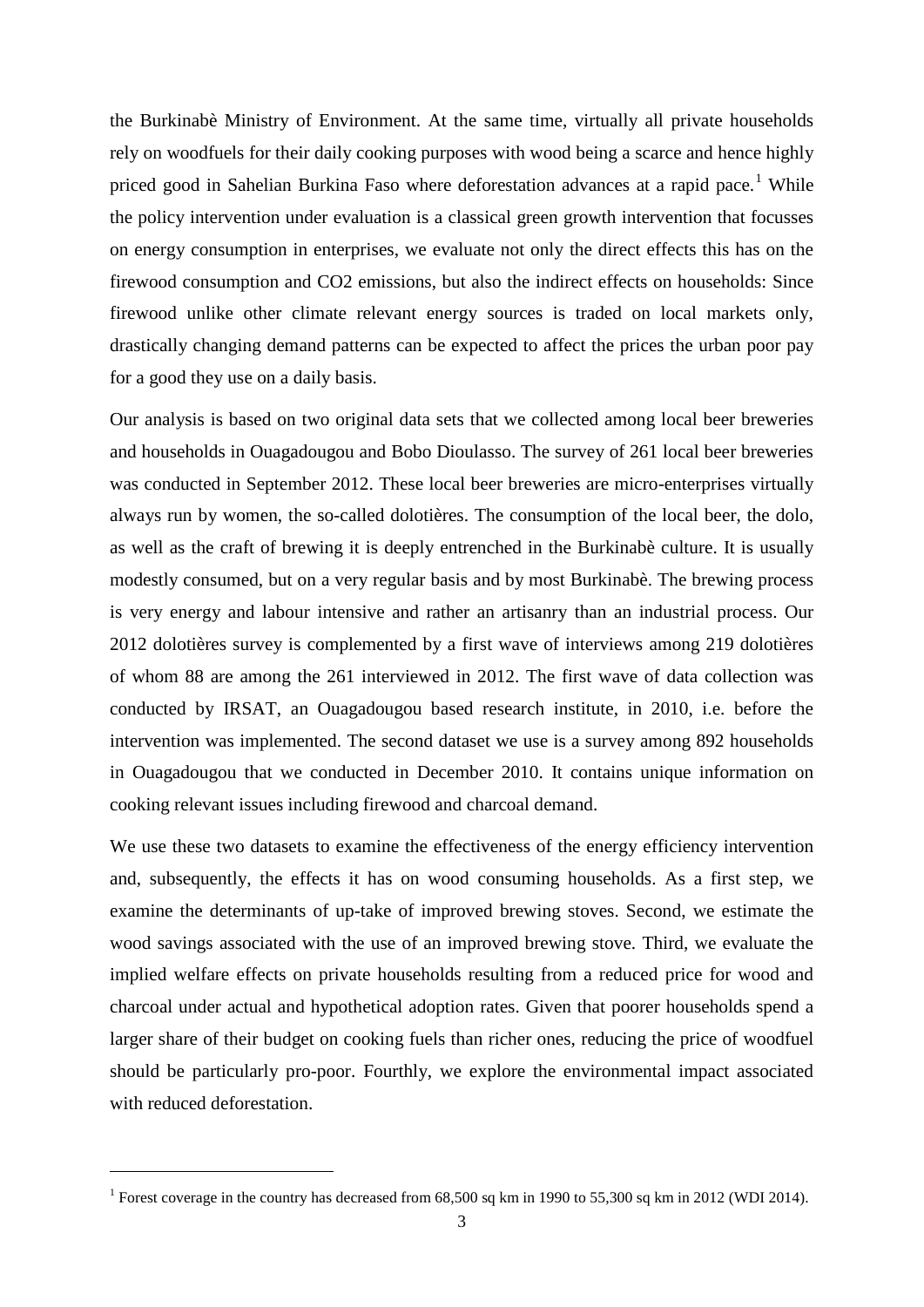To our knowledge, this paper is the first to examine woodfuel consumption in microenterprises and the second-round effects of an energy efficiency intervention targeting woodfuel consumption. Our paper is related to the large literature on improved stoves for cooking (see e.g. Pant et al. 2014, Smith-Sivertsen et al., 2009; Yu, 2011; Hanna et al., 2012; Bensch and Peters, 2013, 2014) that usually focuses on health and environmental impacts as well as direct effects on energy expenditures, but that does not examine indirect effects on prices. Our paper also contributes to the literature on innovation and technology adoption in a context in which credit and insurance markets are incomplete and returns from innovation might be uncertain (see e.g. Foster and Rosenzweig, 1995; Blackman and Bannister, 1998; Bandiera and Rasul, 2006; Conley and Udry, 2010; Duflo et al., 2011). The paper is also related to the literature that explores the distributional impacts of food price inflation and the inflation of other goods that particularly matter for poor households (see e.g. Prais, 1959; Deaton, 2003; Günther and Grimm, 2007; Wodon et al., 2008). Finally, the paper contributes to the literature on the role of woodfuels for deforestation and the implied economic costs (see e.g. Ribot, 1999; Arnold et al., 2006).

The remainder of the paper is organized as follows. In the next section we provide background information about the business of making 'dolo' and the stove intervention under study. In Section 3, we present our data. In Section 4 we explain how we assess direct savings for breweries, the indirect welfare effects for wood-consuming households and the environmental impact. Section 5, we first analyze adoption and then present the results for the three types of impacts. In Section 6 we conclude.

#### **2. The business of making 'dolo' and the 'FAFASO' intervention**

FAFASO is implemented by the GIZ under the umbrella of the Dutch-German energy partnership 'Energising Development' (EnDev). FAFASO, targets three types of actors: households, social institutions, such as schools and health centres, and microenterprises. We focus on improved cooking stoves for local beer breweries. The FAFASO intervention differs from other earlier improved cookstove (ICS) promotion programmes in Burkina Faso mainly because it does not provide direct subsidies. Instead, it rather focuses on the training of ICS producers (whitesmiths, potters and masons), sensitization, and marketing campaigns. FAFASO started in 2005 to promote ICS in two cities, the capital, Ouagadougou and Bobo-Dioulasso, Burkina Faso's second largest city. Initially the program started with cooking stoves for private households. In 2008 the GIZ started to train masons in constructing special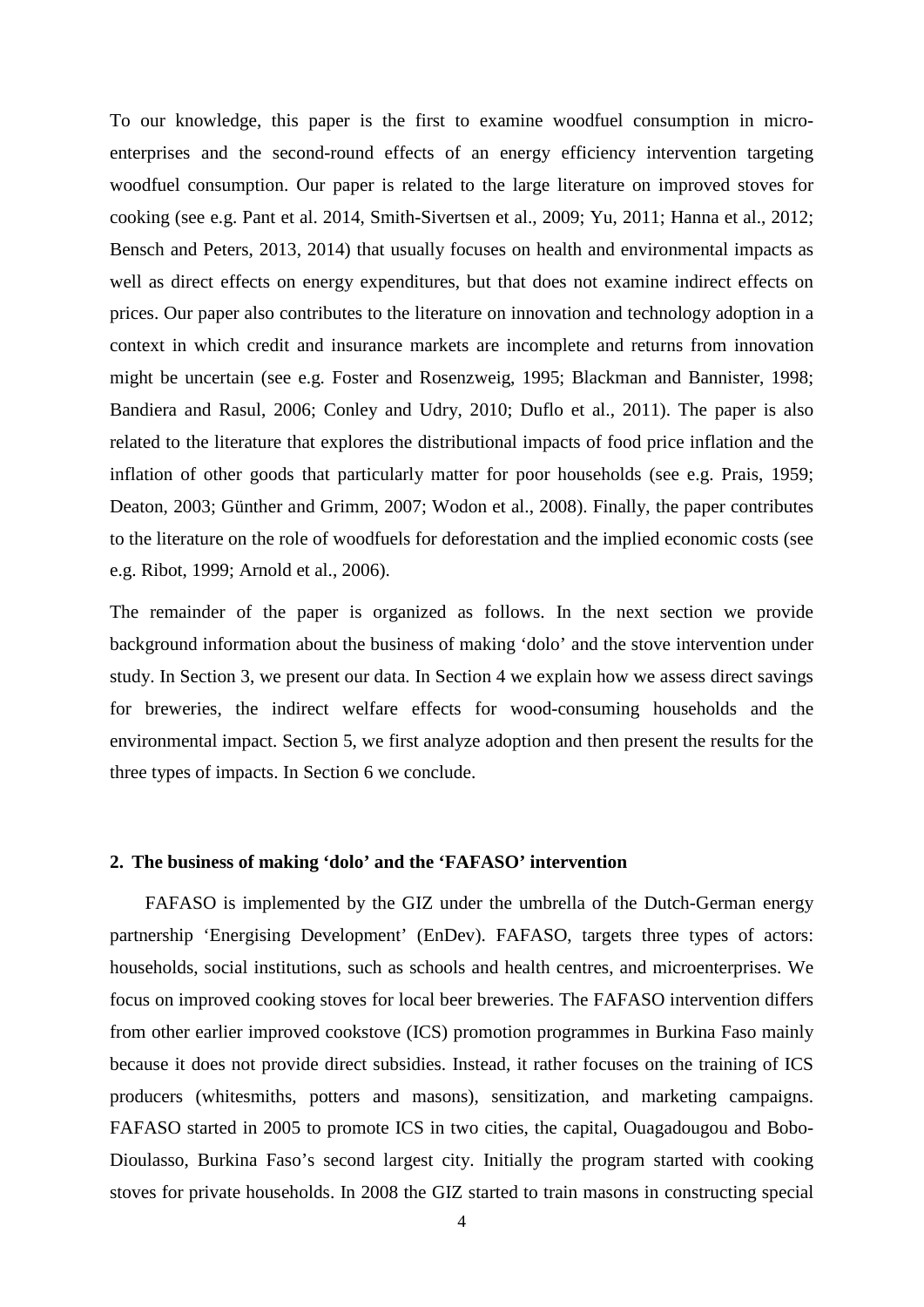stoves for dolo breweries that are designed to curb firewood consumption in the brewing process, since the production of dolo needs a lot of energy, typically firewood, because once the basis of the beer, the sorghum, is crushed and ground into a paste (malt), it needs to be boiled for more than a day. The training of masons was first concentrated in communities in the Eastern region of the country and was implemented in collaboration with dolo producer associations. From 2008 onwards such trainings were repeatedly organized. In Ouagadougou and Bobo-Dioulasso, these trainings started in 2010 (in Bobo-Dioulasso six months later than in Ouagadougou). This was accompanied by sensitization campaigns among dolo producers in both cities and in the rural communities around Ouagadougou and by the installation of test stoves in breweries where the dolotières had some model or leader-role ('*femme leader*'). Further masons were trained in the Centre-Est region.

Table 1 shows the number of installed Dolo stoves in 2010, 2011 and 2012. The number of installations peaked in 2010 in the regions 'Sud-Ouest' and 'Est' and in 2011 in Ouagadougou and Bobo-Dioulasso. In 2012 the number of installations decreased significantly. By the end of 2012, 2,317 stoves had been installed. The decline from 2012 onwards might be due to market saturation. The early awareness campaigns by the FAFASO seem to have been quite successful, so that by 2012 maybe all those that had made plans to invest in such a stove had already bought one.

#### [please insert Table 1]

The improved cooking stoves made for breweries – 'Roumdé stoves' hereafter - are much larger than the household cooking stoves and are made of clay and bricks rather than metal.<sup>[2](#page-4-0)</sup> These stoves are fixed and typically comprise between two and five huge cauldrons (although different sizes exist), the so-called 'marmites' (if made of aluminium) or 'canaris' (if made of clay). Aluminium is more widespread in Ouagadougou and clay in Bobo-Dioulasso. In front is an always-open door to the combustion chamber through which the firewood is loaded; typically by using entire trunks of wood that are by and by moved into the oven. A typical stove easily spans the surface of three to four square metres with the cauldrons arranged symmetrically over this space. In contrast traditional stoves basically consist of a set of cauldrons that is lifted by a few bricks allowing moving firewood under the cauldrons. Some slightly modified versions of these traditional stoves exist, which have some

<span id="page-6-0"></span><sup>&</sup>lt;sup>2</sup> "Roumdé" is the brand name chosen by the GIZ. Roumdé means "the preferred" in the national language Mooré.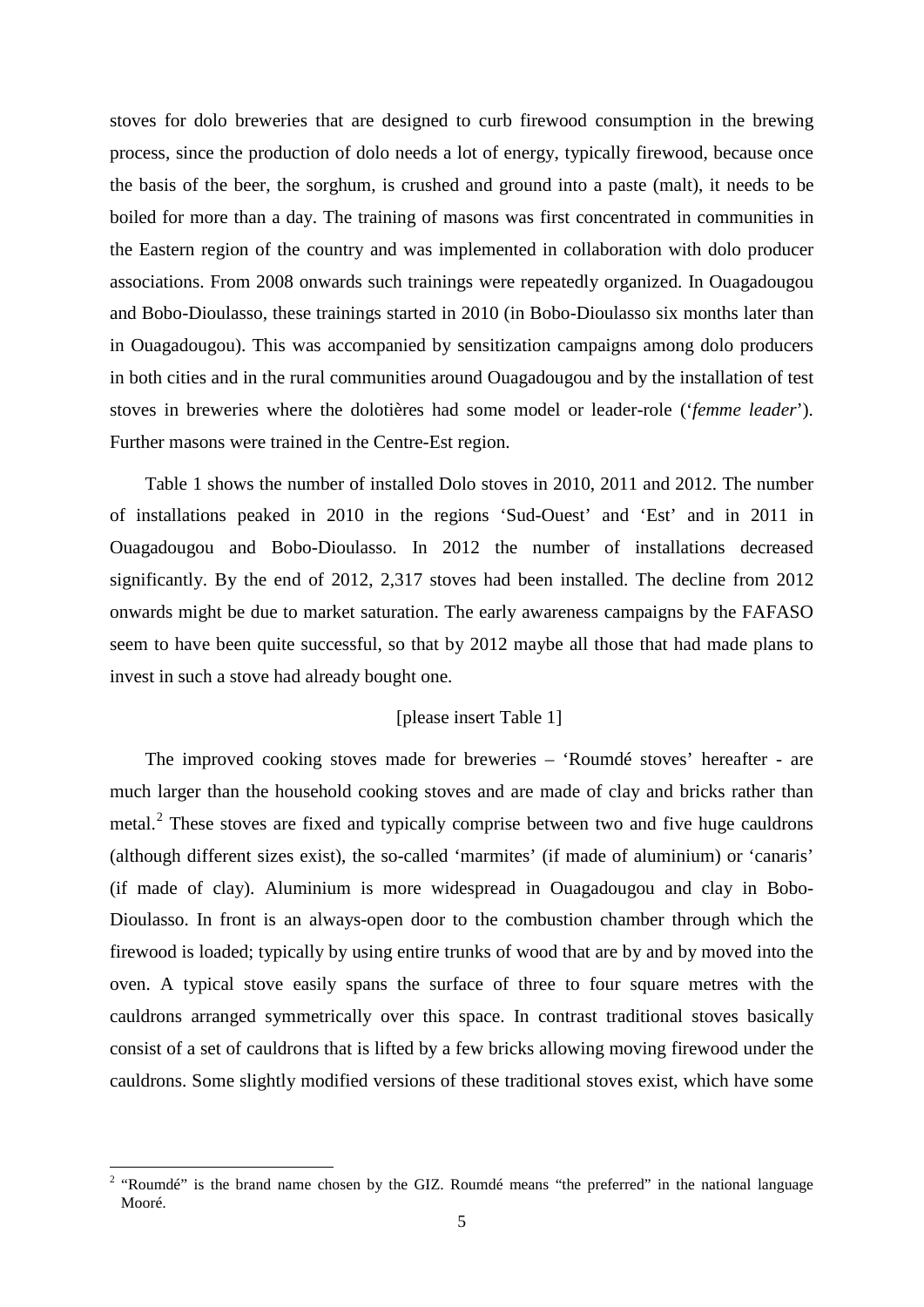sort of combustion chamber, but are not of the same quality than the Roumdé. Both the Roumdé and two traditional stoves are shown in Figure 1.

#### [please insert Figure 1]

A Roumdé costs about CFA F 27,500 (or EUR 42, official exchange rate used)<sup>[3](#page-6-0)</sup> without the cauldrons. Aluminium cauldrons (marmite) cost depending on the size between CFA F 20,000 (EUR 30) and CFA F 60,000 (EUR 90) and are hence more expensive than the Roumdé it-self and much more expensive than clay cauldrons, but they also have a much longer life-span than the latter. Cauldrons made of clay often crack if the stove is overheated. Aluminium cauldrons can in principle melt, but it seems that this happens only very rarely. Because changing the cauldrons with a Roumdé is also expensive, since the upper mantle of the stove needs to be opened, some dolotières switch from clay to aluminium when they buy a Roumdé.

According to the GIZ a Roumdé saves at least 60% to 70% of the firewood needed with a traditional stove for one brewing process. However, it seems that the saving rate goes rapidly down if the improved stove is poorly maintained. In one field test conducted by the Institut de Recherches en Sciences Appliquées et Technologies (IRSAT) a damaged improved stove even needed more firewood per litre of dolo than a traditional stove (Sanogo et al., 2011), confirming that a rigorous assessment of the effectiveness of such stoves requires a test under real world conditions where conditions include the quality status of the stove and how the stove is used.

Making dolo is a tradition. The activity is exclusively done by women (the so-called "dolotières"), typically Christian or animist, since Muslim women are not allowed to make alcohol. The alcohol arises once the boiling of the malt is done. By adding yeast and by letting it ferment, the beer – dolo – is produced. When the dolo is ready, the women typically fill up big plastic barrels of it. They then sell either directly to customers or to other retailers. For the customers, most dolotières have a so-called cabaret, typically some benches to a shady spot outside the courtyard. Usually, the cabaret scene is geared towards simple socializing. Excessive drunkenness is rare. People start passing through around eight or nine in the morning, on their way to work. Others come during the day or on their way back from work. Those who consume in the cabaret drink it from a so-called 'calabashe'. For take-away the breweries usually use empty soda bottles or plastic containers. A litre bottle of dolo is sold for about CFA F 150 (EUR 0.23). In urban areas the typical brewery is located in a backyard has

<span id="page-7-0"></span><sup>&</sup>lt;sup>3</sup> Note that in 2010 PPP, the price of a Roumdé is roughly EUR 157.14 (Penn World Tables version 7.1).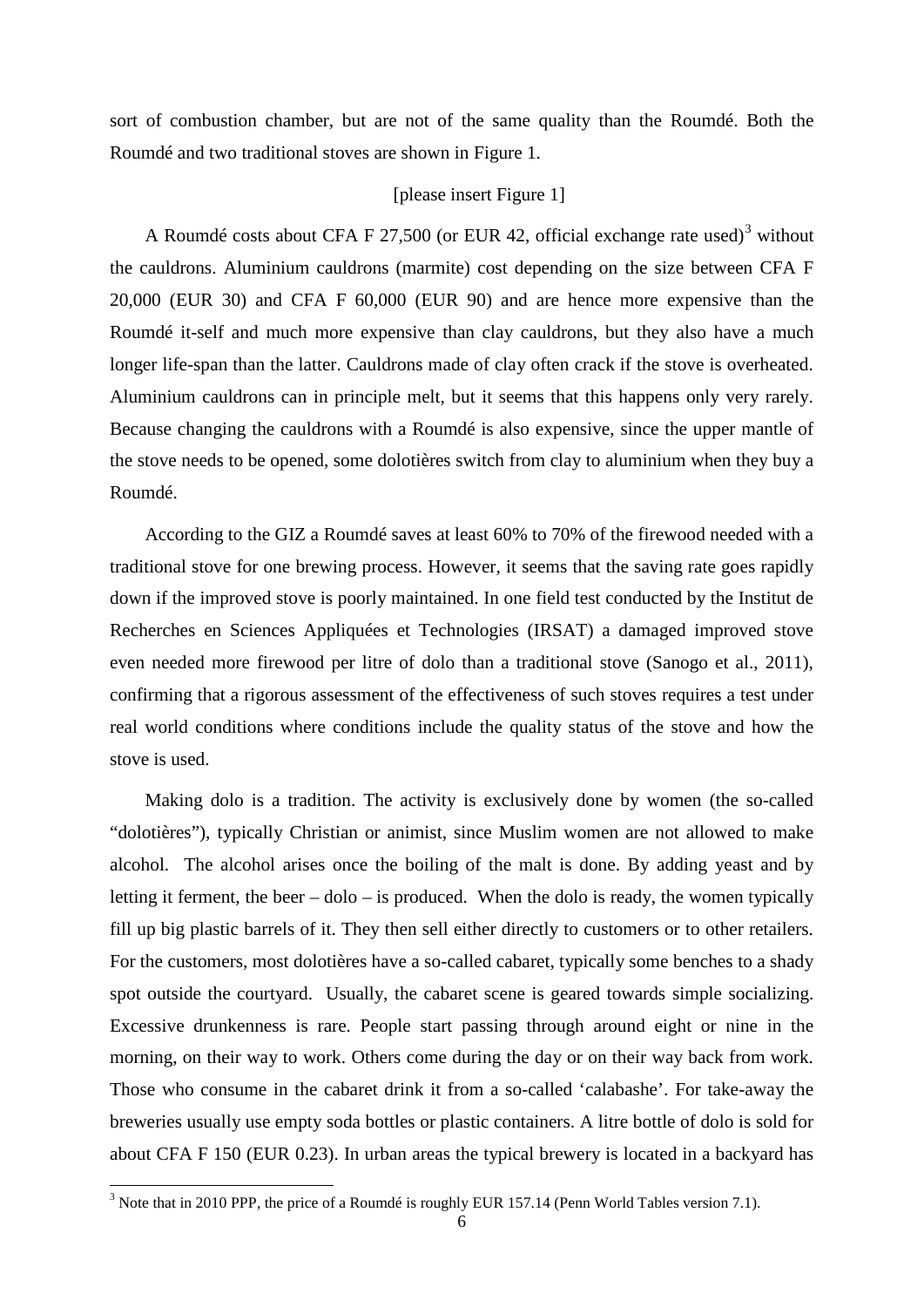one or several stoves, additional cauldrons and barrels to stock raw materials, intermediate outputs, residuals and the final product, the dolo. Wood is stocked at the side or outside the yard. The piles of wood can be relatively large, since most breweries purchase wood for several brewings.

#### **3. Data**

We use three different types of data: (i) dolo breweries survey data, (ii) information drawn from focus group discussions, in-depth interviews with stakeholders and other experts and field visits and (iii) household data on cooking behaviour. In what follows we briefly present each source.

#### *3.1. Survey data on dolo breweries*

In 2010 the *Institut de Recherches en Sciences Appliquées et Technologies* (IRSAT) conducted a census to count all dolo breweries in greater Ouagadougou and Bobo-Dioulasso, i.e. including their surrounding (rural) villages. The census revealed that in and around Ouagadougou 2,397 breweries were operating. In and around Bobo-Dioulasso the count was 1,144 breweries (Sanogo et al., 2011). Because the census had been conducted at the end of the rainy season and some breweries temporally close in that period of the year, the actual number might even be a bit higher.

From this list of breweries, IRSAT then randomly selected 219 breweries - 158 in and around Ouagadougou and 61 in and around Bobo-Dioulasso. With the help of a dolo producers association, the selected breweries were then contacted and interviewed. Our questionnaire collected information about the socio-demographic characteristics of these breweries and the people working there, the brewing process including wood consumption and about the awareness and possibly use of improved cooking stoves. This information was used by IRSAT to produce a report commissioned by the GIZ to better target and design the FAFASO activities, in particular the promotion of improved stoves for breweries that only started in 2010 (Sanogo et al., 2011).

In September 2012, i.e. exactly two years later, we tried to re-interview as many as possible breweries from the 2010 sample and to add, depending on the experienced attrition, new breweries. Hence, in total 261 breweries, 178 in and around Ouagadougou and 83 in and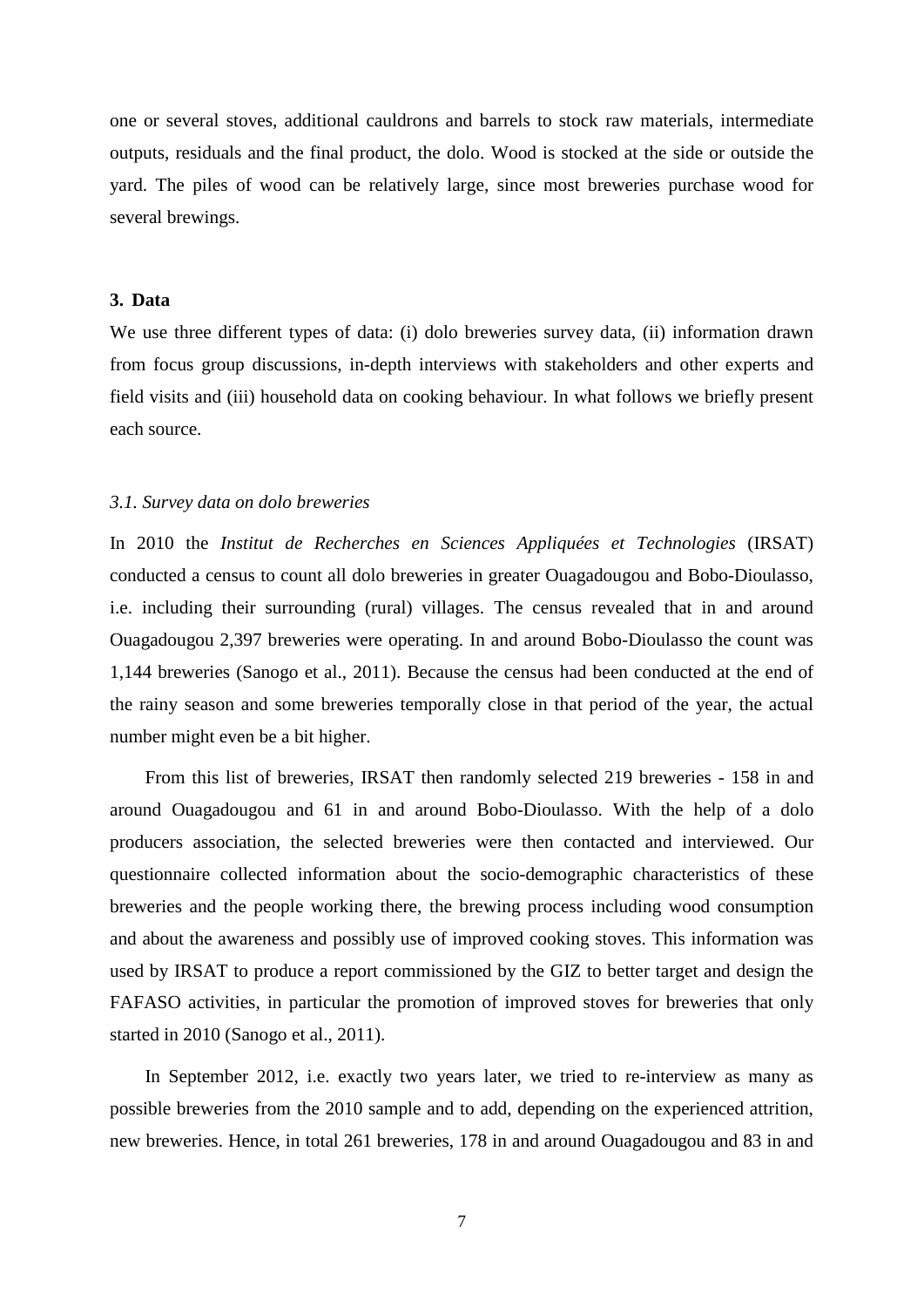around Bobo-Dioulasso, $4$  were visited and interviewed. The interviews were conducted by staff from IRSAT again with support from the association of breweries. Attrition turned out to be quite high. From the 261 breweries, 88 had already been interviewed in 2010. Many of the breweries visited in 2010 refused to participate again in the survey, some were not present the days the interviewers came and again others had stopped their activity, either temporally or definitely. Absence was often due to the fact that during this period of the year labour is needed for harvesting. New breweries were randomly drawn from the list of all breweries registered through IRSAT's census. Table 2 documents the sample compositions in 2010 and 2012.

#### [please insert Table 2]

The questionnaire used in 2010, had been enriched by a number of additional questions allowing better to scrutinize the impact of improved stoves on wood consumption. Information on and related to wood consumption was only incompletely collected in 2010. In particular, information related to the stoves in use were asked separately for every stove such as the type of the stove, its condition, its age, its price, the number of cauldrons, the material of the pots and their size. The questionnaire included also more questions about the use of inputs and the awareness of and attitudes towards improved stoves. The questionnaire had been tested in the field prior to the survey. Table 3 presents some basic statistics of the interviewed owners of the breweries. As indicated above, dolo is almost exclusively produced by women and hence in our sample are also only women. They are on average around 45 years old. Only a quarter of them have completed primary school. Two-thirds belong to the ethnic group of the Mossi. The remaining third belongs to the group of Bobo, the dominant group in Bobo-Dioulasso. In 2012, 30% of all breweries interviewed were located in rural areas, i.e. outside of the city in one of the neighbouring villages. Most respondents are already for a long time in business, 15 years on average. Overall, the distribution of the characteristics is very stable between 2010 and 2012, suggesting that the sampling of new breweries to replace the drop-outs did not reduce the representativeness of the sample.

#### [please insert Table 3]

<span id="page-9-0"></span>Obviously, wood consumption is the central outcome in this study. Ideally, it would be measured by weighing the actual amount of wood used per brewing. Given the large quantities of wood involved and the long duration of the brewing process, we decided to ask

<sup>4</sup> Regarding Bobo-Dioulasso it is important to note that by the time the survey was conducted no FAFASO activities had been taken place in the rural communities of Bobo-Dioulasso.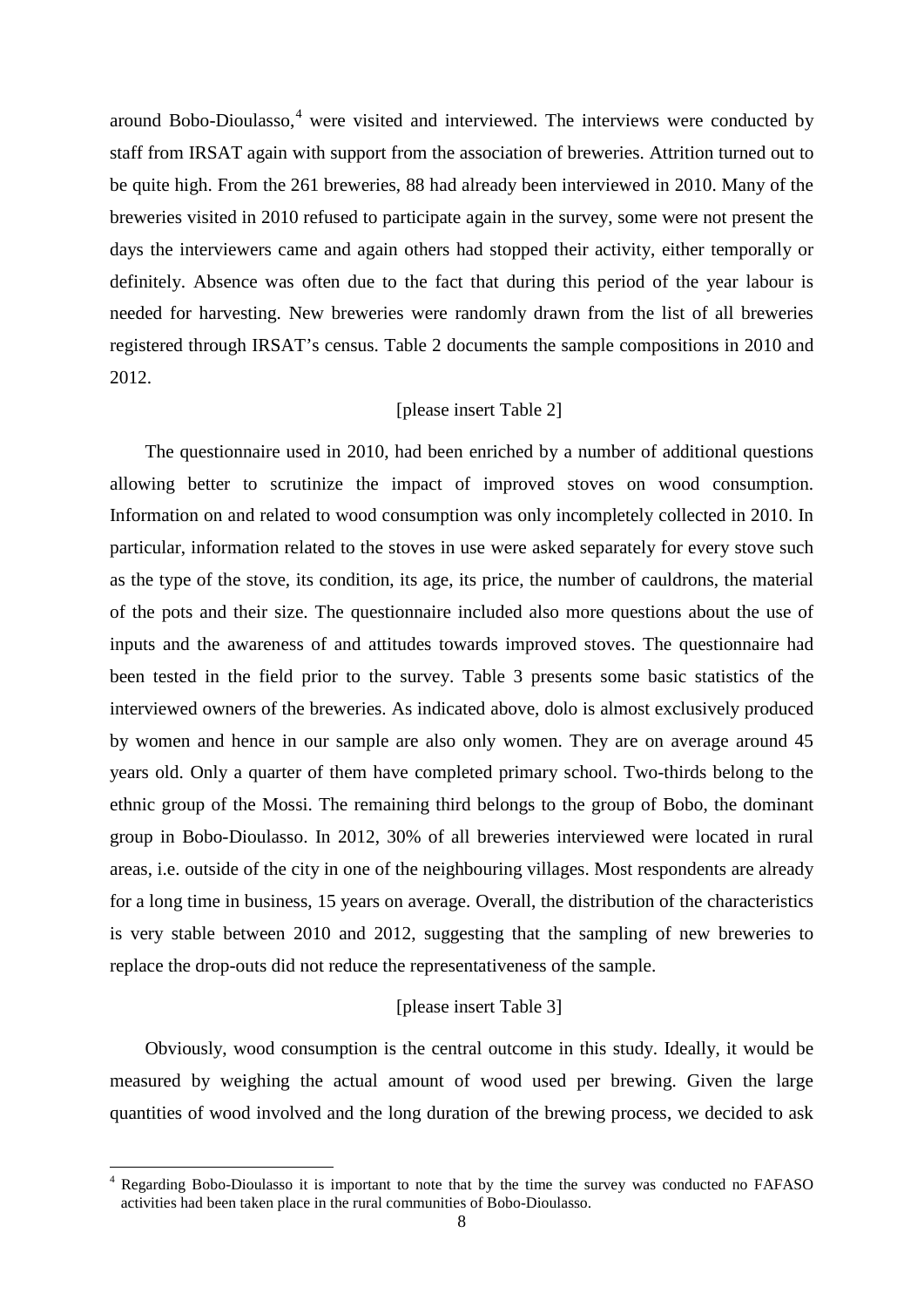the dolotières to provide an estimate of the value of consumed wood. Local experts from IRSAT were confident that the dolotières know very well how much they consume and indeed as will be seen below, the provided information satisfies a number of plausibility checks suggesting that measurement error and in particular systematic (i.e. non-classical) measurement error is not a major issue. In fact breweries buy their wood very regularly and hence seem generally to have a good feeling of how much wood they use.

Table 4 presents some descriptive statistics, now only based on the 2012 survey for which the information has been elicited in more detail. We show the characteristics separately for Ouagadougou and Bobo-Dioulasso and for Bobo-Dioulasso also separately for the city, as only there FAFASO has been active. Breweries in Ouagadougou have on average 1.8 stoves. Breweries in Bobo-Dioulasso are somewhat smaller. In Ouagadougou 0.8 stoves, i.e. less than 50% of these stoves are Roumdé stoves. In Bobo-Dioulasso only 0.3 stoves are Roumdé stoves, i.e. less than 25%. However, if the count is limited to the city of Bobo-Dioulasso, the average number is 0.8, which is then more than 50%. In Ouagadougou and Bobo-Dioulasso respectively 0.85 and 0.42 stoves fall into the category 'improved traditional stoves' (0.62 in Bobo-Dioulasso city). 38% of the Ouagadougou sample and 17% of the Bobo-Dioulasso sample use only a Roumdé. Stoves in Ouagadougou typically have four cauldrons, in Bobo-Dioulasso even five or six. Whereas in Ouagadougou aluminium cauldrons are more common; in Bobo-Dioulasso clay cauldrons are more frequently used. In Bobo-Dioulasso the common view among consumers is that dolo beer only has its authentic taste if it is brewed in clay cauldrons. The reported age of the stove (not necessarily the cauldrons) is relatively high, more than eight years on average, in Bobo-Dioulasso even a bit more. The enumerators classified most stoves as being in a good condition, in particular in Bobo-Dioulasso; some have cracks or a broken door, and only few are really shabby. Doors typically break when complete trunks of trees are little by little moved into the stove. Moreover, the high temperature that is achieved with a stove damages the cauldrons. Another typical cause of damage is rain and dogs that search protection in the stoves when not in use. Their scraping damages the inner mantle of the stove. However, given the simplicity of traditional stoves, they are also less subject to obvious damages and, hence, their quality is very often reported to be good.

#### [please insert Table 4]

Most breweries brew twice a week. The average brewing is much larger in Ouagadougou compared to Bobo-Dioulasso. In Ouagadougou almost 370 litres are produced with one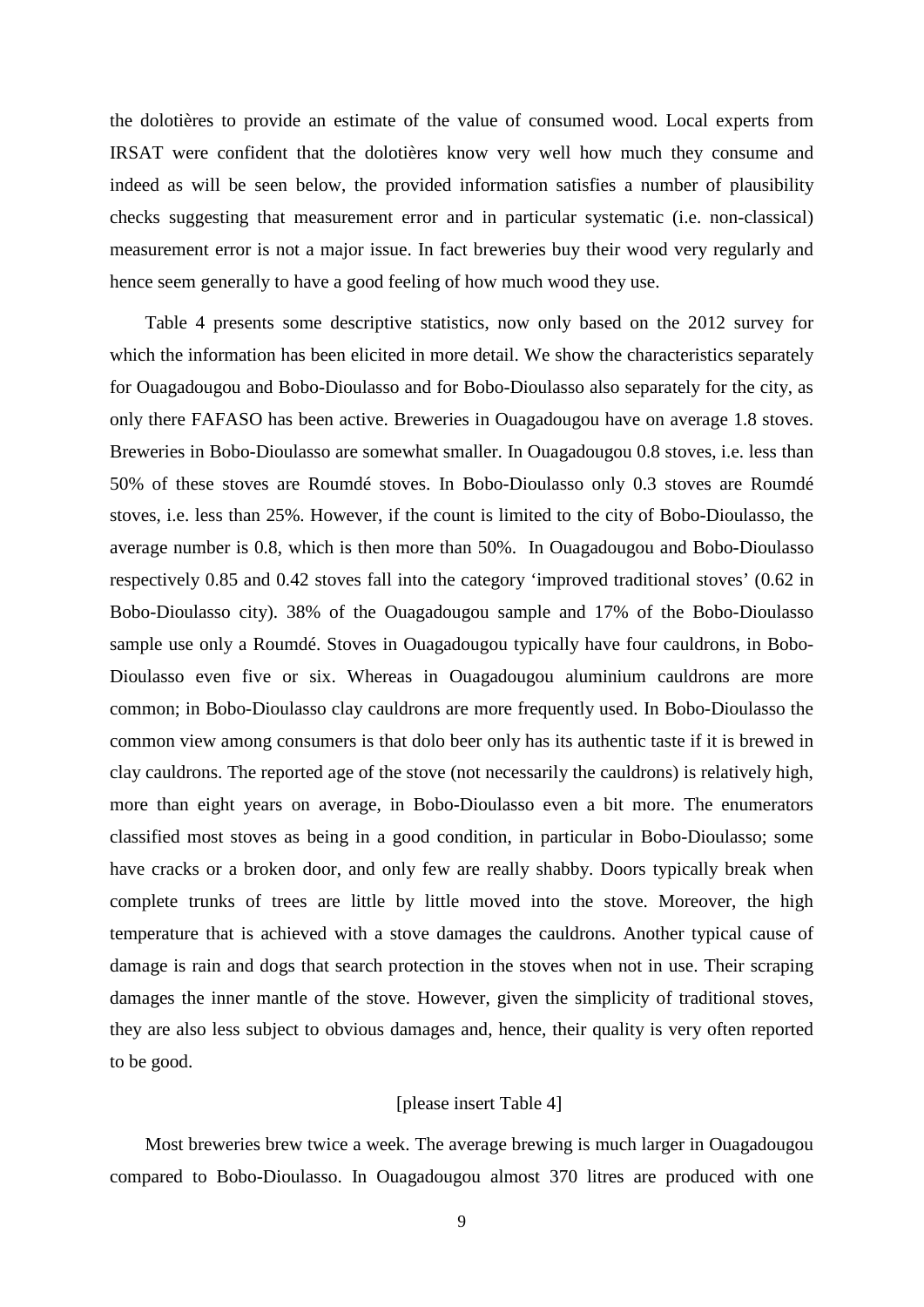brewing. This requires as input about 85kg of malt and 7 barrels of water. The water-malt ratio determines the quality of the beer and also has an important influence on the required quantity of wood. In Bobo-Dioulasso many breweries produce their own malt and use less water; hence their beer has a higher concentration compared to the beer produced in Ouagadougou. The average brewery in Ouagadougou has a monthly turnover of about EUR 500 to EUR 1,000 (assuming that a litre of dolo is sold at CFA F 100 to 200). Wood and other intermediate inputs account for about EUR 200, such that the average value added that is generated is in the context given quite remarkable, even if the variance around the mean is substantial.<sup>[5](#page-9-0)</sup>

On average, a brewing in Ouagadougou requires wood of a value of about CFA F 8,957 (or EUR 13.70) or CFA F 24.2 per litre of dolo.<sup>[6](#page-11-0)</sup> In Bobo-Dioulasso we find an average of CFA F 25 per litre (CFA F 34 per litre in Bobo-Dioulasso city).<sup>[7](#page-11-1)</sup> Beyond possible efficiency differences, there are at least two additional factors affecting the cost per litre: On the one hand, wood is a bit cheaper in Bobo-Dioulasso compared to Ouagadougou. On the other hand, breweries in Bobo-Dioulasso use different stoves and cauldrons and buy, as can be seen at the end of Table 3, more frequently their wood in smaller quantities, which typically means they have to pay a higher unit price compared to a larger purchase. In Ouagadougou about 32% of all breweries get their wood by truck and hence have typically a huge pile of wood they take from. One reason why breweries decide to buy in small quantities despite the higher price is that this prevents, at least in the rainy season, the wood from getting wet. Surprisingly, even the larger breweries, that systematically buy huge piles of wood, very often do not have a roof to protect their wood from humidity. In the rural part of Bobo-Dioulasso, some of the smaller breweries still collect or cut their own wood (8% of all breweries surveyed).

#### *3.2 Focus group discussions, expert interviews and field visits*

To complement the information drawn from the representative survey, we undertook intensive field work before and after the implementation of the brewery survey. Prior to the brewery survey, we interviewed the GIZ staff managing the project, project collaborators, a group of trained masons and a dolo producer association. Moreover, we visited more than ten

 $<sup>5</sup>$  The survey did not directly ask for turnover, value added or profits as most dolotières would not accept to give</sup> an answer or, at least a 'correct' answer. Hence, these numbers are simply derived from the information about the quantity of dolo produced, the average price per litre and the information about some cost categories.

<span id="page-11-2"></span><span id="page-11-1"></span><span id="page-11-0"></span><sup>&</sup>lt;sup>6</sup> Not counting those breweries that collect their fire wood and hence have not declared any wood expenditure.<br><sup>7</sup> Please note the consistency in these estimates. If the data was plagued by systematic errors, one would no expect such stable figures.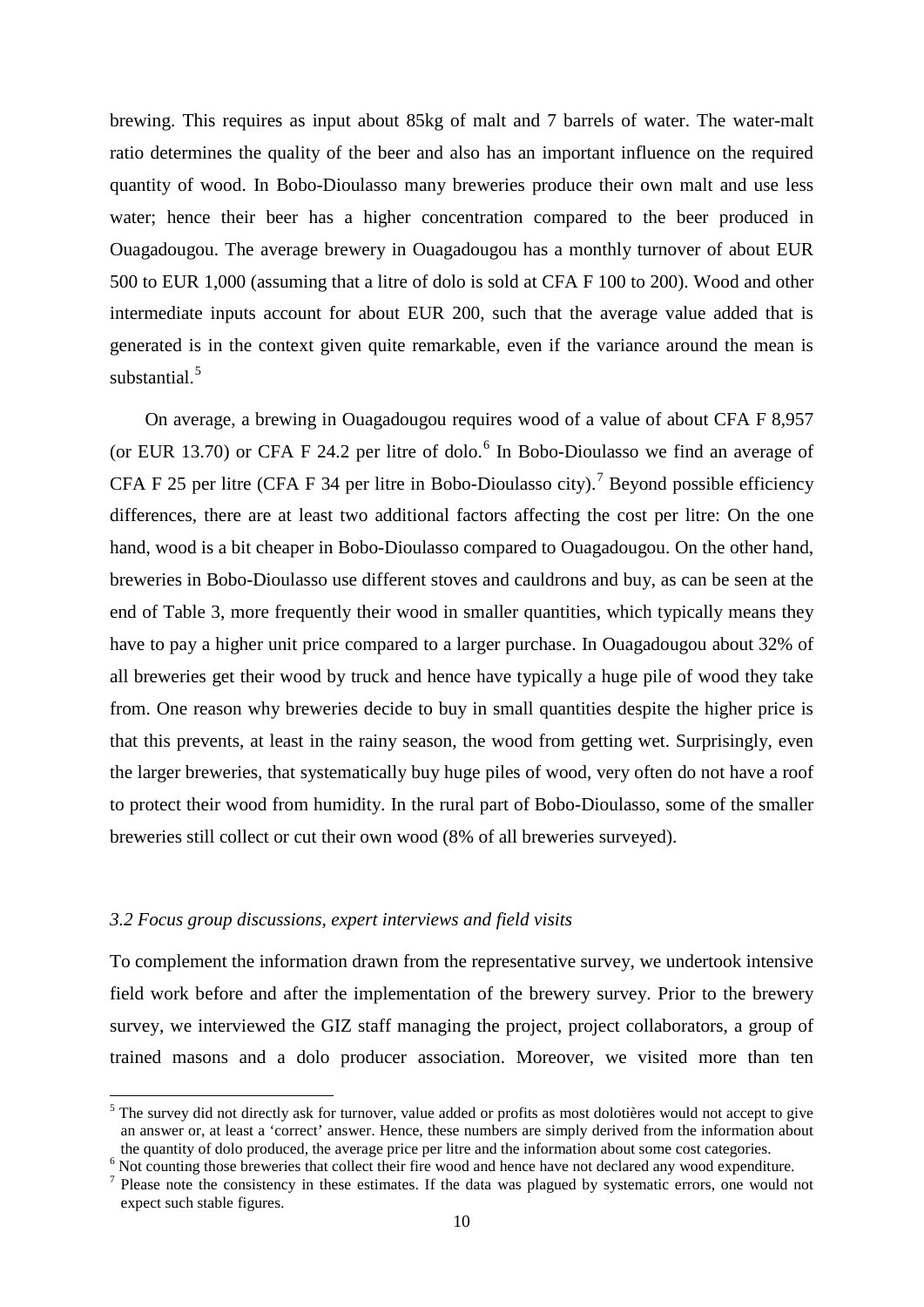breweries in Ouagadougou and Bobo-Dioulasso for in-depth interviews. The gathered information allowed getting a better understanding of the organization and process of dolo production, to adequately design the questionnaire of the survey and to enrich and complement the results from the quantitative impact assessment based on the survey data.

#### *3.3 Survey data on woodfuel consuming households*

To illustrate the welfare effects that arise for woodfuel consuming households as a consequence of a reduced price for woodfuel, we use data from a specific household survey that we conducted between February and March 2011 in Ouagadougou and Bobo-Dioulasso (Bensch et al., 2014). Here we just use the sample for Ouagadougou which covers 892 households. This sample is representative for the population of Ouagadougou except the roughly five percent richest households. The surveys main purpose was to assess the effectiveness of improved cook stove use among private households. The dataset includes information about total expenditure per capita and expenditure per capita for wooduels, cooking energy and energy as a whole. Woodfuel consumption used for cooking – wood and charcoal – was also measured in quantity. Households were asked to specify and show the amount of fuel used with that particular dish, which the enumerators who were equipped with weigh scales weighed then. In combination with information collected on the number and type of dishes cooked per week, the weekly wood consumption can be determined.

#### **4. Methodological issues and theoretical thoughts**

Our assessment will focus on three types of effects. First, reduced wood consumption and hence reduced production costs for dolo breweries; second, a reduced price of fuel wood for consumers of household cooking energy; and, third, an environmental benefit through reduced deforestation and lower CO2 emission. In what follows we explain very briefly how we account for each of these three effects.

#### *4.1 Direct effects on breweries*

To provide an assessment of the direct benefits accruing to Roumdé users, we focus on woodfuel savings per litre of dolo brewed and changes in monthly profits. In principle, a straightforward approach to obtain this information could be to undertake a controlled cooking (or brewing) test (CCT). Here, the same amount of dolo beer is prepared using a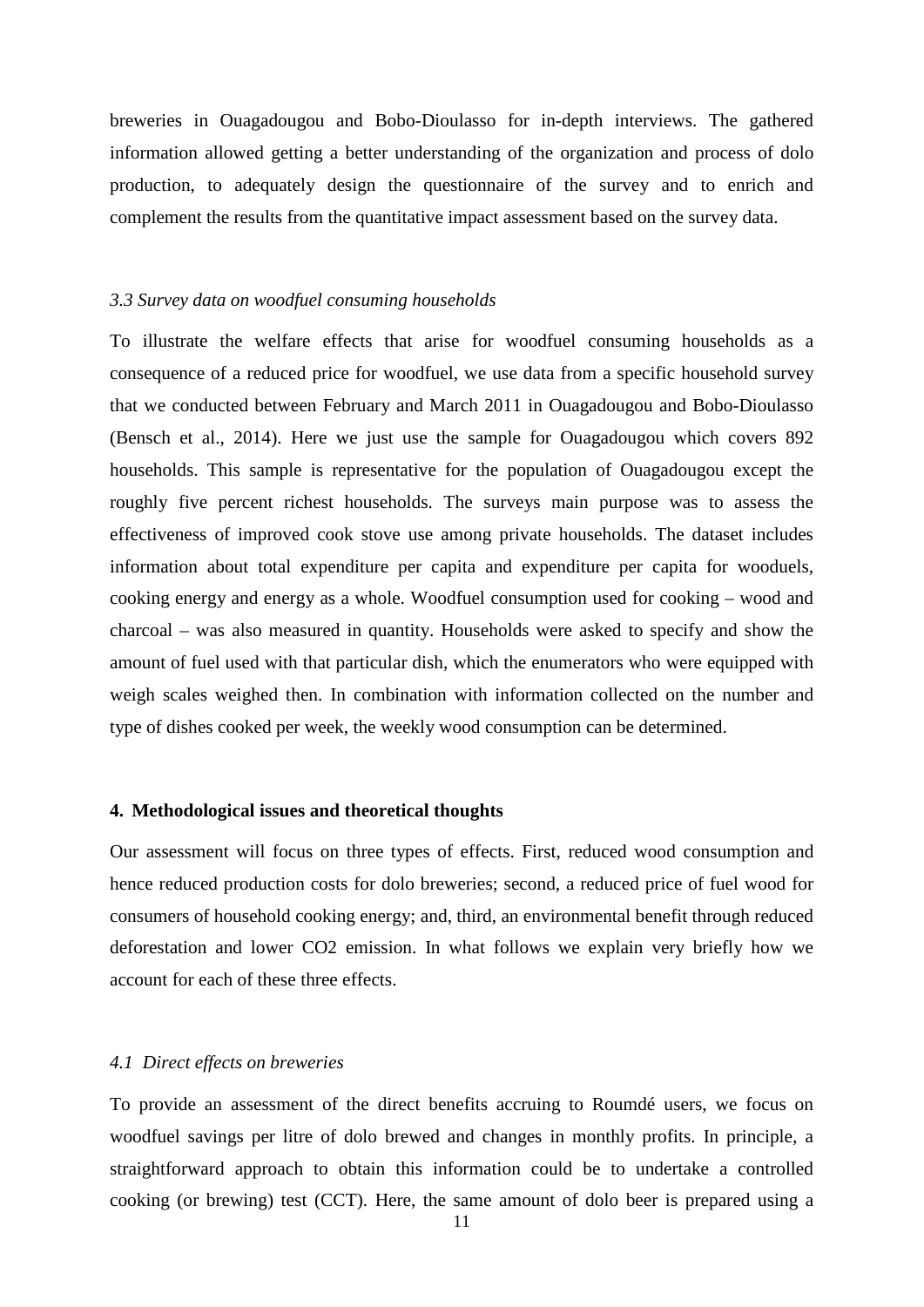traditional stove and a Roumdé. However, such tests cannot provide more than a technical benchmark of the potential savings associated with the use of an improved stove, since the effective savings in real-world breweries might deviate from such tests for various reasons. First, breweries may use simultaneously different cooking stoves, i.e. improved and traditional ones. Second, it is unlikely that a dolotière in a CCT under observation behaves as she would behave under day-to-day conditions (known as the Hawthorne effect); for example, in reality the dolotière may do a number of activities simultaneously and, hence, cannot dedicate the same attention to her stove as a brewer in a controlled cooking test. Third, as mentioned above, the effectiveness of a stove may decline over time due to inappropriate maintenance.

Hence, in order to assess the effective savings, a large representative survey which captures the diversity of real-world cooking practices is required. A major problem that needs to be overcome is non-random-selection into the treatment group, i.e. the users of Roumdé stoves may systematically differ along a number of characteristics from non-Roumdé users. To the extent these characteristics are correlated with wood consumption, this leads to biased impact estimates, because differences in wood consumption are falsely attributed to the Roumdé. We try to redress at least the bias that stems from observable differences through the use of 'propensity score matching (PSM)'.<sup>[8](#page-11-2)</sup> Because in our case the sample size is relatively small and the impact assessment needs to be done separately for different pairs of stoves (Roumdé stoves vs. traditional stoves and Roumdé stoves vs. improved traditional stoves) the standard matching approach is not feasible as the number of cases in the various treatment and control groups would be too small. In this case it is better to rely on a special variant of the matching approach, proposed by Hirano, Imbens and Ridder (2003) and further discussed in Hirano and Imbens (2001) in which the inverse of the propensity score is used to weight each observation in the treated group, and the inverse of one minus the propensity score (i.e. the propensity of not being in the treated group) in the control (see Hirano and Imbens, 2001; Posner and Ash, 2012). This formula is used to determine the average treatment effect, whereas Brunell and DiNardo (2004) provide an extension thereof for the treatment effect on the treated (see below), which will be used in this study. Weighting has the advantage of including all the available data. The risk is, as shown by Freedman and Berk (2008) that weighting may increase random error in the estimates, which leads to a downward bias of the estimated standard errors, even if the selection mechanism is well understood.

 $\overline{a}$ 

<span id="page-13-0"></span><sup>&</sup>lt;sup>8</sup> Besides PSM, the literature proposes a number of other matching estimators (see e.g. Cameron and Trivedi, 2009).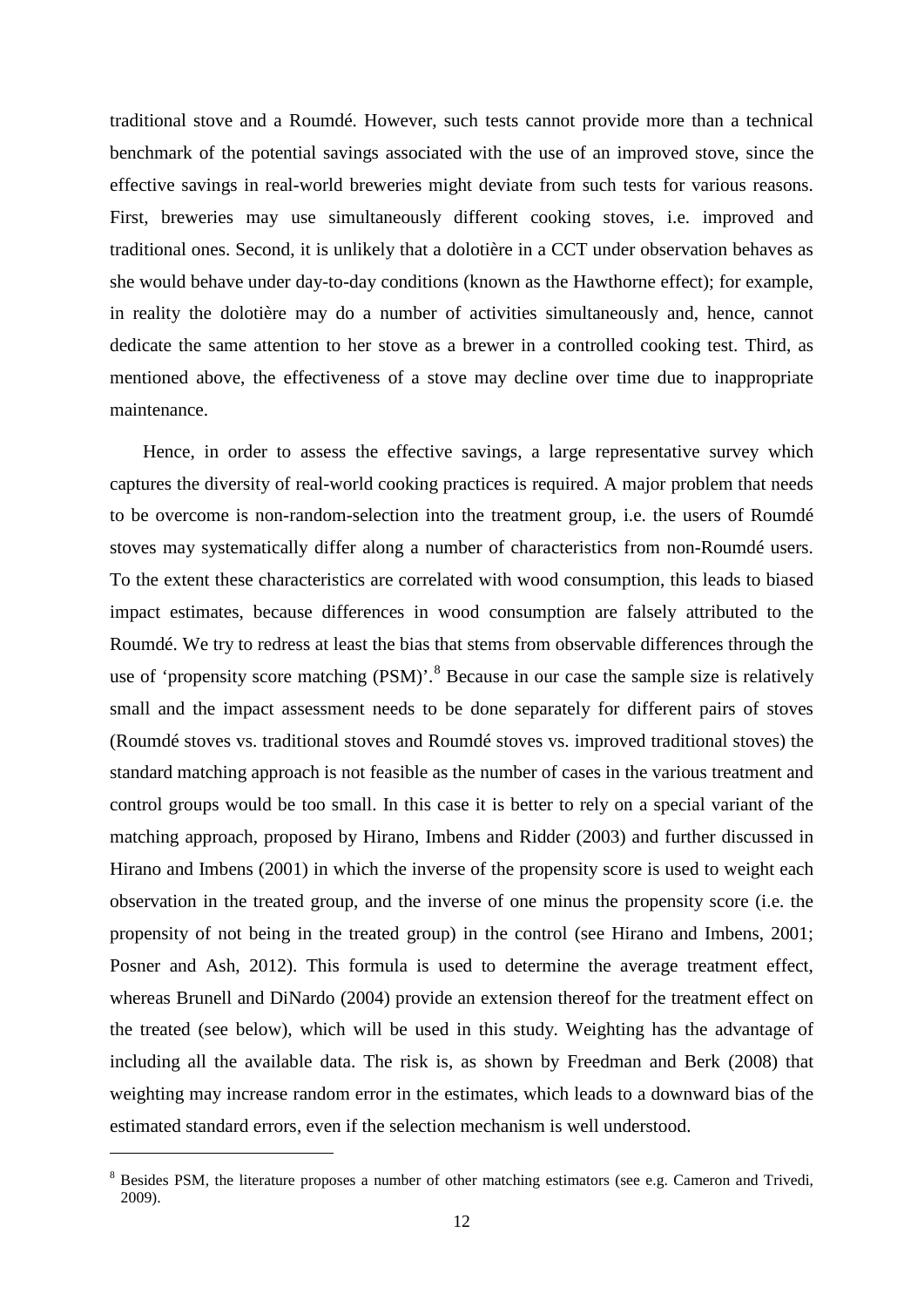The implementation of the procedure involved the following steps. First, we estimate a probit model of being a user of a Roumdé stove:

$$
\Pr_i(T_i = 1) = \theta(\beta_0 + Z_i'\beta_1 + \omega_i),\tag{1}
$$

where the dependent variable is the binary outcome of a brewery *i* having an ICS. The underlying latent variable is the conditional probability of having an ICS. The matrix stands for a set of observable characteristics *Z* explaining stove ownership, such as the number of years the dolotière is already in business, her age, age squared, education and her location. The vector *ß* are the associated effects that are estimated. ω stands for the error term and *ϴ* stands for the cumulative standard normal distribution function, i.e. the underlying probability distribution in a probit model.

Formally, the propensity score is defined as

$$
e_i(Z_i) = \Pr_i(T_i = 1 | Z_i) \quad \text{with} \quad 0 < e_i(Z_i) < 1. \tag{2}
$$

To attain the average treatment effect on the treated, weights can be computed from these propensity scores as outlined in Brunell and DiNardo (2004) for both treatment and control observations, denominated  $\mu^{T_i} = I$  and  $\mu^C$  respectively:

$$
\mu_i^{T=1} = 1 \text{ and } \mu^C = \frac{Pr(T=1|Z|)}{1 - Pr(T=1|Z|)} \times \frac{p^C}{p^T},
$$
\n(3)

where  $p^T$  to the fraction of treatment observations and  $p^C$  to the fraction of control observations. Table A.2 (Appendix) shows the differences in the household characteristics used to estimate the probit model above before and after reweighting. Two sets of weights are used. One does exclude the other include the quantity of dolo produced. This is done, since on the one hand the quantity of dolo produced is an important correlate of adoption, on the other hand it canot be excluded that the quantity of dolo produced is altered following the adoption of a Roumdé. Hence, results are shown using both sets of weights. It can be seen that the reweighing procedure leads to an almost perfect balance; none of the differences between the group of owners and non-owners is statistically significant anymore. The impact evaluation is then based on the following regression model:

$$
\ln \tilde{Y}_i = \beta_0 + \beta_1 \tilde{T} S_i + \beta_2 \tilde{I} S_i + \beta_3 \tilde{X}_i + \beta_4 \tilde{Z}_i + u_i,\tag{4}
$$

where ln  $\tilde{Y}_i$  stands for the outcome of interest: expenditure for firewood per brewing. The tilde indicates that all observations are reweighed with the propensity score-based weights.  $\widetilde{TS}_i$ and  $\tilde{IS}_i$  are indicator variables taking the value one if a given brewery uses an improved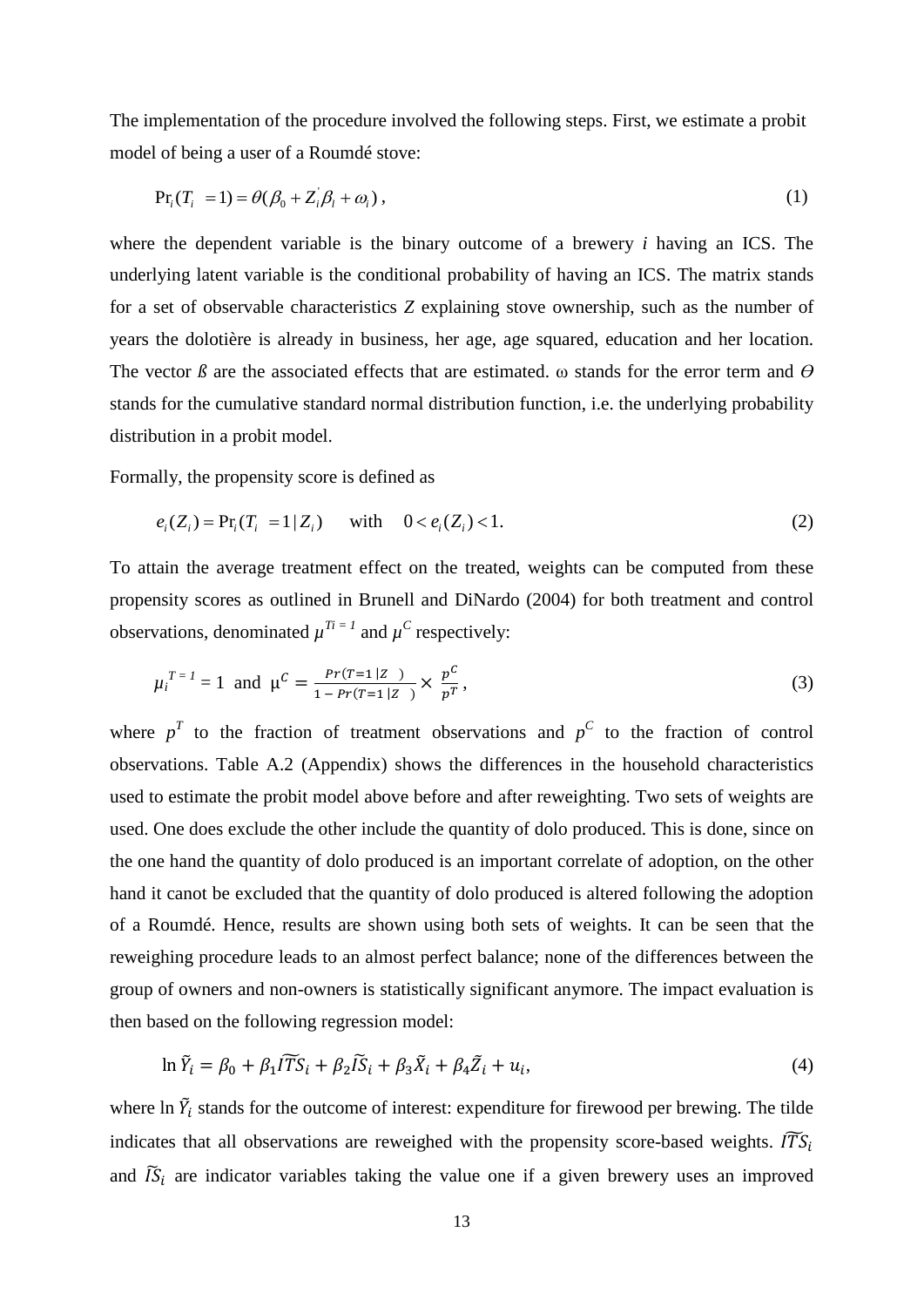traditional or a Roumdé stove respectively or alternatively are shares measuring the share of brewing days that fall on improved traditional and improved stoves respectively. Hence, *β<sup>1</sup>* and  $\beta_2$  are the main coefficients of interest, the saving rates associated with these two types of stoves. The saving rates are always in relation to traditional stoves.  $\tilde{X}_i$  stands for a vector of characteristics relative to the brewery and the observed brewing such as the condition of the used stoves, the number of cauldrons, the quantity of dolo produced per liter, the quantities of malt and water used and the mode of wood provision. As above,  $\overline{Z}_i$  stands for a vector of characteristics of the dolotière. The term  $u_i$  stands for the error term.

Yet, since with a matching estimator a bias due to unobserved heterogeneity can never be ruled out, even if both groups are balanced across a large number of observable characteristics, we also test the robustness of our findings with a difference-in-difference estimator, i.e. we compare the changes in wood consumption over time for those that adopted between both surveys a Roumdé and those who did not. The few breweries that had already an improved stove in the 2010 survey are removed from the sample. The double-difference estimator can, in contrast to the matching estimator, also account for unobservable variables as long as they are constant over time, such as for instance astuteness. The diff-in-diff estimator can be calculated non-parametrically or in a parametric regression framework thus allowing controlling for observed time-varying characteristics that could still lead to a bias if omitted. Hence, the regression can be specified as follows:

$$
\ln Y_{it} = \beta_0 + \beta_1 IS_{it} \times t_t^{2012} + \beta_2 t_t^{2012} + \beta_3 IS_i + \beta_4 X_{it} + \beta_4 Z_i + u_{it},\tag{5}
$$

where the variables follow the same notation than above. The subscript *t* indicates time.  $t_t^{2012}$ is an indicator variable taking the value one if a given observation is made in 2012. The coefficient of interest, the saving rate associated with the use of an improved stove, is given by  $\beta$ <sub>*l*</sub>, the effect of the interaction effect of treatment and time conditional of time effects and being in the treatment group.

Since the 2010 survey does not allow distinguishing traditional from improved traditional stoves, Equation (5) does not differentiate between improved traditional stoves and traditional stoves. Moreover, given the small sample size of the panel and its short horizon with just two waves<sup>[9](#page-13-0)</sup>, individual fixed-effects cannot be added to Equation (5), i.e. only time-constant heterogeneity between users and non-users is removed. However, a limited set of observed

<span id="page-15-0"></span> $\overline{a}$ 

The panel includes only 88 breweries. Given further missing information in outcomes and/or some of the explanatory variables, the diff-in-diff estimator is even only based on 66 observations.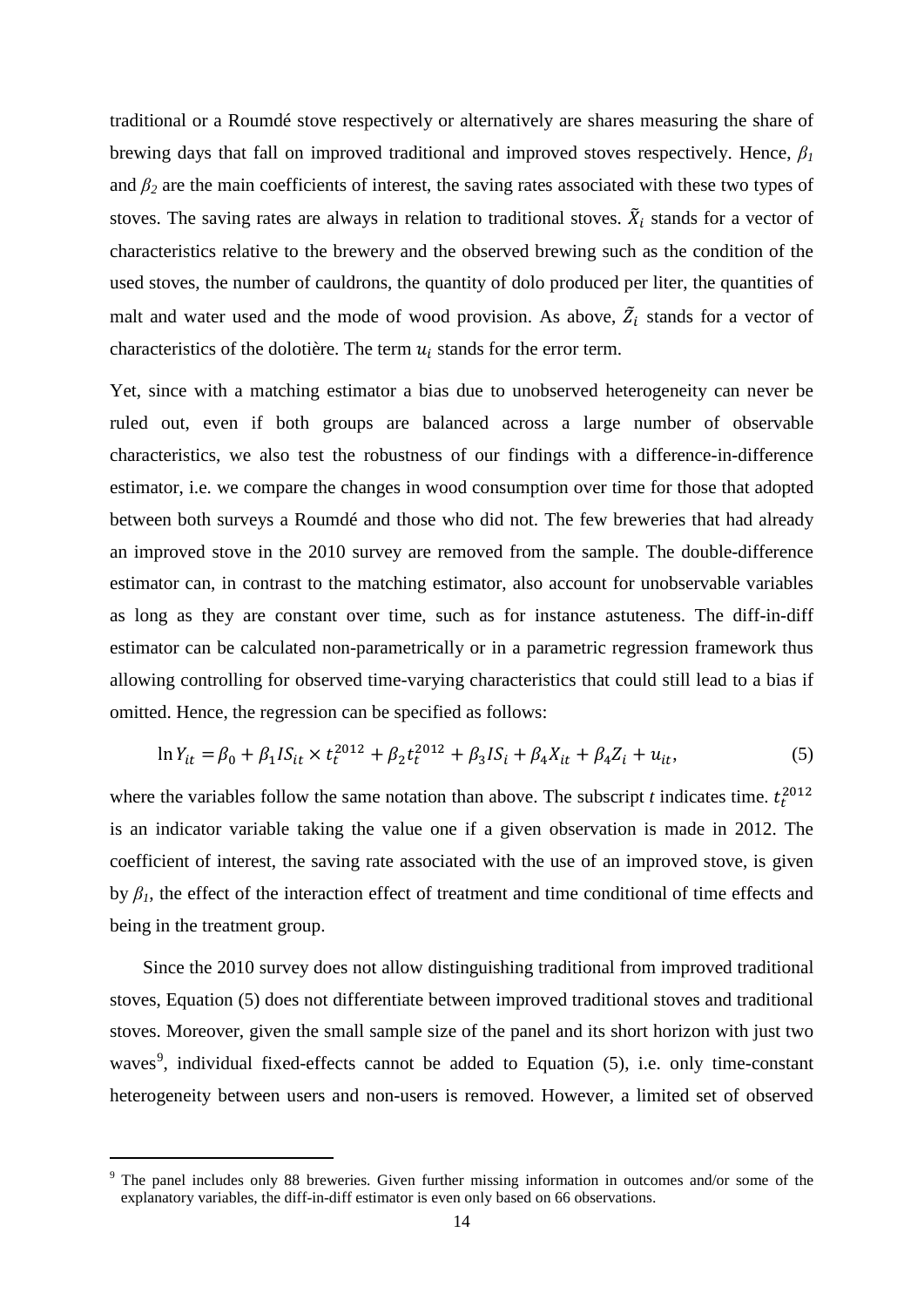time-constant characteristics, *Zi*, can be added to the list of regressors to capture some of the remaining within-group heterogeneity.

A strong implicit assumption of the difference-in-difference estimator is that both groups would have evolved in the same way in absence of the program (parallel trend assumption). Another drawback specific to the case under study is that only a relatively small sub-sample of all dolotières has been interviewed in both years. This sub-sample may not be representative of all dolotières. However, representativeness can be tested by regressing an indicator variable 'being surveyed in both years' on a set of characteristics observed in 2010. Table A1 (Appendix) shows the result of such a regression. It can be seen that none of the included explanatory variables is significant, except size of the brewery as measured by the quantity of dolo made per brewing. The overrepresentation of larger breweries could introduce a bias if size of the brewery also has an effect on improved stove adoption and the consumption of firewood per litre made. This is why it will be important to take into account the size of breweries.

The principal outcome indicator we focus on is the quantity of fuel wood used per brewing process evaluated at its market price. The 'treatment' is coded in two different ways: either by a binary variable 'having or not having an improved dolo stove' or by a variable measuring the share of stove-days per brewing process that are provided by improved dolo stoves. If for example a brewery uses two stoves for production and one brewing takes two days over which both stoves are continuously in use then each stove provides two stove-days. If one of the two stoves is an improved stove, the share of stove-days provided by an improved stove is 50%. Using the binary variable it is possible to estimate the percentage reduction of fuel wood per brewing process if an improved dolo stove is in use. Using the share variable, it is possible to estimate more precisely the relative reduction of fuel wood consumption as the number of improved stove-days increases. The concept of stove-days is a better concept than the binary variable of an improved stove for breweries that work with different stoves simultaneously. Since, the quantity of dolo produced per brewing differs across breweries, as do the quantities of malt and water used, the quality of the stove and so on; these factors need to be included in the estimations. Eventually, this allows computing the average savings for Roumdé users per litre of dolo made.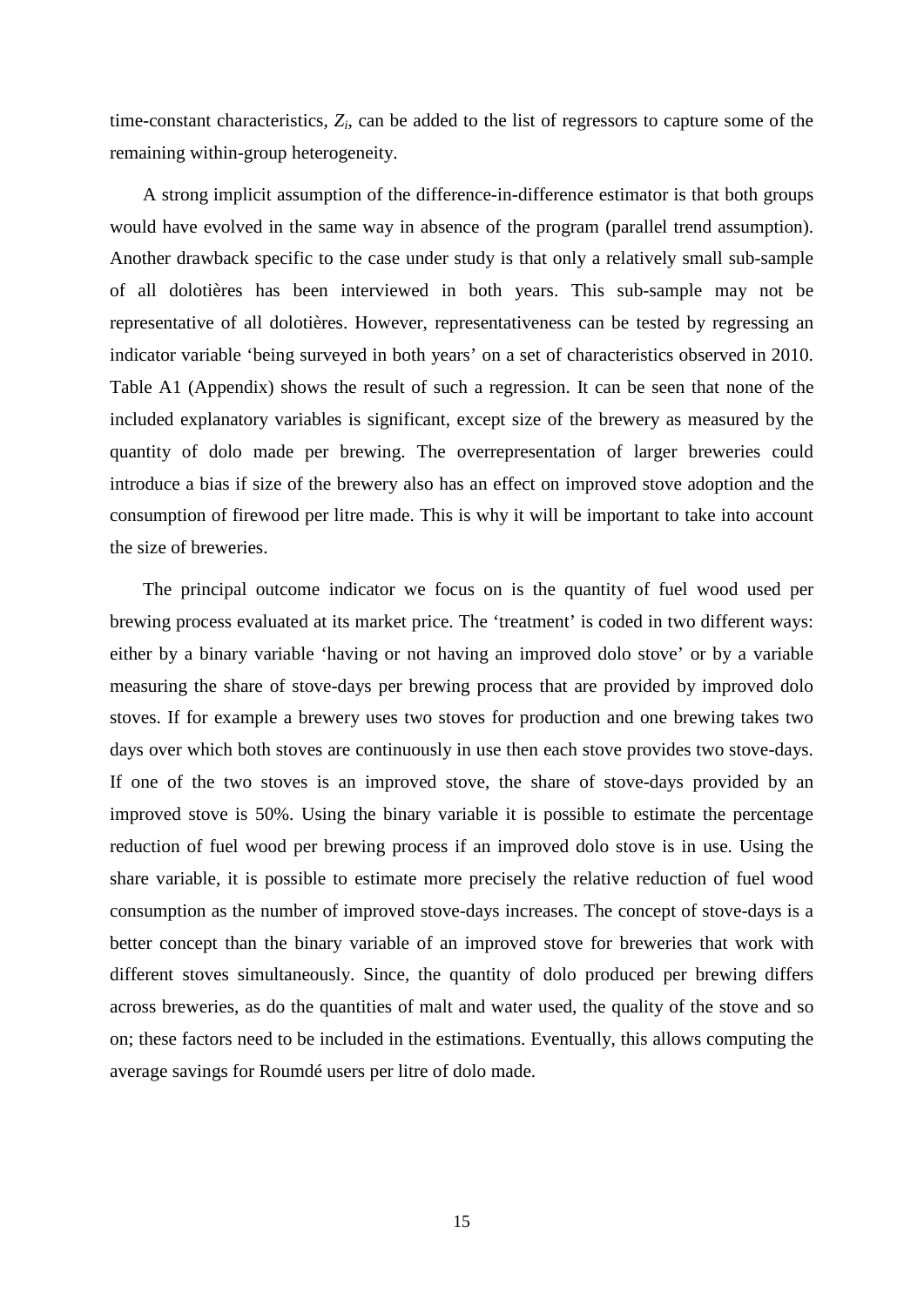#### *4.2. Externalities on fuel-wood consuming households*

To estimate the impact of the reduced price for fuel-wood induced by the adoption of improved stoves and the resulting fuel-wood savings, we proceed as follows. As a starting point we use the official estimates of the total amount of wood consumed by dolo breweries and private households (*D*). To this amount we apply the estimated saving rate conditional on alternative assumptions on the adoption rate of improved cook stoves among dolo breweries. This yields the change in wood consumption among dolo breweries (*∆D*). Assuming that at least in the short term the aggregate wood supply is not reduced we calculate the price change (d*p*) that is necessary that the wood saved by dolo breweries is completely absorbed by private households. The latter obviously requires an estimate of the price elasticity of demand, *ε*. As we do not have data that would allow estimating such elasticities in a reliable way, we simply make three alternative assumptions. The induced price change is given by:

$$
dp = \frac{p\Delta D}{D\varepsilon}.\tag{6}
$$

Since wood is used for the preparation of food and food is a basic necessity, we believe that it is plausible to assume that the price elasticity,  $\varepsilon$ , is rather below than above one. Since, our data does also not allow computing cross-price elasticities, we ignore possible substitution effects. We simply estimate the welfare effect resulting from savings in wood expenditure, d*W*, by multiplying for each household in our sample the induced price change, d*p*, with the quantity of wood consumed, per household, *q*, i.e.:

$$
dW = qdp. \t\t(7)
$$

Since we are not only interested in the total welfare effect or the average welfare effect per household, but also in whether the price change affects poorer households more, we compute hypothetical benefits across the entire expenditure distribution.

#### *4.3. Environmental benefits*

Pant et al. (2014) identify three dimensions on which firewood usage for cooking affect the environment. First, on the local level because of the incomplete combustion of wood in open fires smoke emissions contain pollutants that are harmful to people's health in the direct proximity of the fire. The diseases associated to such local air pollution are pneumonia, Chronic Obstructive Pulmonary Disease (COPD), and eye infections, but also stunted growth of children, tuberculosis, and cardiovascular diseases. According to the World Health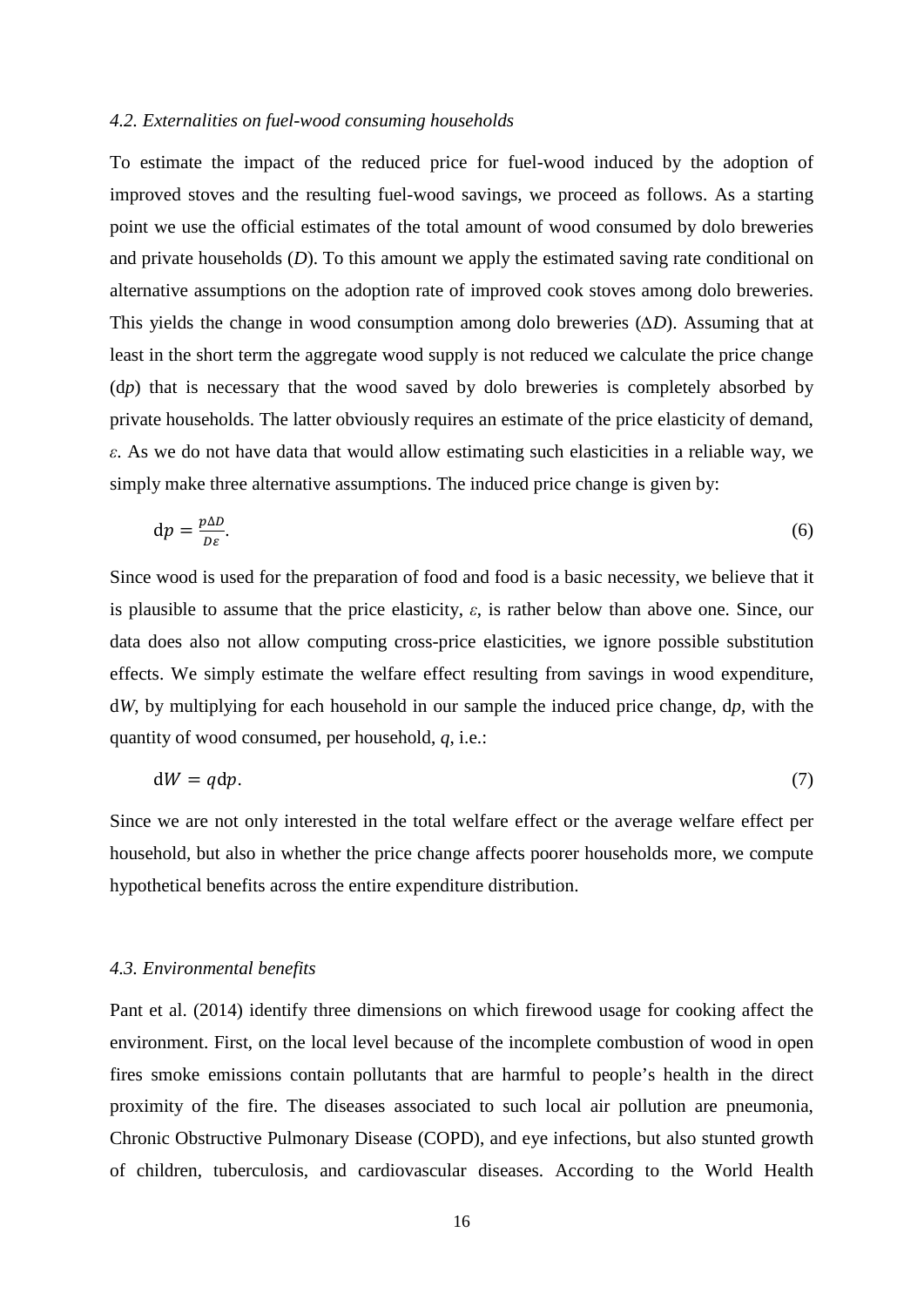Organization, 4.3 million people die every year due to cooking induced smoke (WHO 2012). Medical research has examined the effects of air pollution induced by open fires on various illnesses for decades (see Armstrong and Campbell 1991; Campbell et al. 1989; Dherani et al. 2008, Kan et al. 2011; McCracken et al. 2011; Pandey 1984a; Pandey 1984b, and Pandey et al., 1989).

Second, on the regional level the consumption of firewood contributes to deforestation and forest degradation if fuelwood demand outpaces supply by forests. While there has been a long discussion about the extent to which firewood collection in facts leads to deforestation (see Bensch and Peters (2013) for an overview), there is compelling evidence that at least charcoal contributes substantially to deforestation. The reason is that charcoal cannot be produced out of the dead wood and small branches that are mostly collected by households for cooking purposes. Charcoal production requires larger trunks that have to be cut.

The third environmental implication of firewood usage is the emission of climate relevant substances. The emission of  $CO<sub>2</sub>$  that is induced by the combustion of wood is just as high as the amount of  $CO<sub>2</sub>$  that has been sequestered by the tree in the growing process. If only as much wood is extracted from forests as is produced by the natural growing process, the combustion of woodfuels is  $CO<sub>2</sub>$  neutral. Therefore, woodfuel usage only contributes to the net increase in atmospheric  $CO<sub>2</sub>$  to the extent that the wood is extracted in a non-sustainable manner leading to a loss of carbon sinks via deforestation or forest degradation<sup>[10](#page-15-0)</sup>. This obviously depends on factors like biomass production and population density and is hence due to geographical variation, but for many regions it can be expected that fuelwoods are not extracted sustainably and thus firewood usage contributes to net emissions of CO2 (World Bank 2011, Martin et al. 2011, Johnson et al. 2009). In addition to CO2, the combustion of biomass based fuels is the dominant source of black carbon emissions (Baron et al. 2009). Black carbon, if gathered in high concentrations in the atmosphere, absorbs sunlight and in this way contributes substantially to short-term warming processes.<sup>[11](#page-18-0)</sup> Shindell et al. (2012) identify the reduction of firewood consumption for cooking purposes as a promising quick win against short-term climate change processes, because unlike classical climate gases such as CO2 or methane the short-lived nature of black carbon suggests that strong immediate

<sup>&</sup>lt;sup>10</sup> IPCC (2013) estimates that net land-use change, mainly deforestation, is responsible for about 10% of the total anthropogenic CO2 emissions.

<span id="page-18-1"></span><span id="page-18-0"></span><sup>&</sup>lt;sup>11</sup> While the IPCC estimated the warming effect of black carbon for the first time in its 2007 report, the estimate in the current report has been revised upwards and is now twice as large as in 2007. In spite of a still high level of uncertainty, black carbon seems to be the second largest man-made contributor to global warming (after CO2), implying that its influence on climate would have been greatly underestimated so far.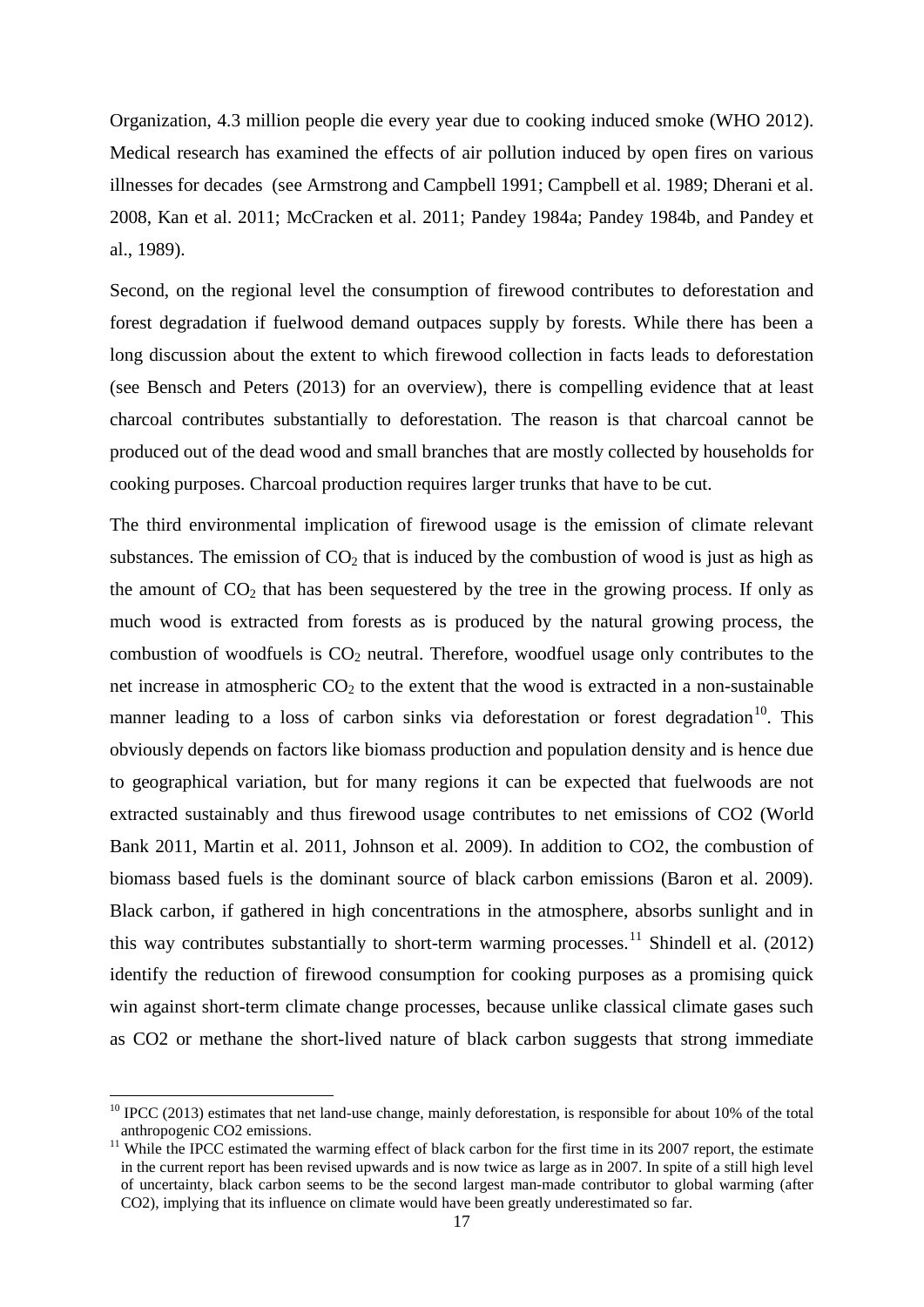action will generate immediate reduction of warming processes (see also Ramanathan (2007) and Wallack and Ramanathan (2009)).

While it is obviously beyond the scope of this study to quantify the effects of the reduction in firewood consumption on local air pollution, forests and black carbon emissions, in Section 5.4 we will present a conservative calculation of reduction in  $CO<sub>2</sub>$ -emissions based on the methodology that is applied for the clean development mechanism (CDM), developed by the United Nations Framework Convention on Climate Change (UNFCCC).<sup>[12](#page-18-1)</sup>

#### **5. Results**

#### *5.1 The adoption of improved cooking stoves*

In a first step a probit regression model is used to analyze the correlation between a range of socio-economic characteristics of the dolotières and characteristics of their breweries and the adoption of a Roumdé. In a second step, the role of these determinants and other factors are further scrutinized using the insights from the field visits, in-depth interviews and focus group discussions.

Theoretically, one would expect that adoption depends on at least four sets of variables: First, it should depend on the degree of energy inefficiency in the before-situation, i.e. breweries that have a high consumption of firewood per litre of produced dolo should gain most from the adoption of an improved stove. Second, adoption is also the more beneficial the higher the price of firewood. Third, adoption should depend on access to information, the intensity of marketing campaigns, i.e. dolotières need to be aware that improved stoves exist and what their savings potential is. Access to information should in turn be related to education, age, location and the interaction with other Dolotières. Fourth, it should depend on the dolotière's ability-to-pay and her access to credit.

Based on these considerations, the following explanatory variables are included in the quantitative analysis; a subset of them has also been used to implement the matching procedure: the age and age squared of the dolotière, her education, the number of years she is in business, the quantity of dolo she produces per brewing process as well as binary variables indicating whether the brewery is in Ouagadougou or in Bobo-Dioulasso and whether it is located in the urban area or outside the town in a rural community. The latter is particularly important, as in the rural communities of Bobo-Dioulasso no direct marketing has taken place

<span id="page-19-0"></span><sup>&</sup>lt;sup>12</sup> See AMS-II.G . Energy efficiency measures in thermal applications of non-renewable biomass", Version 6, United Nations Framework Convention on Climate Change.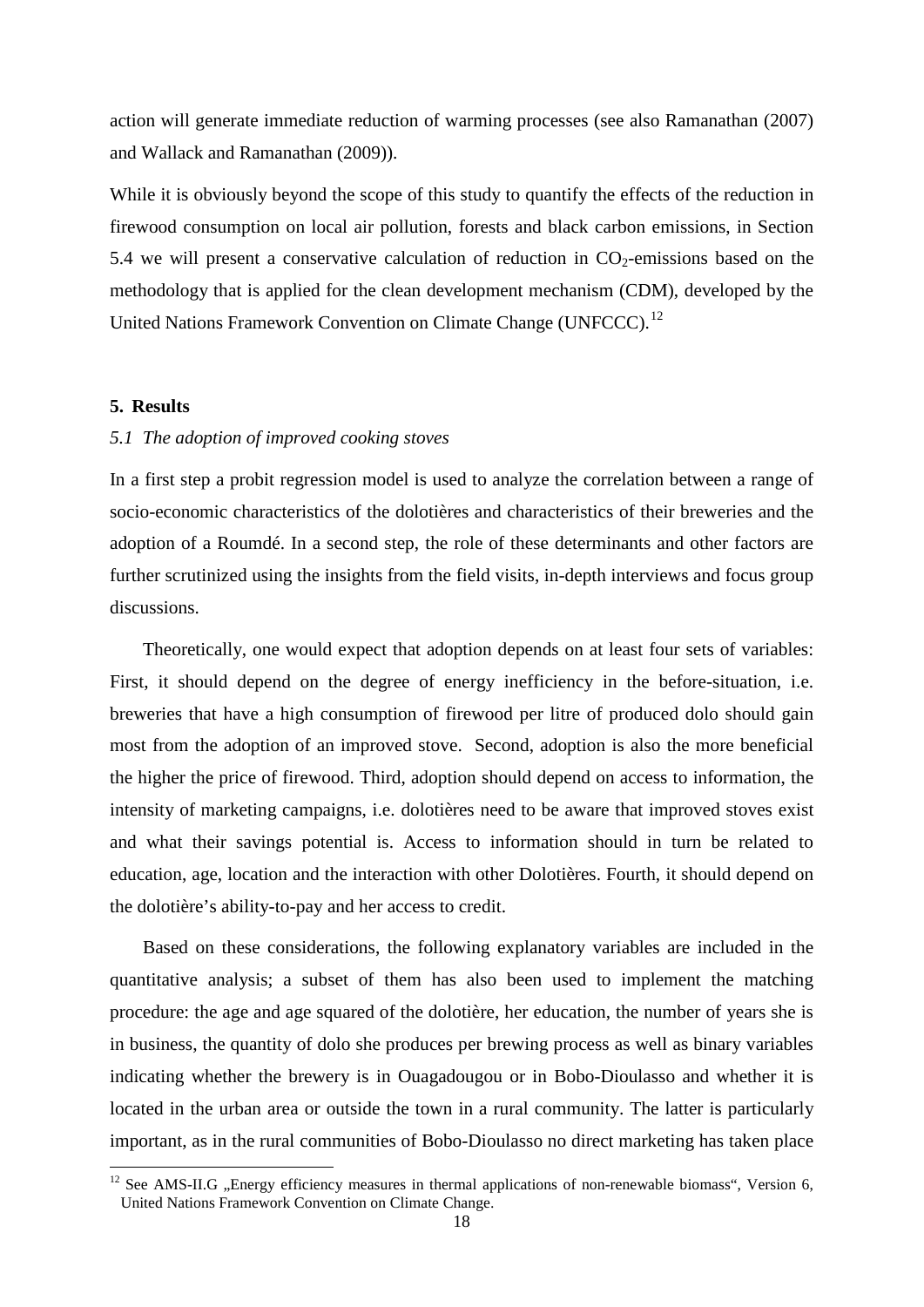and masons have not been trained specifically. The survey does not contain good proxies for wealth or even access to credit, as their measurement is typically very time-consuming in interviews. Dolotières are furthermore said to be relatively suspicious, what our in depthinterviews confirmed, hence questions seeking for information on wealth would have decreased their cooperativeness to accurately conduct the interview. We therefore abandoned wealth related questions in order not to jeopardize the compliance rate in our survey. However, from other studies that investigate the investment behaviour of informal firms in Ouagadougou and other West-African agglomerations, it is known that access to capital is generally an important constraint (Grimm et al., 2011). This is further discussed in conjunction with the insights from the qualitative analysis. The results of the probit model are shown in Table 5. Given that the quantity of dolo produced per brewing may change with the adoption of an improved stove, and hence the quantity produced has to be considered as endogenous, two sets of regressions are presented one with the quantity of dolo made on the right-hand-side and one without.

#### [please insert Table 5]

The marginal effects shown in Column (1) of Table 5, suggest that the probability of adoption is higher by 20% if the dolotière has at least completed primary education. The number of years in business has also a significant effect. Each additional year in business increases the probability of adoption by about 7%. However, the squared term is negative suggesting that this effect decreases with age. Adoption in the Ouagadougou region is much higher than in the Bobo-Dioulasso region, however this advantage mainly relates to the rural area of Ouagadougou. The reason for this has been given above. If the quantity of dolo is added to the list of regressors, the results suggest that for every percentage increase in the quantity of dolo produced, the probability of adoption increases by 0.2%. The age of the dolotière does not have a significant effect on adoption. The ethnic affiliation does have a weakly significant effect, but given the dominance of Mossi in Ouagadougou and Bobo in Bobo-Dioulasso it is difficult to disentangle this effect from the location effect.

The used questionnaire also included a module asking the dolotières without a Roumdé whether they know the Roumdé and if so, where they have heard about it. 60% of the nonusers reported that they know the Roumdé. Most of them, about 79%, have heard about it from neighbors and other dolotières. Another 10% know the Roumdé from FAFASO marketing campaigns and 6% have heard about them from their masons.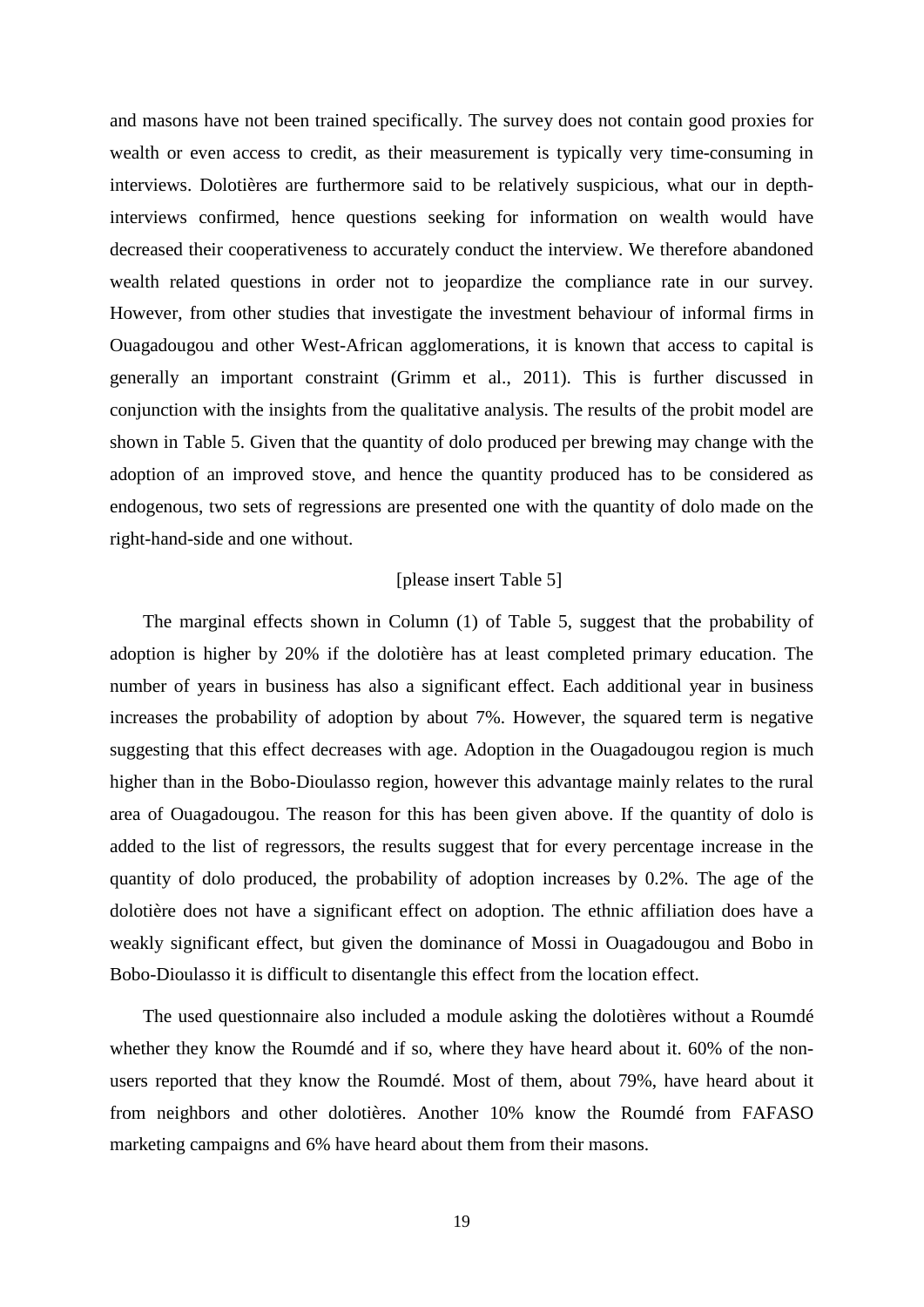Through in-depth interviews and focus group discussions, the determinants of uptake have been further explored. In general dolotières did not doubt the higher efficiency of a Roumdé, although they often mentioned that it requires a lot of effort to train staff in a way that less wood than with a traditional stove is consumed. Moreover, dolotières frequently mentioned that maintenance costs are a problem and that the investment costs of adoption are for many simply too high. Maintenance is a problem, because the way a Roumdé is conceived makes changing the cauldrons more difficult than with a traditional stove. Whereas with a traditional stove, a cauldron can simply be removed, with a Roumdé the change requires to break the mantle of the stove. This is, obviously, much more cumbersome, time-consuming and expensive. Typically, the change of cauldrons needs to be done by a mason and costs about CFA F  $1,000$  to  $2,000^{13}$  $2,000^{13}$  $2,000^{13}$  (although some dolotières were trained by FAFASO to enable them to make the change themselves). Given the intense heat, cauldrons made of clay have a relatively short life-span and need to be changed regularly; hence, many Dolotières believe if they switch to a Roumdé, gains from reduced firewood consumption are more than off-set by the higher costs for maintenance. Switching to aluminum cauldrons would solve the problem of maintenance somehow, as they have a longer life-span (a couple of years),  $^{14}$  $^{14}$  $^{14}$  but it adds substantially to the investment that needs to be made up front. Depending on the size an aluminium cauldron costs between CFA F 20,000/30,000 (small) and CFA F 50,000/60,000 (large).

Increased maintenance costs are also related to the brittleness of the door of improved stoves. Since dolotières use relatively large trunks of wood, the doors often break; as they would either require to use smaller pieces of wood or at least to fill the stove with much more care. Repairing the doors is expensive in terms of time and money. Whereas a traditional stove can be maintained by the dolotières themselves, Roumdé stoves usually require a trained mason. Leaving the door broken in turn or at least not repairing it in a professional manner substantially reduces the efficiency of the stove. A Roumdé stove is also sensitive to rainfall. Many dolotières said that after the rainy season, the mantle is heavily damaged and frequently needs a professional repair. Traditional stoves might also be damaged by the wetness, but they are easier to repair and hence do not necessarily require professional help.

<span id="page-21-1"></span>Moreover, it was also mentioned by many respondents that traditional stoves typically have five to six cauldrons, whereas Roumdés have only four. Hence, a Roumdé offers less brewing capacity but needs more or less the same space. A final issue which can further

<span id="page-21-0"></span>

<sup>&</sup>lt;sup>13</sup> Cost estimate of changing the cauldrons obtained from FAFASO.<br><sup>14</sup> It is difficult to provide an exact number here, as it depends a lot on how and how often they are used.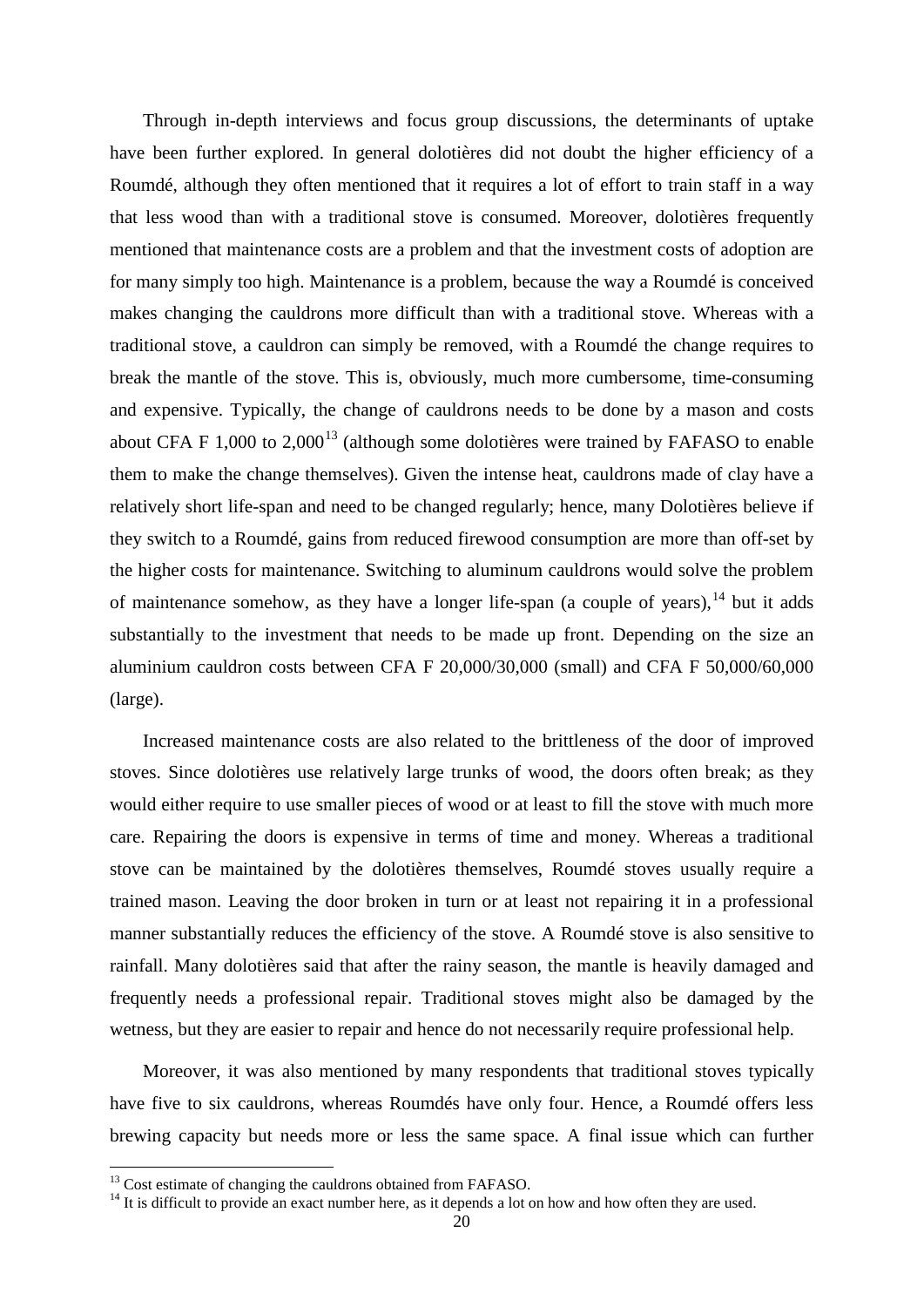explain lower take-up rates around Bobo-Dioulasso (besides lower program activity) is that 8% of all breweries still report to collect their own firewood (compared to 2% in and around Ouagadougou). As a consequence, the efficiency of their stove in terms of wood consumption is less of an issue and, hence, the incentive to buy a Roumdé might be somewhat lower depending on how they perceive the time cost implied by the firewood collection.

#### *5.2 Wood savings and rate of return*

As explained above, we produce two alternative estimates: First, one based on the difference in firewood consumption between Roumdé users and non-users in 2012, where all breweries without a Roumdé are weighted according to their empirical propensity to adopt a Roumdé; second, the difference-in-differences estimate of wood consumption comparing those breweries that adopted an ICS between 2010 and 2012 and those that did not.

The key results from the econometric assessment are shown in Table 6 and in full detail in Table A.3 (Appendix). The results suggest that breweries that use at least one Roumdé (they may still use traditional stoves in addition in case they use more than one stove) spend about 18% less on firewood per brewing process than breweries that use a traditional or improved traditional stoves (but no Roumdé stove). These estimates control for the quality of the stove, for the quantity of dolo per brewing, the quantity of malt used, the quantity of water used, the number of cauldrons used, the source of the firewood purchase, the age and age squared of the dolotière, her education, her ethnicity, the time she is already in business and indicator variables for Ouagadougou, urban areas, and the corresponding interaction effect. The difference-in-difference estimator is similar in magnitude, but less precisely estimated, mainly due to the very small sample size. Because, the 2010 survey does not allow distinguishing traditional and improved traditional stoves, both categories are lumped together in the reference category. Hence what is estimated are savings relative to a mix of both types of stoves. These savings should be somewhat lower than those that one would obtain if measured in comparison to traditional stoves only.

#### [please insert Table 6]

Since a non-negligible share of breweries use the Roumdé and traditional stoves simultaneously, these estimates provide for an accurate assessment of how much more firewood is consumed in non-Roumdé using breweries. However, it does not provide for an estimation of how much firewood could be saved if all brewing processes were prepared on a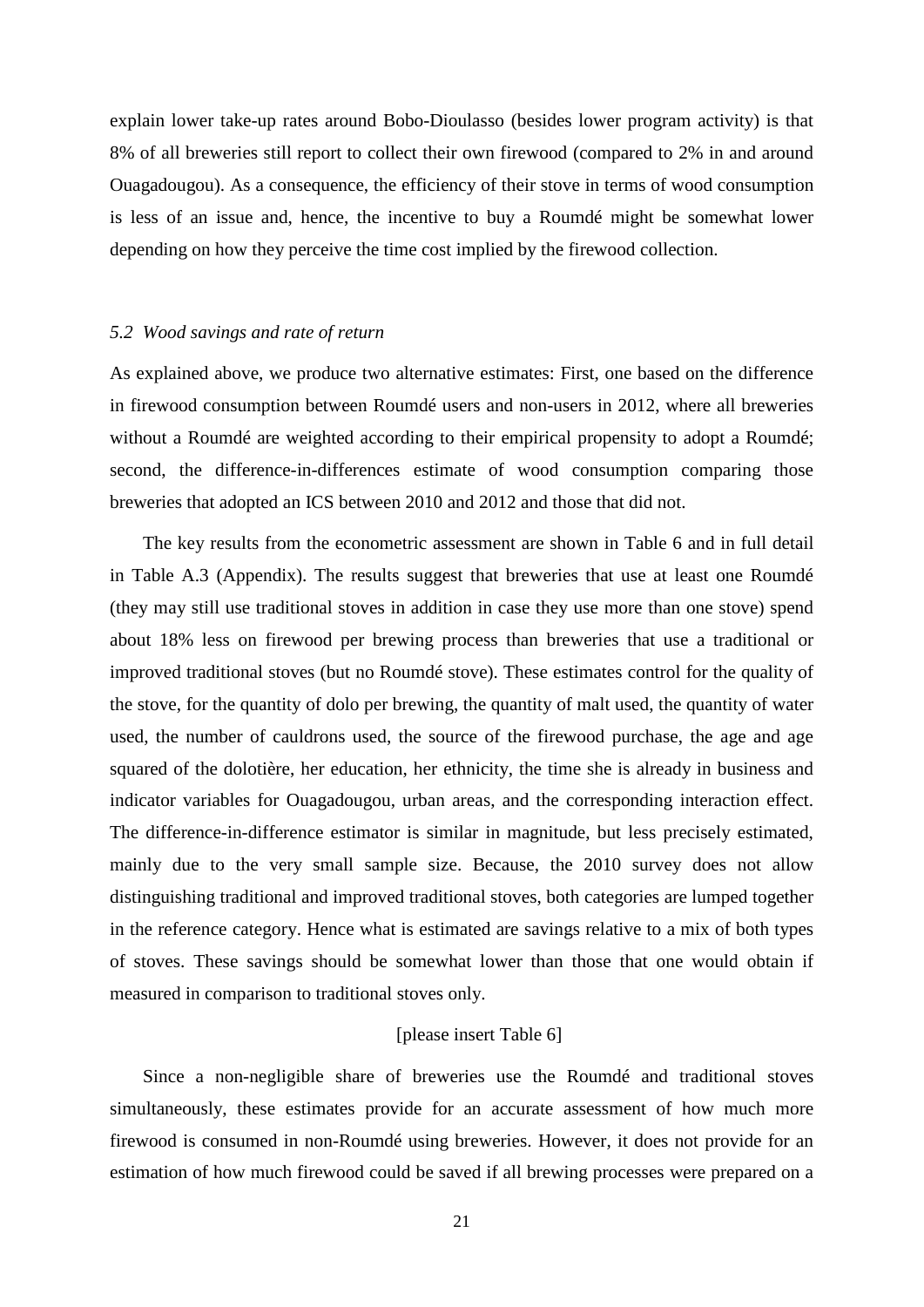Roumdé stove. For this purpose, the share of stove-days that fall on a Roumdé stove is used as treatment variable. This is only possible with the 2012 data set. Moreover, the reference category is now also split into days that fall on a traditional stove and days that fall on an improved traditional stove. The corresponding results are shown in the lower part of Table 6. The estimated coefficient ranges between 0.36 and 0.38 depending on which version of the propensity score weights is used. This implies that a brewery that would switch from no Roumdé stove to only Roumdé stoves, realizes savings in firewood per brewing by about 36% to 38%. This saving rate is by roughly 40% smaller than what could theoretically be achieved if all brewing processes were done on a Roumdé (0.37/0.60). Remarkably, improved traditional stoves are at least associated with a saving rate of about 20%. Yet, the estimate is not very precise ( $p=16.7$  to  $p=23.6$ ).

Taken together the results show that the estimates are quite robust to the exact specification and weights chosen. However, a few potential sources of bias need to be discussed. First, the estimate might be downward biased, as the value of wood consumption might be reported with error. Second, the estimate might be upward biased, if uptake is correlated with unobservables that are associated with less wood consumption, such as astuteness. The bias could also be in the opposite direction, if Roumdé stoves are adopted by breweries that have unobservable characteristics that are associated with lower efficiency. However, the similarity of the saving rates identified through the matching estimator on the one hand and the difference-in-difference estimator on the other hand, suggests that the bias that stems from unobserved heterogeneity is rather negligible. Finally, there could be a problem of reverse causality: breweries with a lower consumption of firewood per litre of dolo produced are in a better position than less efficient breweries to invest in an improved stove, leading again to an overestimated saving rate. The latter is particularly relevant if credit markets fail, which in the case of dolo breweries might be often the case. In sum, given the similarity of results in the difference-in-differences and the cross-sectional estimation and since potentially remaining biases work in opposite directions, there are good reasons to believe that the above estimate is sufficiently close to the true saving rate. This is also confirmed by the fact, that the gap between the saving rate actually achieved and the potentially possible saving rate is in line with the found gap for household cooking stoves. Bensch et al. (2014) find that users of Roumdé cooking stoves realize firewood savings relative to traditional three-stones of roughly 24%, whereas the potential saving, as indicated through controlled cooking tests, stands at 40%.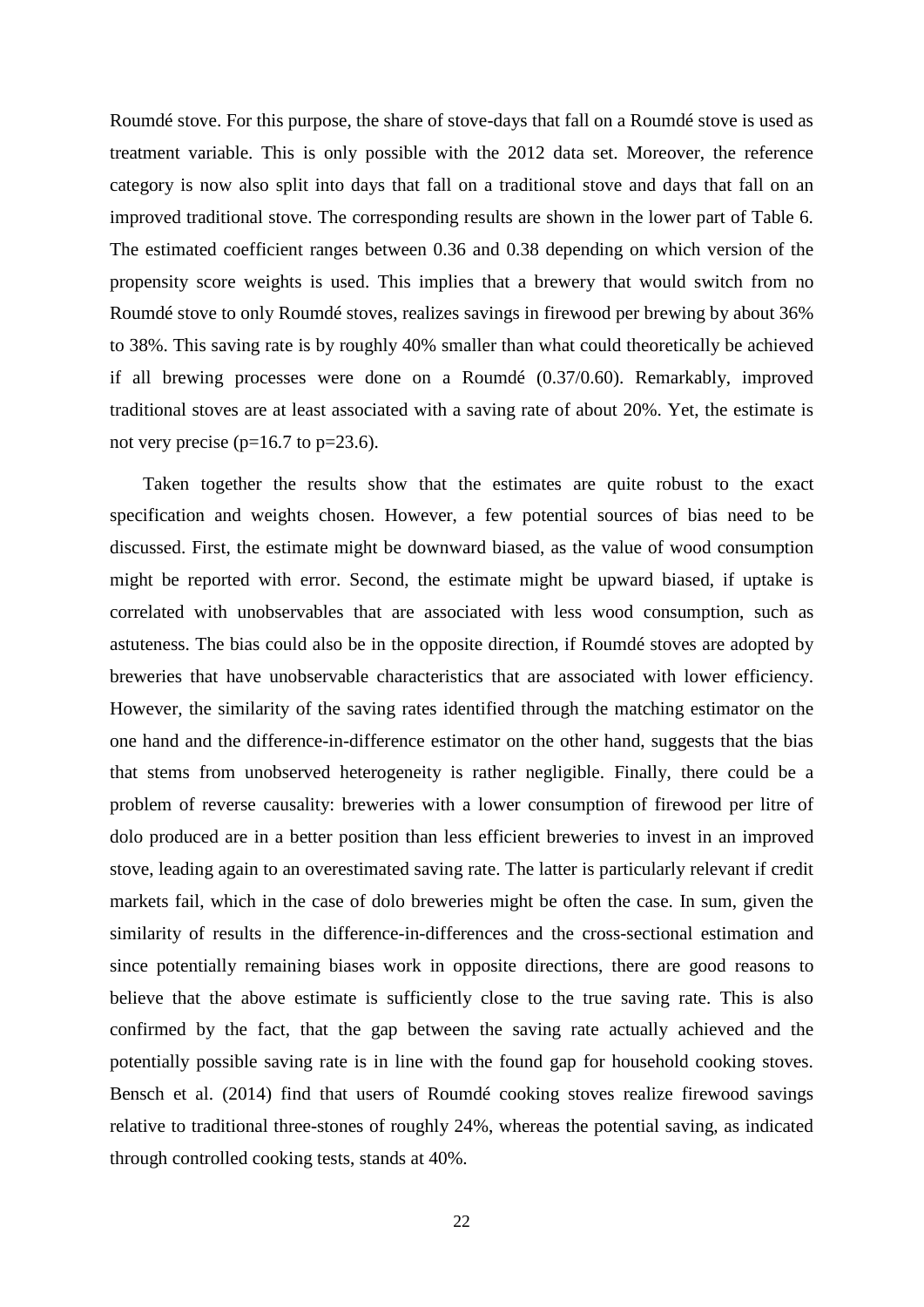A look at the included control variables (see Appendix, Table A.3) reveals some further interesting insights. First and not surprisingly, the production parameters such as the quantity of malt and water used and the number of cauldrons employed matter a lot for firewood consumption. Second, whether the wood was bought from a small retailer or a sort of "wholesale dealer" has only little effect. Third, the dolotière's education level has also no effect. Fourth, the location in Ouagadougou or Bobo-Dioulasso matters, as this does not only capture differences in the price of firewood, but also differences in the way dolo is produced.

Table 7 below converts the estimated saving rate into savings per litre of dolo produced, both in monetary terms and in terms of kg of firewood. The reported mean value of firewood consumption per litre of dolo (i.e. dividing total wood expenditures by the size of the brewing) is about CFA F 24.50, 36% of that correspond to CFA F 8.82. Using an average price of firewood of CFA F 50 per kg, allows calculating the quantity of saved firewood per litre of dolo of 0.176 kg. The total savings per brewing amount to 42.3 kg of wood or CFA F 2,117. Table 6 also provides an alternative calculation where instead of traditional stoves, improved traditional stoves are used as a reference category. Assuming two brewing processes per week, these estimates suggest that the investment in a Roumdé is amortised after 6.5 weeks if a simple traditional stove is used as reference and after 14.7 weeks if an improved traditional stove is used as reference. Given that the estimated life-span of the Roumdé is much longer, buying a Roumdé seems to be a reasonable investment as long as wood has to be bought and cannot just be collected, which seems to apply for almost all dolotières we interviewed since more than 90% in our sample reported to buy their firewood. If maintenance costs are taken into account, the amortization periods extend to 7.5 and 21.2 weeks.

#### [please insert Table 7]

Three factors seem particularly important for the realized savings with a Roumdé stove. First, in a typical brewery several other persons work next to the dolotières.. Even if the dolotière has some sense of how to use the improved cook stove efficiently, the other staff members do not necessarily know. Second, even if staff knows how to use a Roumdé in principle, they may not necessarily follow these rules, but rather stick to the procedures they have always applied. As explained above brewing dolo is not just a productive activity; it is an artisanry that follows first of all a tradition where the adoption of new technologies is quite uncommon. For instance, not a single brewery has been found that brews with LPG, although that would be even more energy efficient, as the temperature could be regulated over the two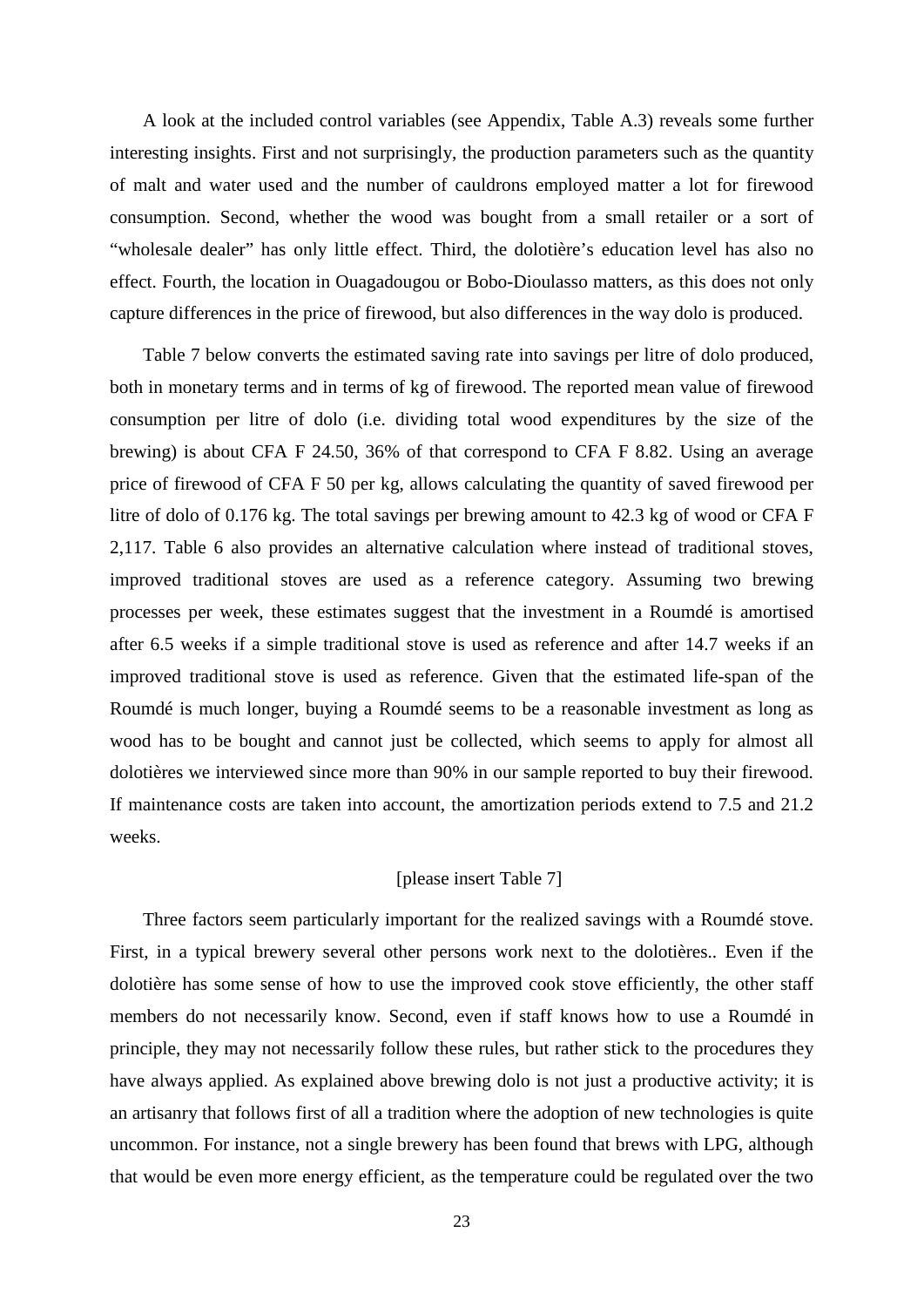days in any time according to need. Third, the field visits showed that many of the improved stoves are in a very bad condition (in fact more than what the distribution of reported quality in the survey suggests). In particular the door and the inner of the combustion chamber were often damaged, due to the common practice of forcing huge trunks through the small door. These damages obviously reduce the efficiency of Roumdés quite significantly. The latter would imply, if in the estimations above we could better account for the quality of the used stoves, the estimated saving rate should be closer to the potentially possible 60%.

#### *5.3 Household welfare effects*

In this section, we assess indirect effects of the energy efficiency intervention in the dolotières sector on domestic firewood users. The increase in energy efficiency among breweries creates an excess supply of firewood, which needs to be absorbed by the demand side in order to reestablish equilibrium. Additional demand can only be created as the price decreases. By how much it must decrease to absorb the excess supply depends on the households' price elasticity of demand. The Ministry of Environment assumes that Dolo breweries in Ouagadougou account for about half of the entire wood consumed in Ouagadougou. Hence, to compute the corresponding amount of wood we use the information on wood consumption in our household data. We upscale this information using the estimated population size for Ouagadougou and our survey estimate of the average household size. This gives us the entire quantity of wood consumed by households, and given the 50% assumption, also that consumed by the dolotières. To this quantity, we then apply the monetary savings induced by the decrease of firewood consumption conditional on alternative adoption rates of improved stoves among dolo breweries. We use the actually observed Roumdé adoption rate in Ouagadougou of 44% as well as two hypothetical rates: 75% and 100%. The saving rate is, as estimated above, set at 16%. To compute the wood price that ensures full absorption of the excess supply through private woodfuel consuming households we alternatively assume a price elasticity of demand of -0.5, -1 and -1.5. An elasticity of -0.5 for instance, means that households increase their demand by 0.5% if the price decreases by 1% and so on. Since, woodfuels are a basic necessity and there are no close substitutes for poor households, we believe that a price elasticity between -0.5 and -1.0 is most plausible.

Table 8 shows the absolute and relative reduction in the price of firewood for the in total nine combinations of adoption rates and price elasticities. The observed average market price for one kg of wood is CFA F 50. Using the above estimated adoption rate among Dolo breweries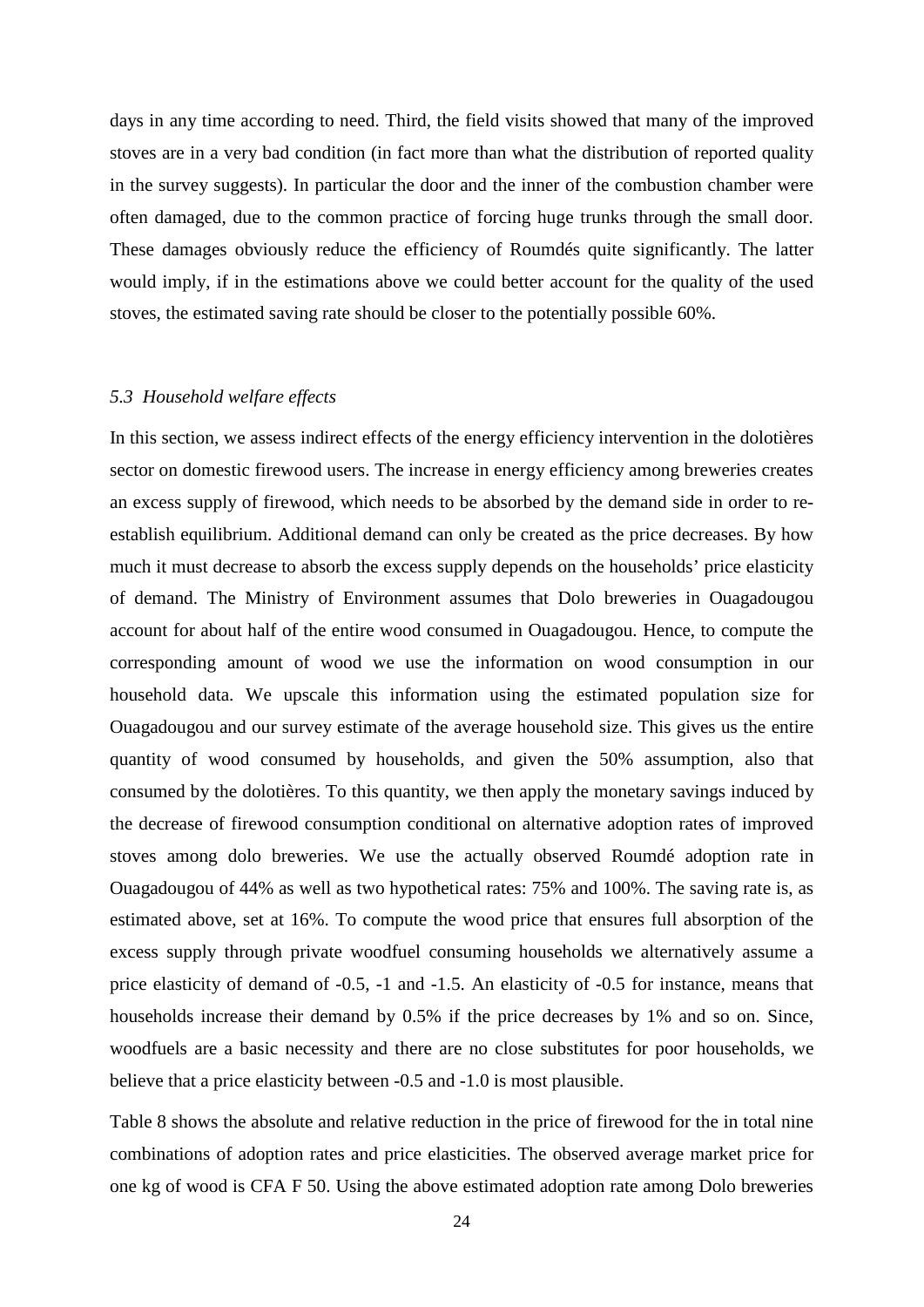of 44% and hence a sudden excess supply of wood by 2,204 tons per month leads to a decline of the price of wood by 14% if the price elasticity is low. For a high price elasticity the absorption of the excess supply would only induce a price increase of 5%. If all Dolo breweries adopted improved stoves the price decline could be as high as 11% to 32%. Again, these computations ignore that under these circumstances the supply of wood would probably go down a bit. Such price reductions could of course also lead to second-round demand effects within the group of Dolo breweries.

#### [please insert Table 8]

To illustrate the distributional effect of the reduced price of woodfuels we draw "benefit incidence curves", i.e. we show the relative reduction in household expenditures that is due to the reduced price. These curves are presented in Figure 2, they take into account the budget share spent on wood for each single household. Obviously, households that spend a relatively large share of their budget on woodfuels save relatively more than households that consume only little. To keep the analysis simple we apply the same saving rates for fire wood and charcoal. Figure 2a shows the savings along the household expenditure distribution for the actual adoption rate of 44%. Households in the lowest quintiles save up to 2.5% of their total expenditures if the price elasticity is low. If it is high it is rather 1%. Savings decline with increasing expenditures as households spend lower shares of their budget on wood, partly because cooking energy increase under-proportionally with total expenditures and partly because richer households use gas or other non-wood fuels for cooking. Overall the distribution of improved stove among dolo breweries has via the market for wood a clearly pro-poor effect. If all dolo breweries would adopt an improved stove poor households could save up to 6% in their household expenditures. Obviously, since warm meals are a normal good, households may spend part of their savings again on wood to consume more warm meals.

#### [please insert Figure 2]

#### *5.4 Environmental benefits*

The UNFCCC methodology to calculate the net CO2 savings induced by energy efficiency measures in thermal applications relies on three decisive figures: the quantity of wood saved by the intervention, the share of this savings that is non-renewable (burning renewable wood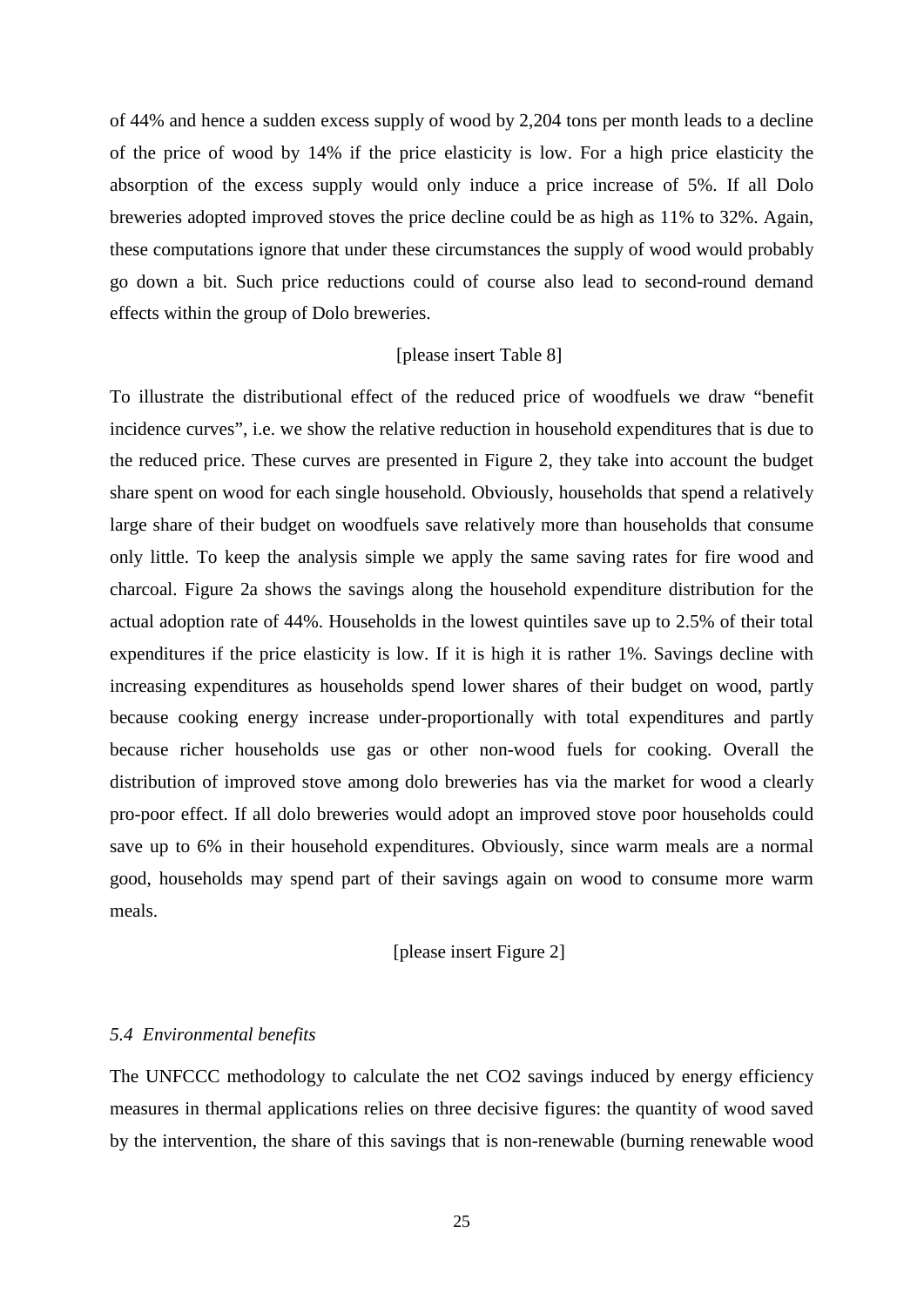is obviously CO2-neutral), and the amount of CO2 that is emitted when burning wood. These three factors are determined in the following guided by the UNFCCC methodology.

In order to derive the quantity of wood that is saved by using the improved cooking device, UNFCCC requires taking into account an adequate baseline scenario and real-world usage behaviour. Three approaches are enumerated, the so-called controlled cooking tests (CCT) and the water boiling tests (WBT) are laboratory tests, while the third option, the kitchen performance tests (KPT), is a field test that involves intense monitoring. It can be expected that such controlled laboratory tests or intensively monitored field tests yield higher savings rates than what can be effectively observed in the field. Therefore, we use the survey data that we analysed in the previous sections. The total wood savings we obtained for the two cities – around 26,500 tons per year – thus constitute a conservative estimation within the UNFCCC methodology.

Second, the *fraction of non-renewable biomass* (fNRB), i.e. the amount of wood that can be considered as non-renewable needs to be determined. Here, the UNFCCC methodology allows for using both project specific fNRB that are specifically determined for the forests from which the wood is extracted in the project area or, instead, using conservative country specific default values for the fNRB. The default fNRB for Burkina Faso is 90%. In other words, it is expected that only 10% of the wood extracted in the country is replaced by the natural growing process. In line with this, we assume that 90% of the firewood used in the Dolo breweries in our sample is extracted in a non-renewable way and thus, the net wood savings due to the improved brewing stoves amounts to 23,850 tons per year.

Third, the amount of CO2 that is emitted when the wood is burned needs to be determined. Since the carbon content of wood varies with the type of wood, the UNFCCC methodology uses a proxy and assumes that woodfuel users would gradually switch to fossil fuels for cooking; kerosene, liquefied petroleum gas (LPG), or hard coal. UNFCCC then approximates the achieved reduction in CO2 emissions by transferring the calorific value of the economized wood into this fossil fuel mix and takes the corresponding amount of CO2 per calorific unit. The UNFCCC default for wood fuel is 0.015 TJ/tonne. Hence, the calorific value of the saved wood equals 357.75 TJ.

Since kerosene and hard coal are not used in Burkina Faso for cooking or brewing, we use the CO2 content of LPG as the emission factor, which is also a more conservative estimation given the higher CO2 intensity of kerosene and hard coal. The emission factor for LPG is 63.0 t CO2/TJ. Therefore, 22,538 tons of CO2 are saved. Burkina Faso as a whole emitted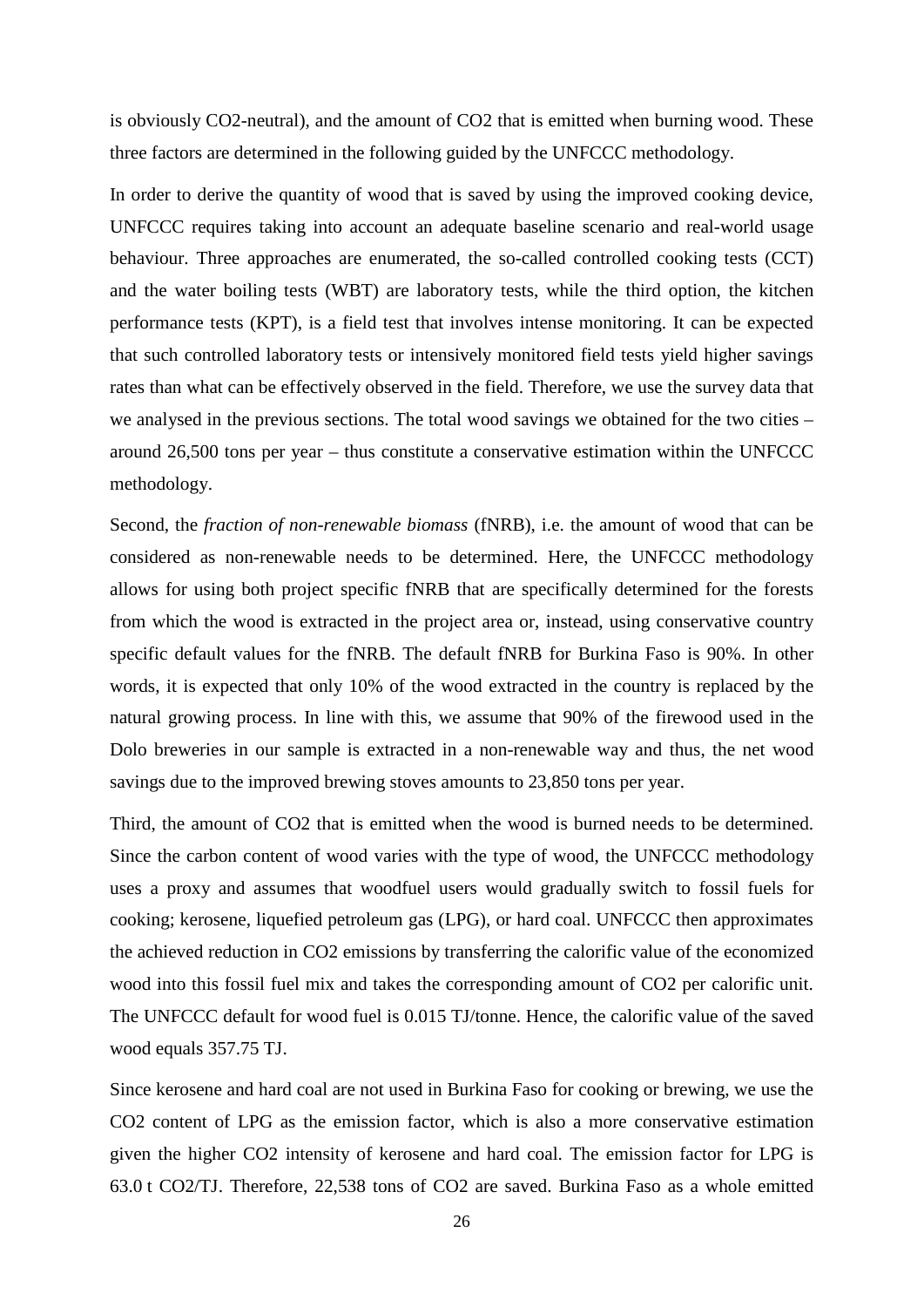1,683,000 tons of CO2 in  $2010^{15}$  $2010^{15}$  $2010^{15}$ , so the achieved savings correspond to 1.3% of the emissions of the country.

#### **6. Conclusion**

In this paper we first evaluated the direct effects of an improved brewing stove program on firewood savings in local beer breweries in urban Burkina Faso and, then assessed the indirect effects of these savings on the price of firewood and hence on residential users' welfare in the affected cities. Furthermore, we approximated the intervention's effect on  $CO<sub>2</sub>$ -emissions that is achieved through a reduced deforestation and thus of carbon sinks. Since according to the Burkinabè Ministry of the Environment the breweries absorb around half of the firewood consumption in urban Burkina Faso, considerable second-round effects on the welfare of firewood users and the environment can be expected to the extent the intervention proofs to yield first-round effects on the firewood consumption of the breweries. We used two original data sets we collected among the dolotières, and among urban households. The energy efficiency intervention in fact leads to a reduction in firewood consumption of around 16 %. For the second-round effects we use the household data set, derive firewood demand and, based on alternative price elasticities simulate the price decrease to be expected following the sudden reduction in firewood consumption of the breweries. We find a reduction in the price of firewood of the order of 5 % to 14 %, depending on the price elasticity of wood demand. As for the environmental effect, we find that around 1.3% of the overall Burkinabè  $CO_2$ emissions are avoided due to the intervention.

The intervention therefore not only qualifies as a classical green growth policy, but also as pro-poor policy. It clearly eases adverse effects of a market failure (because social costs of firewood consumption are not fully internalized) and hence implies a Pareto-efficient improvement to the economy. In addition, the induced changes lead to a welfare increase for the poorest strata. Dercon (2014) rightly pointed out that many green growth policies require post-intervention redistribution, because in spite of a Pareto-efficient improvement the poorest strata are frequently adversely affected by such interventions. This is not the case here.<sup>[16](#page-28-0)</sup> Two major particularities of this intervention stand out as compared to many green growth and

<sup>&</sup>lt;sup>15</sup> Source: World Development Indicators, http://wdi.worldbank.org/table/3.9 (accessed on October 24, 2014). Note that no data is available on non-CO2 climate relevant emissions, so the share will be considerably lower in terms of CO2-equivalents. In developing countries, methane and nitrous oxide emissions constitute the larger share of Kyoto relevant climate gases.<br><sup>16</sup> The group of wood sellers might suffer from a decrease in sales, but obvsiouly their number is comparatively

<span id="page-28-0"></span>small.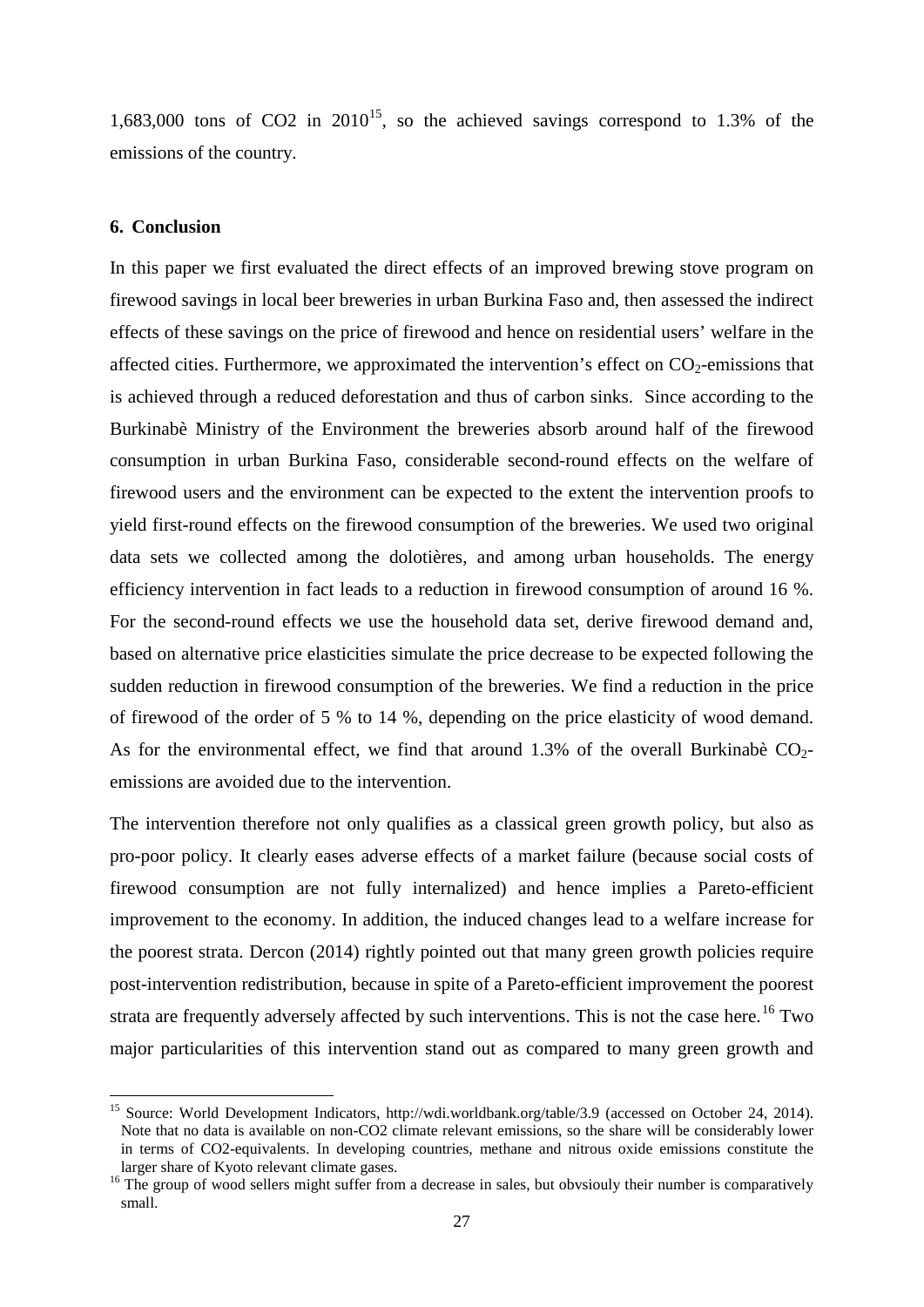energy efficiency interventions as described in Dercon (2014): First, the targeted fuel firewood - unlike fossil fuels is traded on regional markets and not on the world market. As a consequence, price effects materialize, which would not be the case if fossil fuel consumption is targeted. Even if substantial decreases in fossil fuel consumption are achieved, a country like Burkina Faso can hardly be expected to affect fossil fuel prices on world markets. Second, the targeted fuel is used by the vast majority of poor households in Burkina Faso on a daily basis and, hence, they benefit from the second-round effects on firewood markets. In particular, urban areas firewood is almost always bought (and not collected as in rural areas) and the related expenditures constitute a considerable burden. Energy efficiency measures that target fossil fuels or electricity consumption would hardly benefit the poorest, since these fuels are barely used by the deprived strata.

Also beyond Burkina Faso, in particular the poorest of the poor living in cities spend substantial shares of their expenditures on woodfuels. Therefore, our findings suggest that green growth policies focussing on woodfuel sectors in developing countries offer a double dividend by removing market failures with harmful consequences for both the local, regional and global environment and alleviating poverty among the poorest of the poor at the same time.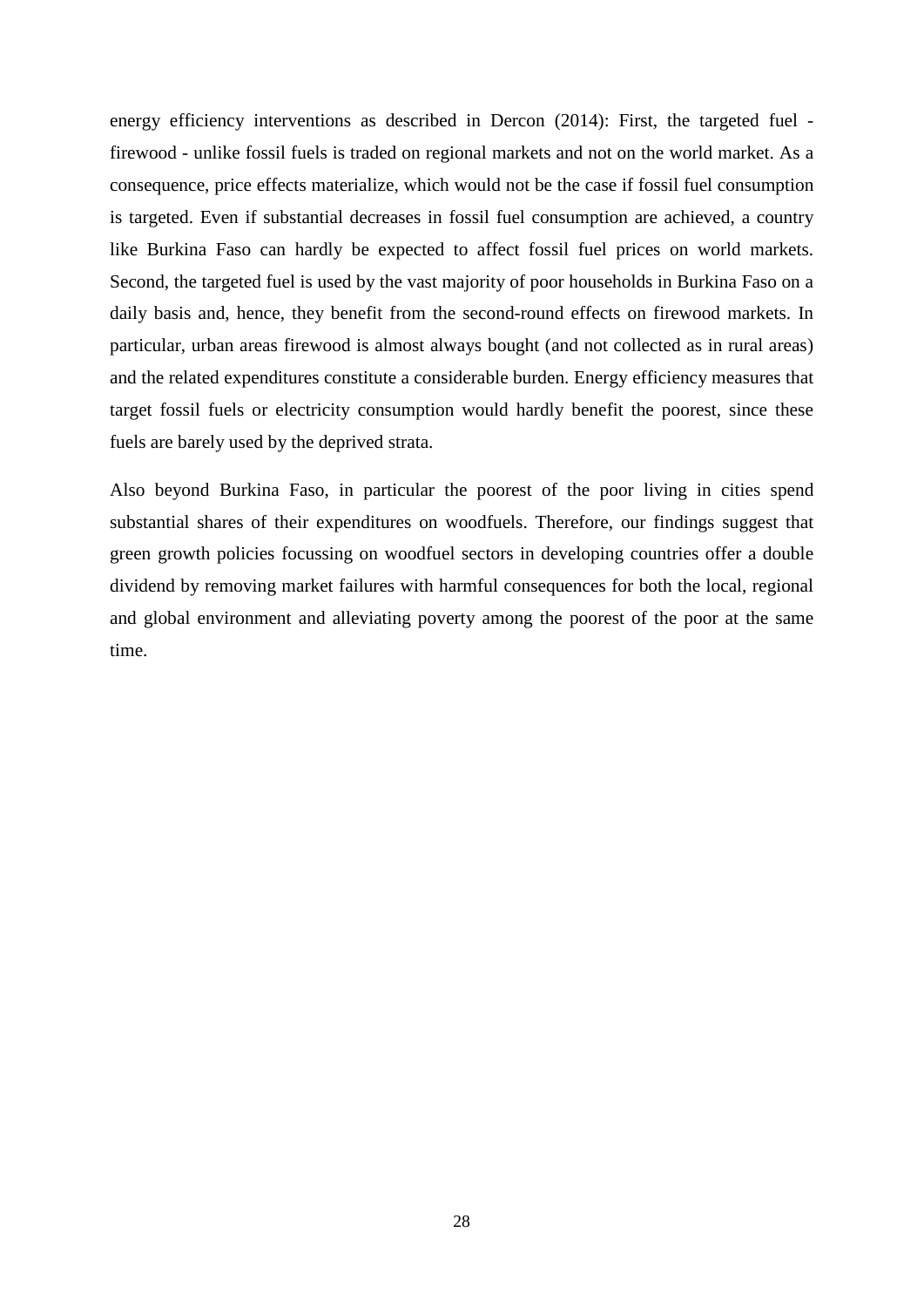## **Appendix**

Determinants of drop-outs

[please insert Table A.1]

Test of balancing property of matching procedure

[please insert Table A.2]

Details of regression analysis

[please insert Table A.3]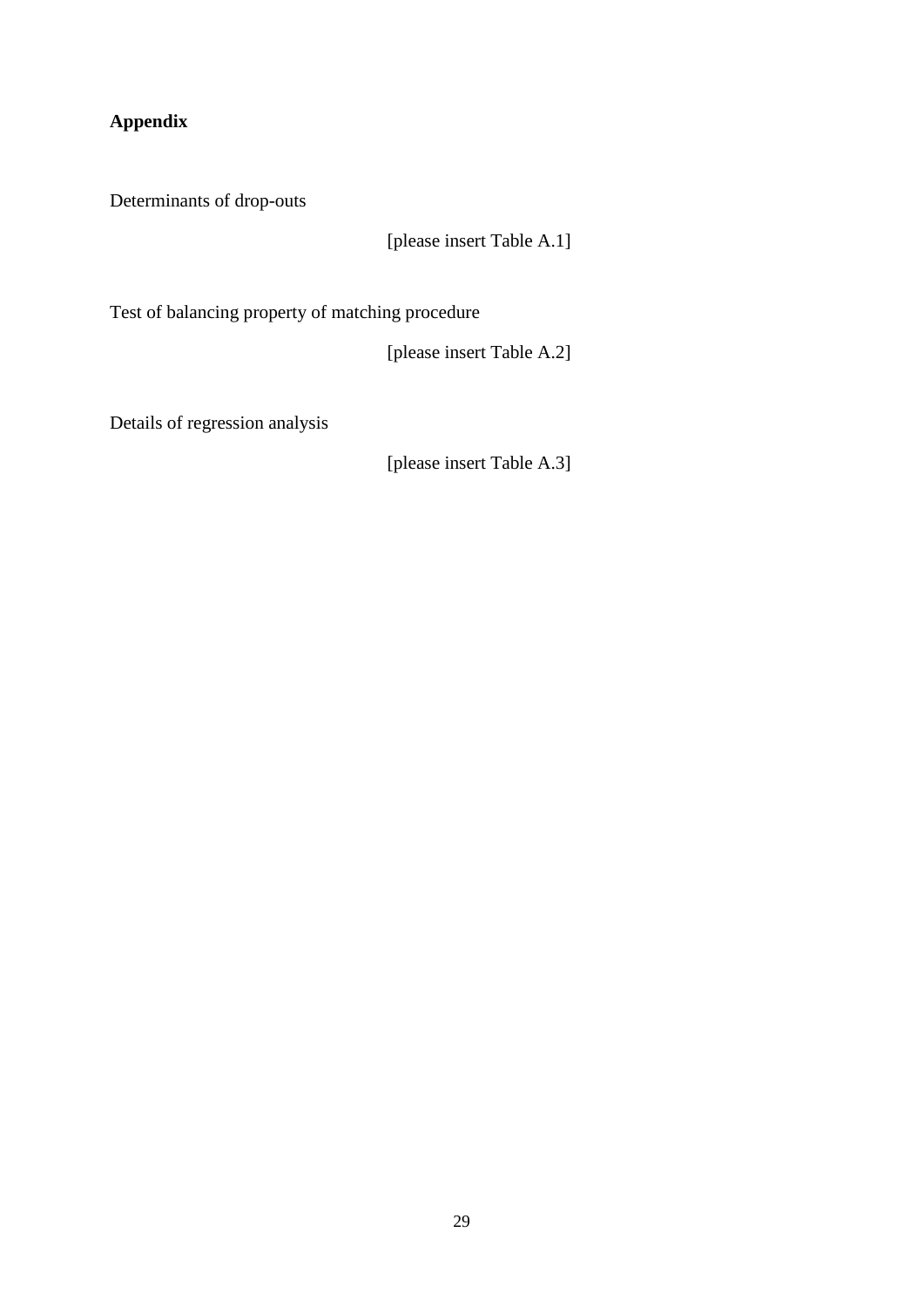#### **References**

- Armstrong, J. R. and H. Campbell (1991), Indoor Air Pollution Exposure and Lower Respiratory Infections in Young Gambian Children. *International Journal of Epidemiology*, 20: 424–9.
- [Arnold,](http://www.sciencedirect.com/science/article/pii/S0305750X05002263%20%E5%A1%B9%EF%92%81%E1%B4%BB%E4%A1%BF%E2%B2%AF%E5%B6%82%E8%97%84%E6%8C%A7%20%20%EA%AE%A5) J.E.M. (2006), Woodfuels, livelihoods, and policy interventions: Changing Perspectives. *[World Development](http://www.sciencedirect.com/science/journal/0305750X)*, 34 (3): 596-611.
- Bandiera, O. and I. Rasul (2006), Social networks and technology adoption in northern Mozambique. *Economic Journal*, 116 (514): 869–902.
- Baron, R.E., W.D. Montgomery and S.D. Tuladhar (2009), An Analysis of Black Carbon Mitigation as a Response to Climate Change. Copenhagen Consensus on Climate.
- Bensch, G. and J. Peters (2014), The Intensive Margin of Technology Adoption Experimental Evidence on Improved Cooking Stoves in Rural Senegal. Ruhr Economic Papers #494. RWI, Essen.
- Bensch, G., M. Grimm and J. Peters (2014), Why do households forego high returns from technology adoption: Evidence from improved cook stoves in Burkina Faso. Ruhr Economic Papers #498. RWI, Essen
- Blackman, A. and G.J. Bannister (1998), Community Pressure and Clean Technology in the Informal Sector: An Econometric Analysis of the Adoption of Propane by Traditional Mexican Brickmakers. *Journal of Environmental Economics and Management*, 35: 1-21.
- Bond, T. C., Doherty, S. J., Fahey, D.W., Forster, P. M., Berntsen, T., DeAngelo, B. J., Flanner, M. G., Ghan, S., K¨archer, B., Koch, D., Kinne, S., Kondo, Y., Quinn, P. K., Sarofim, M. C., Schultz, M. G., Schulz, M., Venkataraman, C., Zhang, H., Zhang, S., Bellouin, N., Guttikunda, S. K., Hopke, P.K., Jacobson, M. Z., Kaiser, J. W., Klimont, Z., Lohmann, U., Schwarz, J. P., Shindell, D., Storelvmo, T., Warren, S. G., and Zender, C. S. (2013), Bounding the role of black carbon in the climate system: A scientific assessment. *Journal of Geophysical Research – Atmospheres,* 118: 5380–5552.
- [Borenstein,](http://www.nber.org/people/severin_borenstein) S. (2013), A Microeconomic Framework for Evaluating Energy Efficiency Rebound And Some Implications NBER Working Paper No. 19044, NBER.
- Brunell, T. L. and J. DiNardo (2004), A Propensity Score Reweighting Approach to Estimating the Partisan Effects of Full Turnout in American Presidential Elections. *Political Analysis* 12 (1): 28-45.
- Cameron, A.C. and P.K. Trivedi (2009), Microeconometrics using STATA, , STATA Press: College Station.
- Campbell, H., J. R. Armstrong and P. Byass (1989), Indoor Air Pollution in Developing Countries and Acute Respiratory Infection in Children. *Lancet*, 1: 1012.
- Conley, T.G. and C.R. Udry (2010), Learning about a New Technology: Pineapple in Ghana. *American Economic Review*, 100 (1): 35-69.
- Deaton, A. (1997), *The Analysis of Household Surveys: A Microeconomic Approach to Development Policy.* The John Hopkins University Press, World Bank.
- Deaton, A. (2003), Prices and poverty in India 1987–2000. *Economic and Political Weekly*, 25: 362– 368.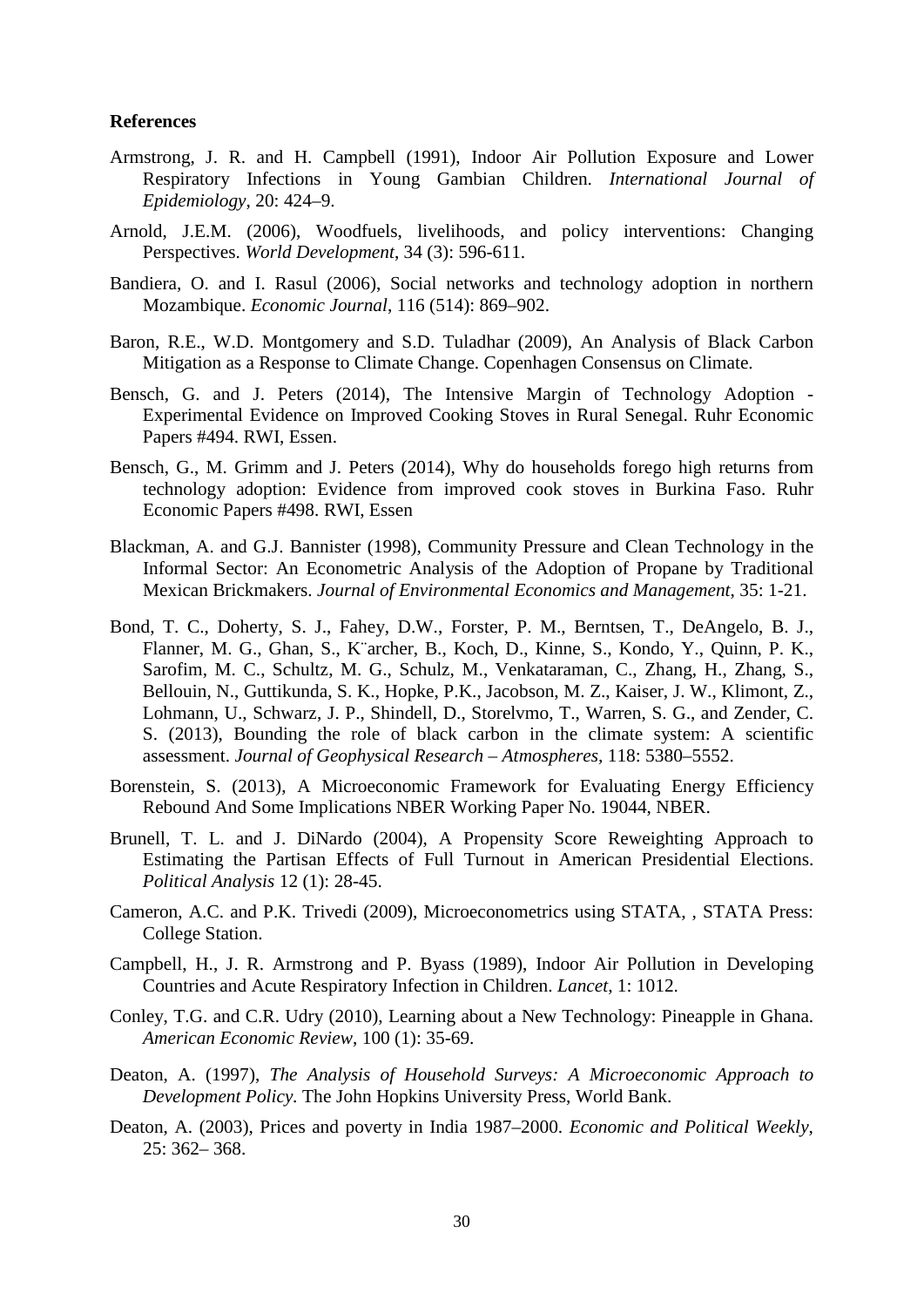- Dercon, S. (2014), Is green growth good for the poor? *World Bank Research Observer*, 29 (2): 163-185.
- Dherani, M., Pope, D., Mascarenhas, M., Smith, K.R., & Weber, M. &. (2008). Indoor air pollution from unprocessed solid fuel use and pneumonia risk in children aged under 5 years: a systematic review and meta-analysis. *Bulletin of the World Health Organization*, 86 (5): 390-398.
- Diaz E., T. Smith-Sivertsen, D. Pope, R.T. Lie, A. Diaz, J. McCracken, B. Arana, K.R. Smith and N. Bruce (2007), Eye discomfort, headache and back pain among Mayan Guatemalan women taking part in a randomized stove intervention trial. *Journal of Epidemiology and Community Health*, 61 (1): 74-79.
- Duflo, E., M. Kremer, and J. Robinson (2011). Nudging Farmers to Use Fertilizer: Theory and Experimental Evidence from Kenya. *American Economic Review*, 101 (6): 2350-90.
- Foster, A. and M. Rosenzweig (1995). Learning by Doing and Learning form Others: Human Capital and Technical Change in Agriculture. *Journal of Political Economy*, 104: 1176- 1209.
- Freedman D. and R.A. Berk (2008), Weighting Regressions by Propensity Scores, *Evaluation Review*, 32: 392 - 409.
- Friedman, J. and J. Levinsohn (2002), The distributional impacts of Indonesia's financial crisis on household welfare: A "rapid response" methodology*. World Bank Economic Review,* 16*(*3*),* 397*–*423*.*
- Grimm, M., J. Krüger and J. Lay (2011), Barriers to entry and returns to capital in informal activities: Evidence from Sub-Saharan Africa. *Review of Income and Wealth*, 57: S27- S53.
- Günther I. and M. Grimm (2007), Measuring pro-poor growth when relative prices shift, *Journal of Development Economics*, 82 (1): 245-256.
- Hanna R., E. Duflo and M. Greenstone (2012), Up in Smoke: the Influence of Household Behavior on the Long-run Impact of Improved Cooking Stoves. Massachusetts Institute of Technology Department of Economics Working Paper 12-10. Boston, MA.
- Hicks, J.R. (1939), *Value and capital: An inquiry into some fundamental principles of economic theory* Oxford: Clarendon Press.
- Hirano, K. and G. W. Imbens. 2001. "Estimation of Causal Effects Using Propensity Score Weighting: An Application to Data on Right Heart Catheterization." *Health Services and Outcomes Research Methodology* 2 (3-4): 259-78.
- Hirano, K., G. W. Imbens, and G. Ridder. 2003. "Efficient Estimation of Average Treatment Effects Using the Estimated Propensity Score." *Econometrica* 71 (4): 1161-89.
- IPCC (Intergovernmental Panel on Climate Change). (2013). Climate Change 2013: The Physical Science Basis. Contribution of Working Group I to the Fifth Assessment Report of the Intergovernmental Panel on Climate Change, Cambridge and New York: Cambridge University Press.
- Johnson M., Edwards R., Ghilardi A., Berrueta V., Gillen D., Frenk C.A. and Masera O. (2009), Quantification of carbon savings from improved biomass cookstove projects. *Environmental Science & Technology*. 43: 2456–2462.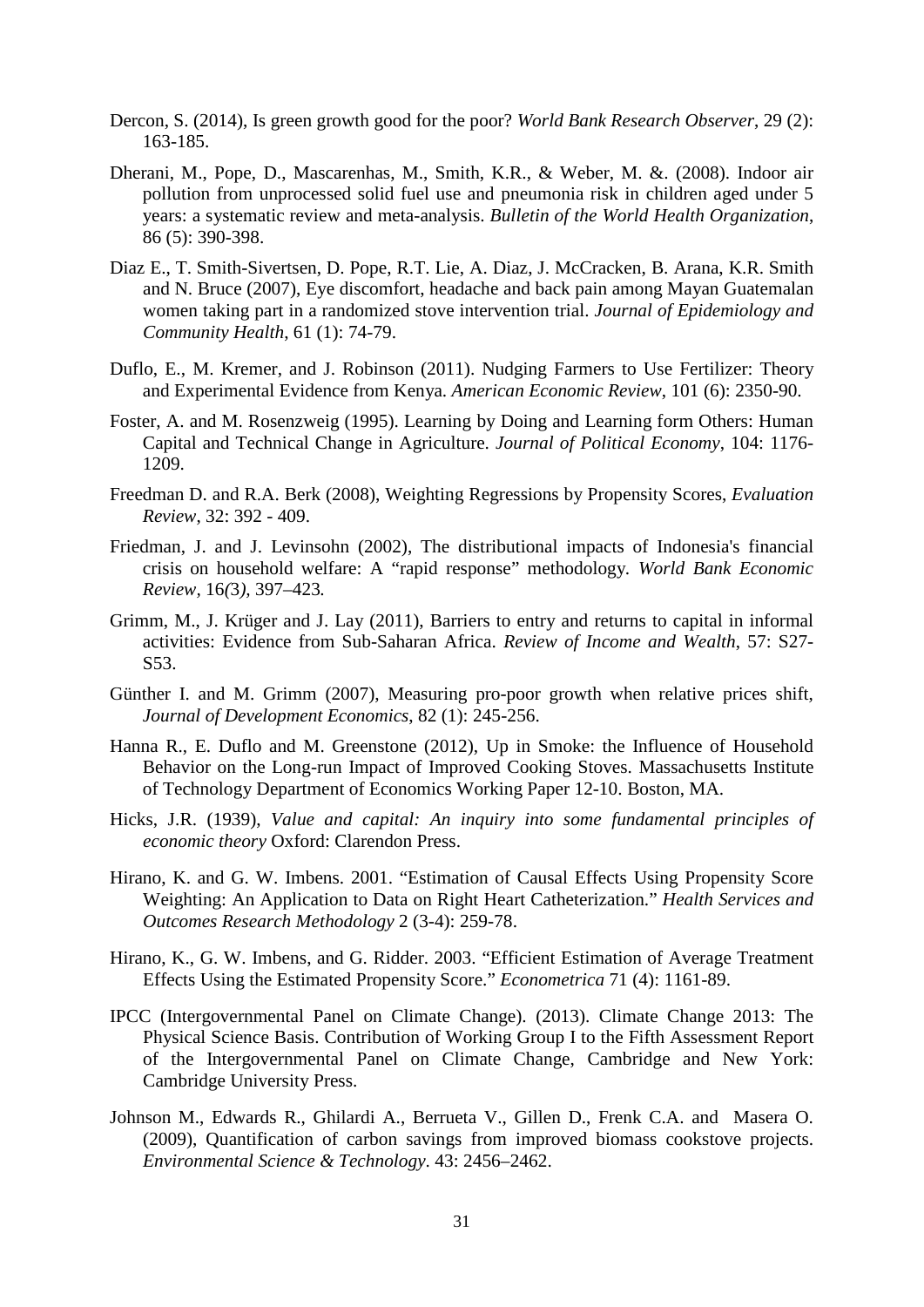- Kan, X., Chiang, C.Y., Enarson, D., Chen, W., et al. (2011), Indoor solid fuel use and tuberculosis in China: a matched case-control study. *BMC Public Health*, 11(1), 1-7.
- Madlener, R. and B. Alcott (2009), Energy rebound and economic growth: A review of the main issues and research needs. *Energy*, 34 (3): 370–376.
- Martin II., W. J., Glass, R. I., Balbus, J.M. and Collins, F.S. (2011). A major environmental cause of death, *Science,* 334 (6053): 180-81.
- Masera O., R. Edwards, C.A. Arnez, V. Berrueta, M. Johnson, L.R. Bracho, H. Riojas-Rodriguez and K.R. Smith (2007), Impact of "Patsari" improved cookstoves on Indoor Air Quality in Michoacán, Mexico. *Energy for Sustainable Development*, 11 (2): 45-56.
- McCracken, J., Smith, K., Stone, P., Díaz, A., Arana, B., & Schwartz, J. (2011). Intervention to Lower Household Wood Smoke Exposure in Guatemala Reduces ST-Segment Depression on Electrocardiograms. *Environmental Health Perspectives*, 119(11), 1562- 1568.
- Pandey, M. R. (1984a). Prevalence of Chronic Bronchitis in a Rural Community of the Hill Region of Nepal. *Thorax*, 39: 331–6.
- Pandey, M. R. (1984b). Domestic Smoke Pollution and Chronic Bronchitis in a Rural Community of Hill Region of Nepal. *Thorax*, 39: 337–3399.
- Pandey, M. R. et al. (1989). Indoor Air Pollution in Developing Countries and Acute Respiratory Infection in Children. *Lancet,* 1: 427–429.
- Pant, KP, SK Pattanayak, and MBM Thakuri (2014), Climate change, cook stoves, and coughs and colds: Thinking global and acting local in rural Nepal. Chapter 5 in S. Barrett, KG Mäler, and ES Maskin (ed). *Environment and Development Economics: Essays in Honor of Sir Partha Dasgupta*. Oxford University Press. Pp 145 – 168.
- Posner M.A. and A.S. Ash (2012), Comparing Weighting Methods in Propensity Score Analysis. Mimeo, Villanova University.
- Prais, S.J . (1959), Whose cost of living? *Review of Economic Studies*, 26: 126– 134.
- Ramanathan, V. (2007). Role of Black Carbon in Global and Regional Climate Changes," testimonial to the House Committee on Oversight and Government Reform, Chair: The Honorable Henry A. Waxman. September 2007.
- Ribot J.C. (1999), A history of fear: imagining deforestation in the West African dryland forests. *Global Ecology and Biogeography*, [8 \(3-4\): 2](http://onlinelibrary.wiley.com/doi/10.1111/geb.1999.8.issue-3-4/issuetoc)91–300.
- Sanogo O., T. Traoré/Zizien, C. Roamba and D. Zerbo (2011), Etude de la Production de dolo dans la région Centre et dans la zone de Bobo-Dioulasso, IRSAT, Ouagadougou, Burkina Faso.
- Shindell, D., Kuylenstierna, J. C. I., Vignati, E., van Dingenen, R., Amann, M., Klimont, Z., Anenberg, S. C., Muller, N., Janssens-Maenhout, G., Raes, F., Schwartz, J., Faluvegi, G., Pozzoli, L, Kupiainen, K., H¨oglund-Isaksson, L., Emberson, L., Streets, D., Ramanathan, V., Hicks, K., Kim Oanh, N. T., Milly, G., Williams, M., Demkine, V., and Fowler, D. (2012), Simultaneously mitigating near-term climate change and improving human health and food security. *Science* 335: 183–189.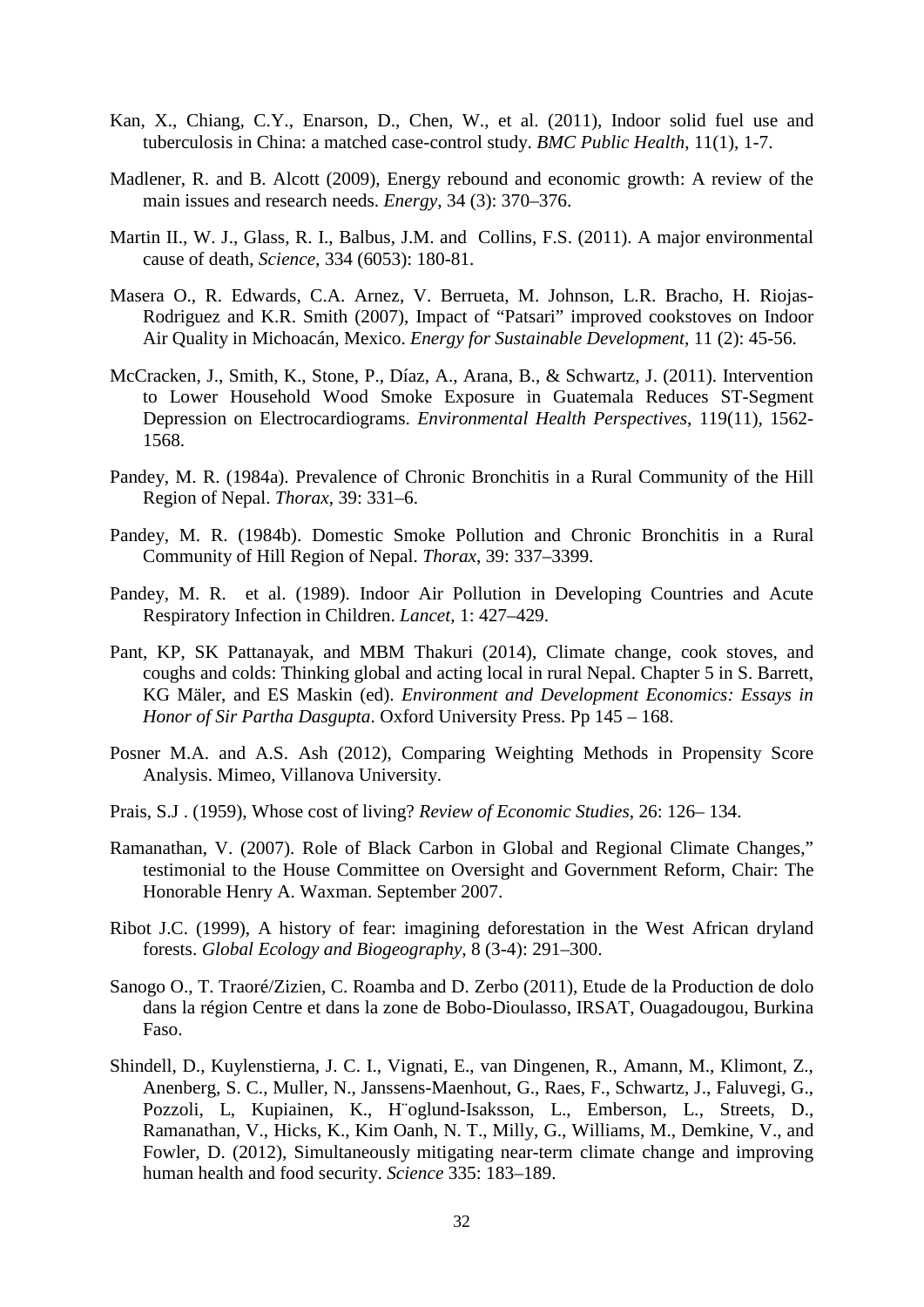- Smith-Sivertsen, T., E. Diaz, D. Pope, R. T. Lie, A. Diaz, J. McCracken, P. Bakke, B. Arana, K. R. Smith, and N. Bruce. 2009. Effect of Reducing Indoor Air Pollution on Women's Respiratory Symptoms and Lung Function: The RESPIRE Randomized Trial, Guatemala. *American Journal of Epidemiology* 170 (2): 211-20.
- Wallack, J. S. and V. Ramanathan (2009), The Other Climate Changers: Why Black Carbon and Ozone Also Matter. *Foreign Affairs*, 88(5): 105–13.
- WHO (2012) Global Burden of Disease Study (2010), A comparative risk assessment of burden of disease and injury attributable to 67 risk factors and risk factor clusters in 21 regions, 1990–2010: a systematic analysis. *Lancet*, 380, 2224-2260.
- Wodon, Q.T., C. Tsimpo, P. Backiny-Yetna, G. Joseph, F. Adoho and H. Coulombe (2008), Potential Impact of Higher Food Prices on Poverty: Summary Estimates for a Dozen West and Central African Countries. World Bank Policy Research Working Paper Series, World Bank, Washington D.C.
- World Bank (2011) Household Cookstoves, Environment, Health, and Climate Change A New Look at an Old Problem. World Bank, Washington D.C.
- Yu F. (2011), Indoor Air Pollution and Children's Health: Net Benefits from Stove and Behavioral Interventions in Rural China. *Environmental and Resource Economics*, 50 (4): 495-514.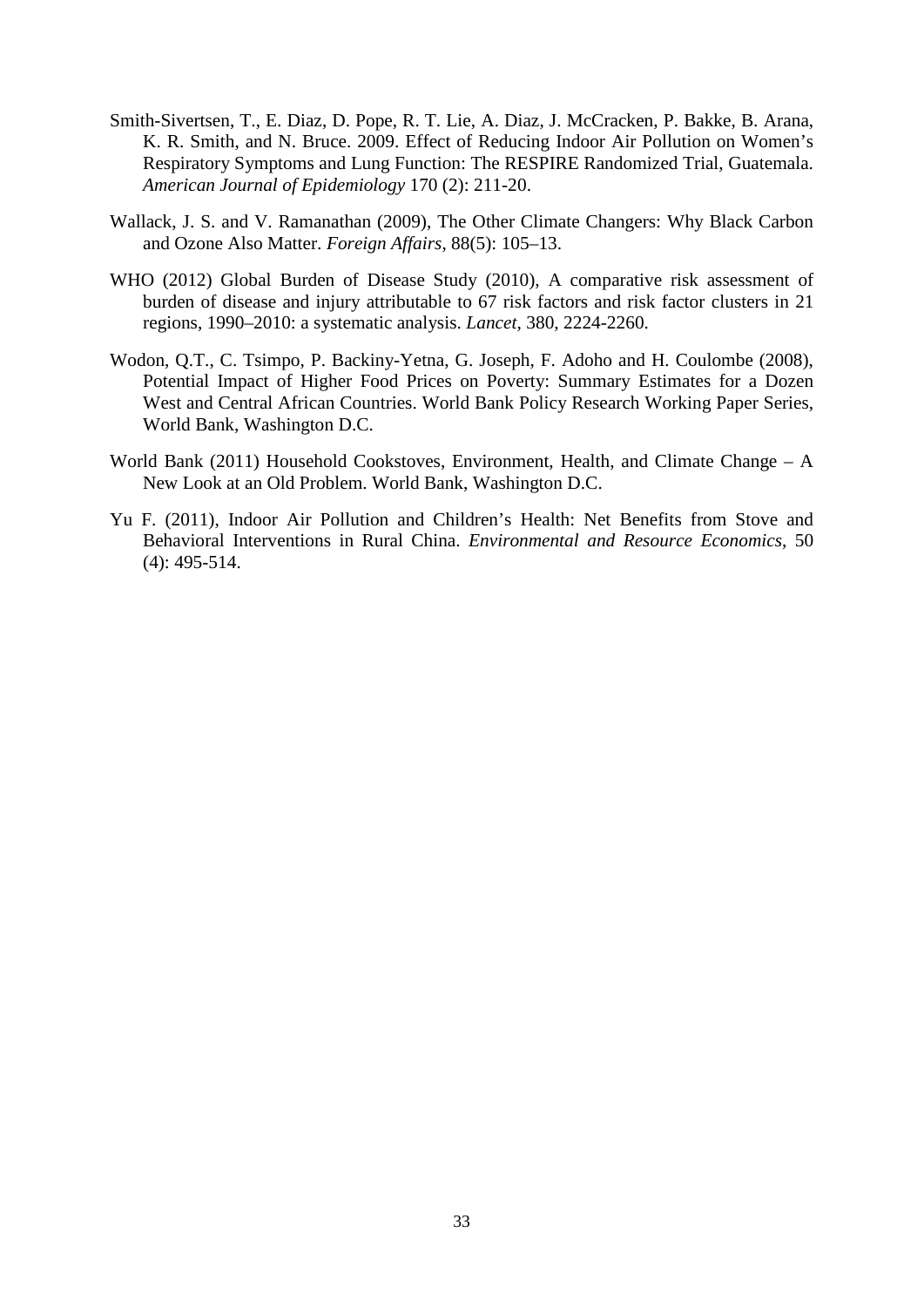### **Tables and Figures**

| Location       | 2010 | 2011  | 2012 | Total |
|----------------|------|-------|------|-------|
| Ouagadougou    | 93   | 592   | 181  | 866   |
| Bobo-Dioulasso | 29   | 336   | 58   | 423   |
| Sud-Ouest      | 280  | 241   | 143  | 664   |
| Est            | 154  | 105   | 105  | 364   |
| Total          | 556  | 1,274 | 487  | 2,317 |

**Table 1:** Number of improved dolo stoves (Roumdé) installed by location and year

*Source:* FAFASO.

#### **Figure 1:** Photographs of a Roumdé and two traditional stoves



#### **(a) Roumdé**



**(b) Traditional stove (most rudimentary)**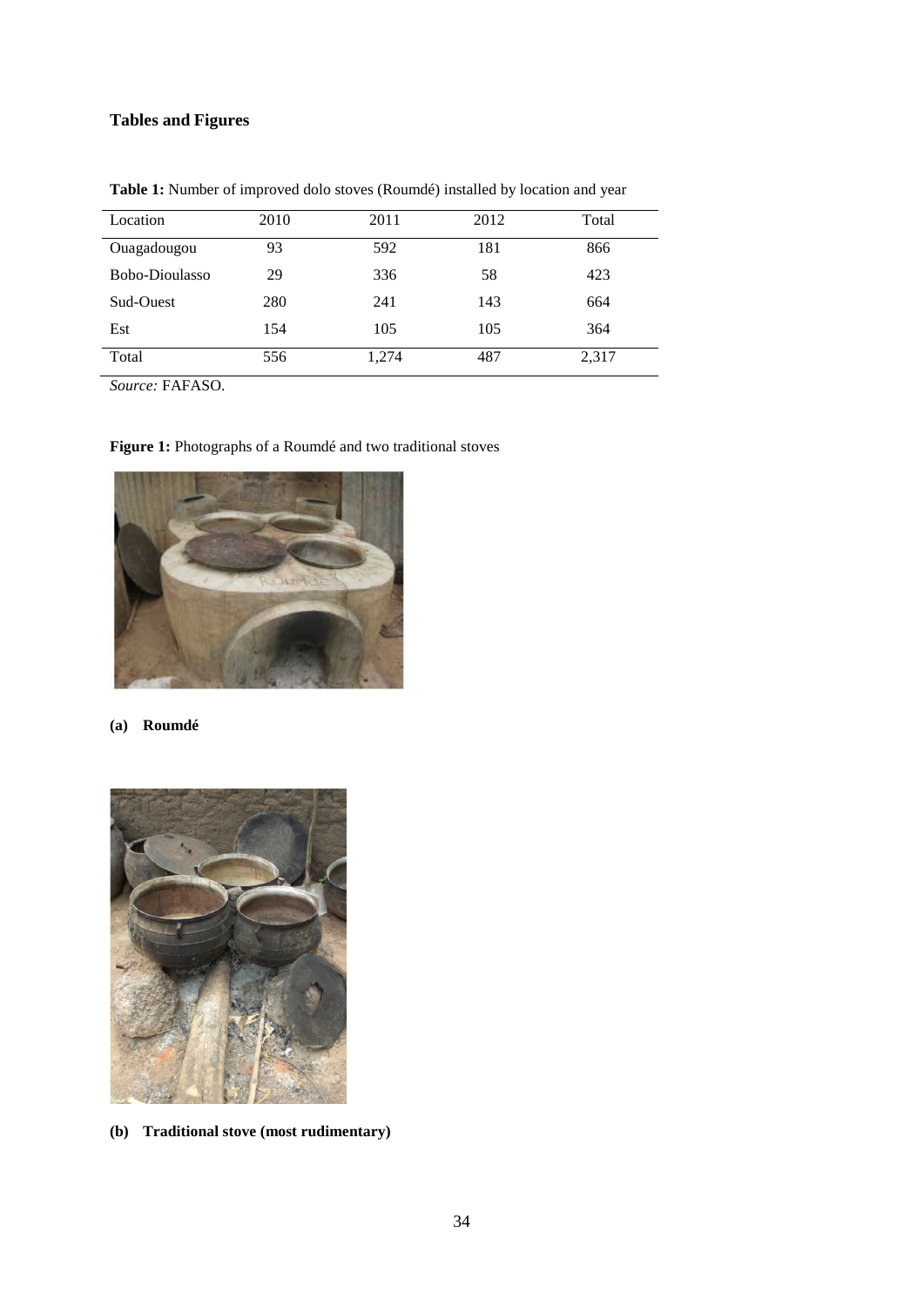

**(c) Traditional stove (slightly improved)**

#### **Table 2:** Sample composition (2010, 2012, panel)

|                |      | Breweries interviewed in |            |  |  |
|----------------|------|--------------------------|------------|--|--|
|                | 2010 | 2012                     | Both years |  |  |
| Ouagadougou    | 156  | 178                      | 72         |  |  |
| Bobo-Dialousso | 6 I  | 83                       | 16         |  |  |
| Total          | 217  | 261                      | 88         |  |  |

*Source:* Own calculations, based on Brewery Surveys 2010 and 2012.

#### **Table 3:** Characteristics of respondents

|                                   | 2010 | 2012 |
|-----------------------------------|------|------|
| Age (years)                       | 43.7 | 45.9 |
| At least primary completed $(=1)$ | 0.24 | 0.23 |
| Ethnic group                      |      |      |
| $Mossi (=1)$                      | 0.67 | 0.63 |
| Bobo $(=1)$                       | 0.25 | 0.27 |
| In Dolo business (years)          | 14.4 | 16.4 |
| Ouagadougou/Centre Region         | 0.72 | 0.68 |
| Urban $(=1)$                      |      | 0.30 |
| N                                 | 217  | 261  |

*Note: Urban/rural has not been coded in 2010*

*Source:* Own calculations, based on Brewery Surveys 2010 and 2012.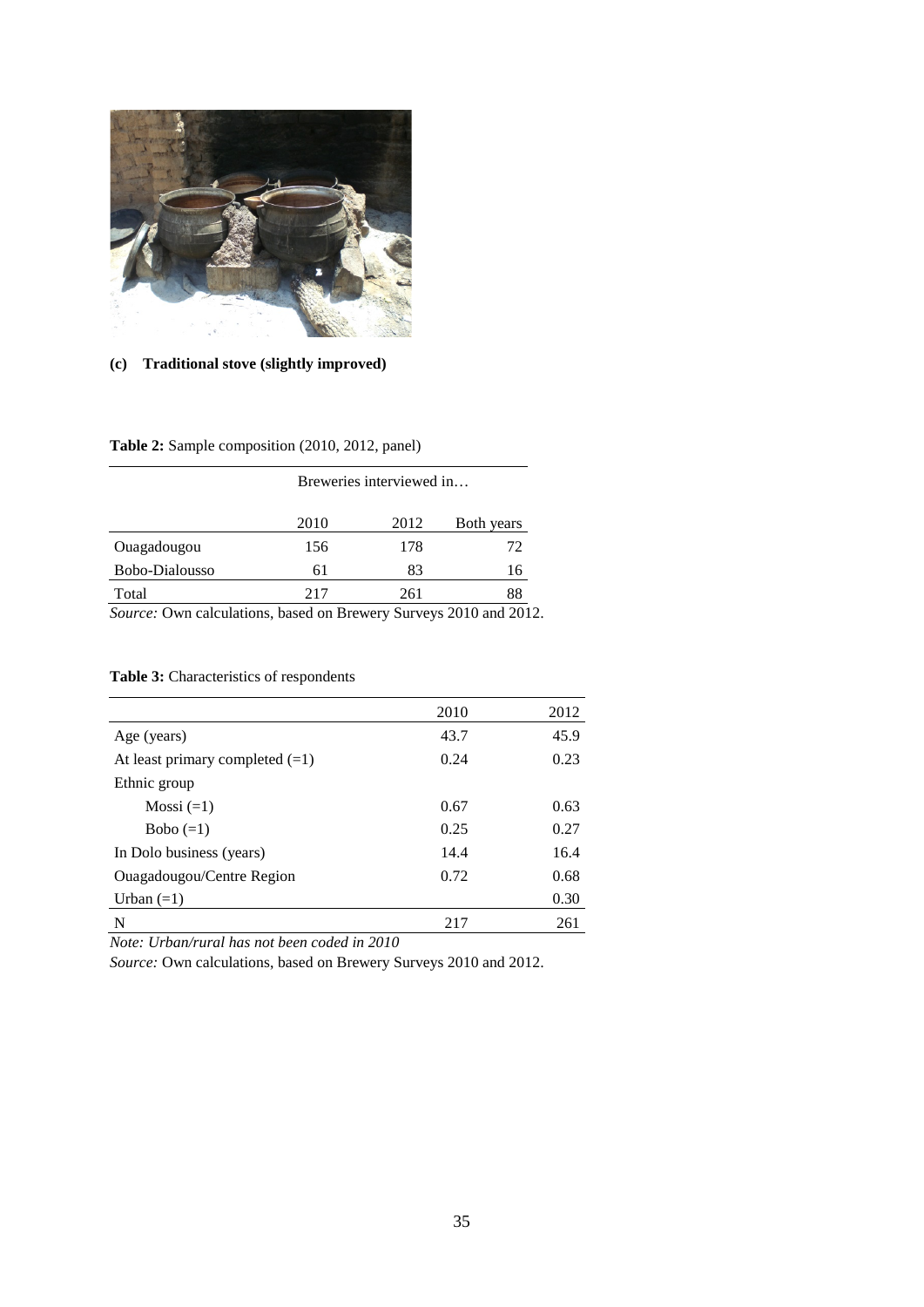|  | <b>Table 4:</b> Characteristics of breweries in 2012 |  |  |  |  |
|--|------------------------------------------------------|--|--|--|--|
|--|------------------------------------------------------|--|--|--|--|

|                                                                 | Ouaga  |                                              |          | Bobo  |                  | Bobo city only   |  |
|-----------------------------------------------------------------|--------|----------------------------------------------|----------|-------|------------------|------------------|--|
|                                                                 | mean   | Sd                                           | mean     | sd    | mean             | sd               |  |
| Number of paid employees                                        | 1.09   | 2.05                                         | 0.37     | 0.74  | 1.00             | 0.98             |  |
| Number of stoves                                                | 1.79   | 0.92                                         | 0.48     | 0.50  | 1.50             | 0.58             |  |
| Distribution of stoves by type                                  |        |                                              |          |       |                  |                  |  |
| Number of traditional stoves                                    | 0.12   | 0.45                                         | 0.48     | 0.50  | 0.12             | 0.33             |  |
| Number of improved traditional stoves                           | 0.85   | 0.91                                         | 0.42     | 0.59  | 0.62             | 0.75             |  |
| Number of Roumdé stoves<br>Share of breweries with at least one | 0.81   | 1.02                                         | 0.27     | 0.61  | 0.77             | 0.82             |  |
| Roumdé                                                          | 0.49   |                                              | 0.18     |       | 0.54             | 0.51             |  |
| Number of cauldrons                                             | 6.58   | 3.52                                         | 5.89     | 2.65  | 8.08             | 3.07             |  |
| Type of cauldrons (shares of stoves)                            |        |                                              |          |       |                  |                  |  |
| Aluminium                                                       | 0.93   | 0.25                                         | 0.01     | 0.11  | $\boldsymbol{0}$ | $\boldsymbol{0}$ |  |
| Clay                                                            | 0.04   | 0.21                                         | 0.98     | 0.15  | 1.00             |                  |  |
| Age of stove                                                    | 8.51   | 12.41                                        | 10.34    | 9.58  | 9.38             | 11.23            |  |
| Condition of stoves (shares of stoves)                          |        |                                              |          |       |                  |                  |  |
| Good                                                            | 0.50   | 0.44                                         | 0.85     | 0.35  | 0.61             | 0.48             |  |
| Cracks                                                          | 0.36   | 0.45                                         | 0.11     | 0.30  | 0.31             | 0.43             |  |
| Shaby                                                           | 0.14   | 0.31                                         | 0.04     | 0.16  | 0.08             | 0.20             |  |
| Number of brewings per week                                     | 1.99   | 0.85                                         | 1.71     | 1.60  | 1.58             | 0.88             |  |
| Share of brewing days by type of stove                          |        |                                              |          |       |                  |                  |  |
| Improved traditional stove                                      | 0.51   | 0.42                                         | 0.95     | 0.48  | 0.38             | 0.50             |  |
| Roumdé stove<br>Share breweries using only improved             | 0.44   | 0.48                                         | 0.17     | 0.38  | 0.50             | 0.51             |  |
| Roumdé                                                          | 0.38   |                                              | 0.17     |       | 0.50             | 0.51             |  |
| Quantity of Dolo per brewing (in liter)                         | 368.91 | 277.80                                       | 159.45   | 79.24 | 217.50           | 95.43            |  |
| Quantity of malt per brewing (in kg)                            | 85.37  | 77.72                                        | 41.26    | 16.77 | 57.24            | 18.55            |  |
| Quantity of water per brewing (in barrel)                       | 7.26   | 8.08                                         | 2.70     | 1.07  | 3.65             | 0.98             |  |
| Expenditure for firewood per brewing*                           |        | 8,956.90 9,939.61 4,149.67 2,968.83 7,375.00 |          |       |                  | 2,096.72         |  |
| Wood delivery (share of breweries)                              |        |                                              |          |       |                  |                  |  |
| Collecting or cutting wood                                      | 0.02   |                                              | 0.08     |       | $\overline{0}$   | $\overline{0}$   |  |
| Buys in small quantities                                        | 0.22   |                                              | 0.34     |       | 0.35             | 0.49             |  |
| By cart                                                         | 0.40   |                                              | 0.46     |       | 0.23             | 0.43             |  |
| By lorry                                                        | 0.03   |                                              | $0.01\,$ |       | 0.38             | 0.20             |  |
| By truck                                                        | 0.32   |                                              | 0.12     |       | 0.38             | 0.50             |  |
| Number of observations                                          | 178    |                                              |          | 83    |                  | 26               |  |

*Note:* \*Not counting those who collect or cut their own fuel wood. In Bobo-Dialousso marketing campaigns and training activities of masons have been limited to the city of Bobo-Dialousso that is why we show all statistics also separately for the city of Bobo-Dialousso.

*Source:* Own calculations, based on Brewery Survey 2012.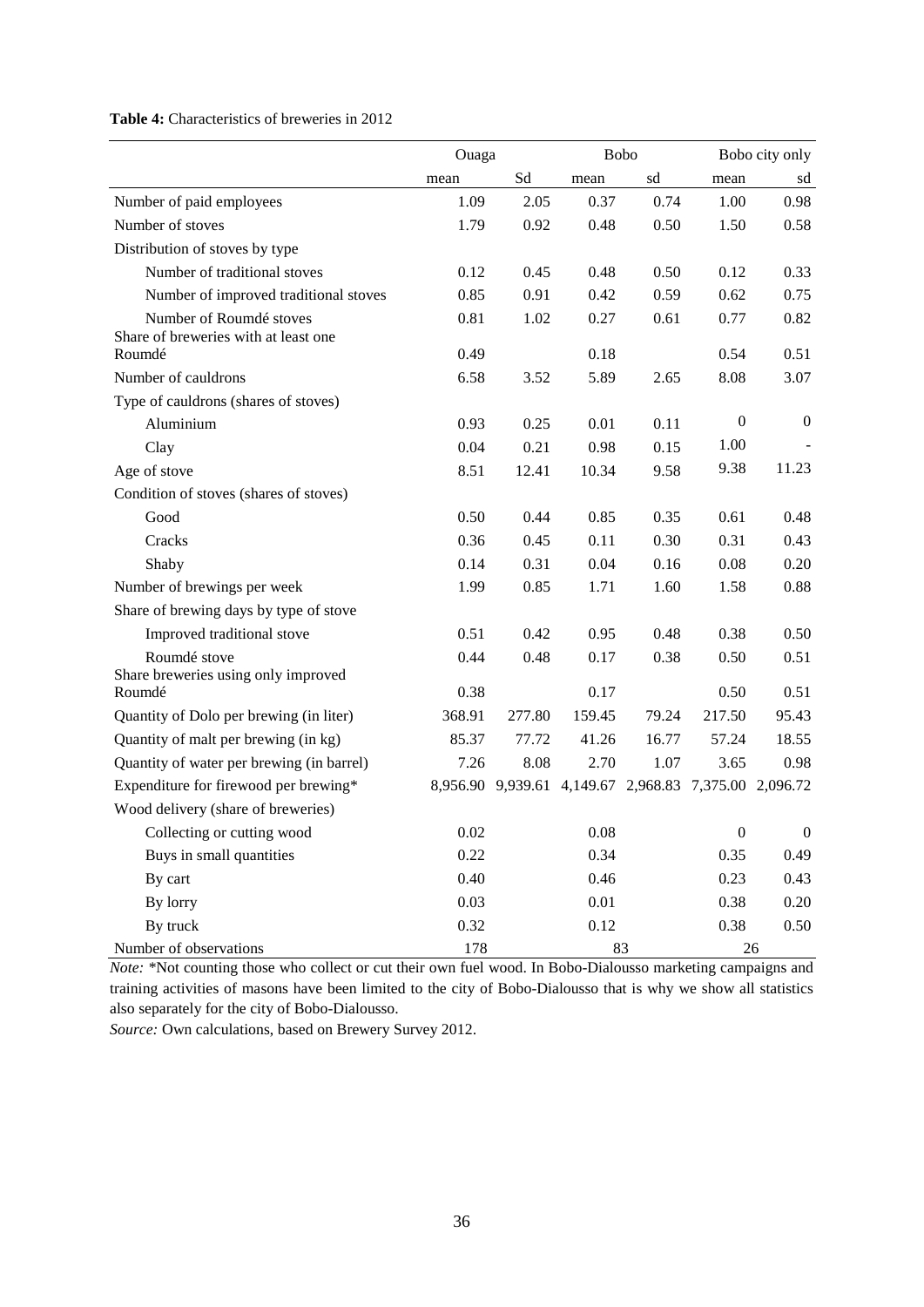| Dep. Var.: Uses a Roumdé stove             | Coeff.        | Coeff.        |
|--------------------------------------------|---------------|---------------|
|                                            | (S.E.)        | (S.E.)        |
| Ln quantity of Dolo per brewing (in liter) |               | 0.199         |
|                                            |               | $(0.070)$ *** |
| Age dolotière                              | 0.008         | 0.008         |
|                                            | (0.022)       | (0.022)       |
| Age dolotière (sq.)                        | 0.000         | 0.000         |
|                                            | (0.000)       | (0.000)       |
| At least primary completed $(=1)$          | 0.200         | 0.170         |
|                                            | $(0.078)$ **  | $(0.080)$ **  |
| $Mossi (=1)$                               | 0.214         | 0.227         |
|                                            | $(0.121)$ *   | $(0.123)*$    |
| Bobo $(=1)$                                | 0.272         | 0.304         |
|                                            | (0.185)       | $(0.183)*$    |
| In Dolo business (years)                   | 0.030         | 0.024         |
|                                            | $(0.012)$ **  | $(0.012)*$    |
| In Dolo business (years) (sq.)             | $-0.001$      | 0.000         |
|                                            | $(0.000)*$    | (0.000)       |
| Ouagadougou/Centre Region                  | 0.600         | 0.542         |
|                                            | $(0.089)$ *** | $(0.103)$ *** |
| Urban $(=1)$                               | 0.774         | 0.740         |
|                                            | $(0.104)$ *** | $(0.117)$ *** |
| Ouagad. x Urban (Interaction)              | $-0.547$      | $-0.552$      |
|                                            | $(0.051)$ *** | $(0.051)$ *** |
| Pseudo R2                                  | 0.236         | 0.261         |
| N                                          | 253           | 253           |

**Table 5:** Uptake of Roumdé stoves, probit model, marginal effects

*Notes:* The coefficients show marginal effects, i.e. the change in the probability of uptake for a one unit-change in the explanatory variable (or a change from 0 to 1 for binary categorical variables). \* significant at 10%, \*\* significant at 5%, \*\*\* significant at 1%. Robust standard errors in parentheses.

*Source:* Own estimations, based on Brewery Survey in 2012.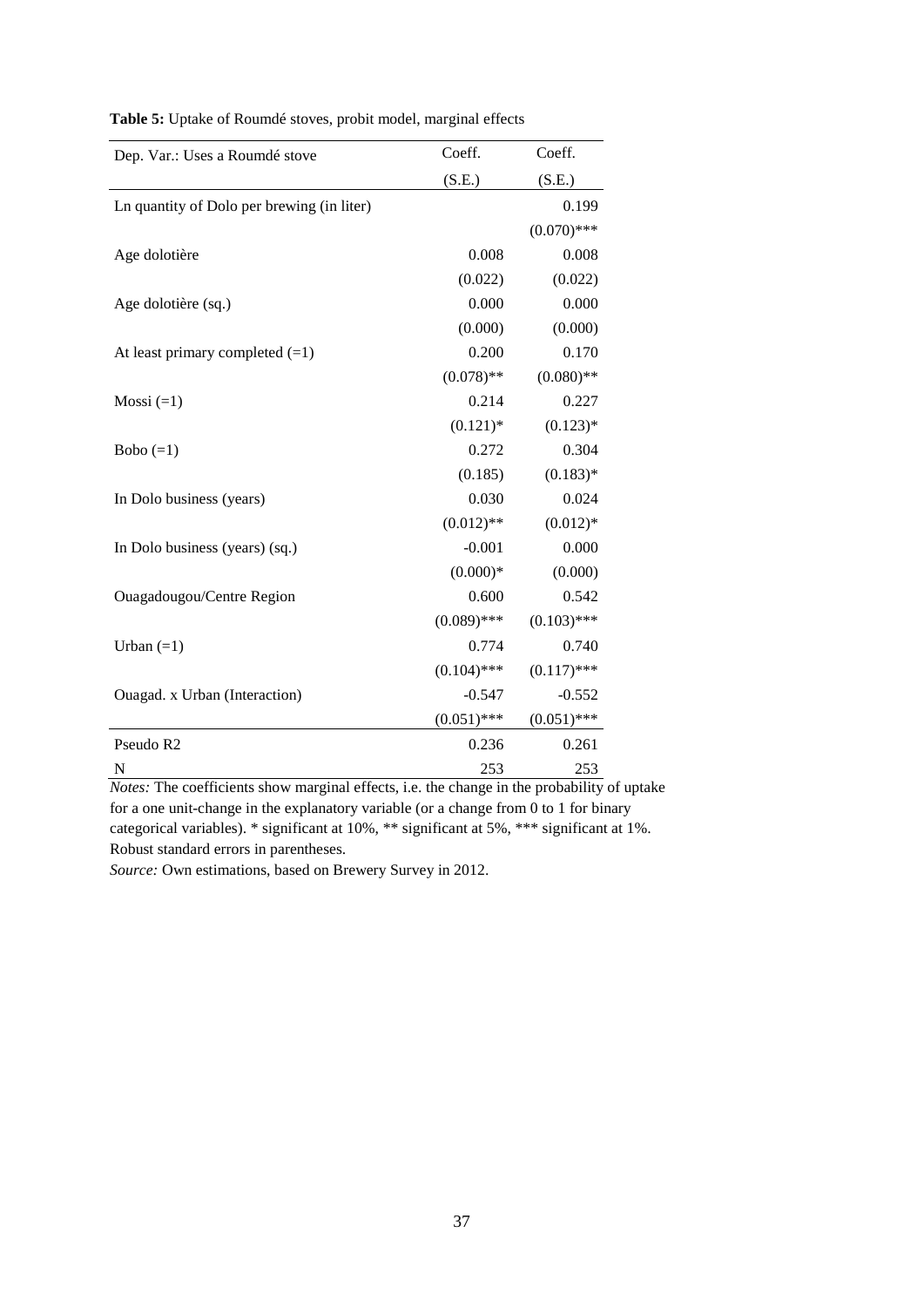|                                                  | <b>OLS-CS 2012</b> | <b>OLS-CS 2012</b> | Diff-in-Diff | Diff-in-Diff |
|--------------------------------------------------|--------------------|--------------------|--------------|--------------|
|                                                  | PS-weights I       | PS-weights II      | non-param.   | parametric   |
| Uses a traditional/improved traditional<br>stove | Ref.               | Ref.               | Ref.         | Ref.         |
| Uses a Roumdé stove                              | $-0.182$           | $-0.187$           | $-0.213$     | $-0.143$     |
|                                                  | $(0.064)$ ***      | $(0.064)$ ***      | (0.612)      | (0.340)      |
| $\boldsymbol{N}$                                 | 236                | 236                | 66           | 66           |
| Share of brewing-stove-days                      | Ref.               | Ref.               |              |              |
| with a traditional stove                         |                    |                    |              |              |
| Share of brewing-stove-days                      | $-.200$            | $-0.214$           |              |              |
| with an improved traditional stove               | (0.168)            | (0.154)            |              |              |
| Share of brewing-stove-days                      | $-0.358$           | $-0.376$           |              |              |
| with a Roumdé stove                              | $(0.163)$ **       | $(0.153)$ **       |              |              |
| N                                                | 236                | 236                |              |              |

**Table 6:** Impact of Roumdé usage on firewood consumption in CFA F (log)

*Notes:* The results of each regression are shown in detail in Annex 4. \* significant at 10%, \*\* significant at 5%, \*\*\* significant at 1%. Robust standard errors in parentheses.

*Source:* Own estimations, based on Brewery Surveys 2010 and 2012.

**Table 7:** Wood savings related to Roumdé usage in terms of value and quantity

|                                                                                              | $Ref.$ :<br>traditional | $Ref.$ :<br>improved |
|----------------------------------------------------------------------------------------------|-------------------------|----------------------|
|                                                                                              | stove                   | traditional<br>stove |
| Estimated saving rate                                                                        | 36%                     | 16%                  |
| Mean firewood expenditure per litre of dolo                                                  | <b>CFA F 24.50</b>      | <b>CFAF24.50</b>     |
| Saved firewood expenditures per litre of dolo                                                | <b>CFAF8.82</b>         | <b>CFAF3.92</b>      |
| Price of firewood per kg                                                                     | <b>CFAF50.00</b>        | <b>CFAF50.00</b>     |
| Saved firewood in kg per litre of dolo                                                       | $0.176$ kg              | $0.078$ kg           |
| Average size of a brewing (median)                                                           | 240 liter               | 240 liter            |
| Saved firewood per brewing in kg                                                             | 42.336 kg               | 18.720 kg            |
| Saved firewood per brewing in CFA F                                                          | <b>CFAF</b><br>2,116.80 | CFA F 936.00         |
| Price of a Roumdé stove                                                                      | CFA F 27,500            | CFA F 27,500         |
| Weeks until amortization, 2 brewings per week assumed                                        | 6.5                     | 14.7                 |
| Weeks until amortization accounting for maintenance costs<br>(CFA F 30,000 assumed annually) | 7.5                     | 21.2                 |

*Source:* Own estimations, based on Brewery Surveys 2010 and 2012.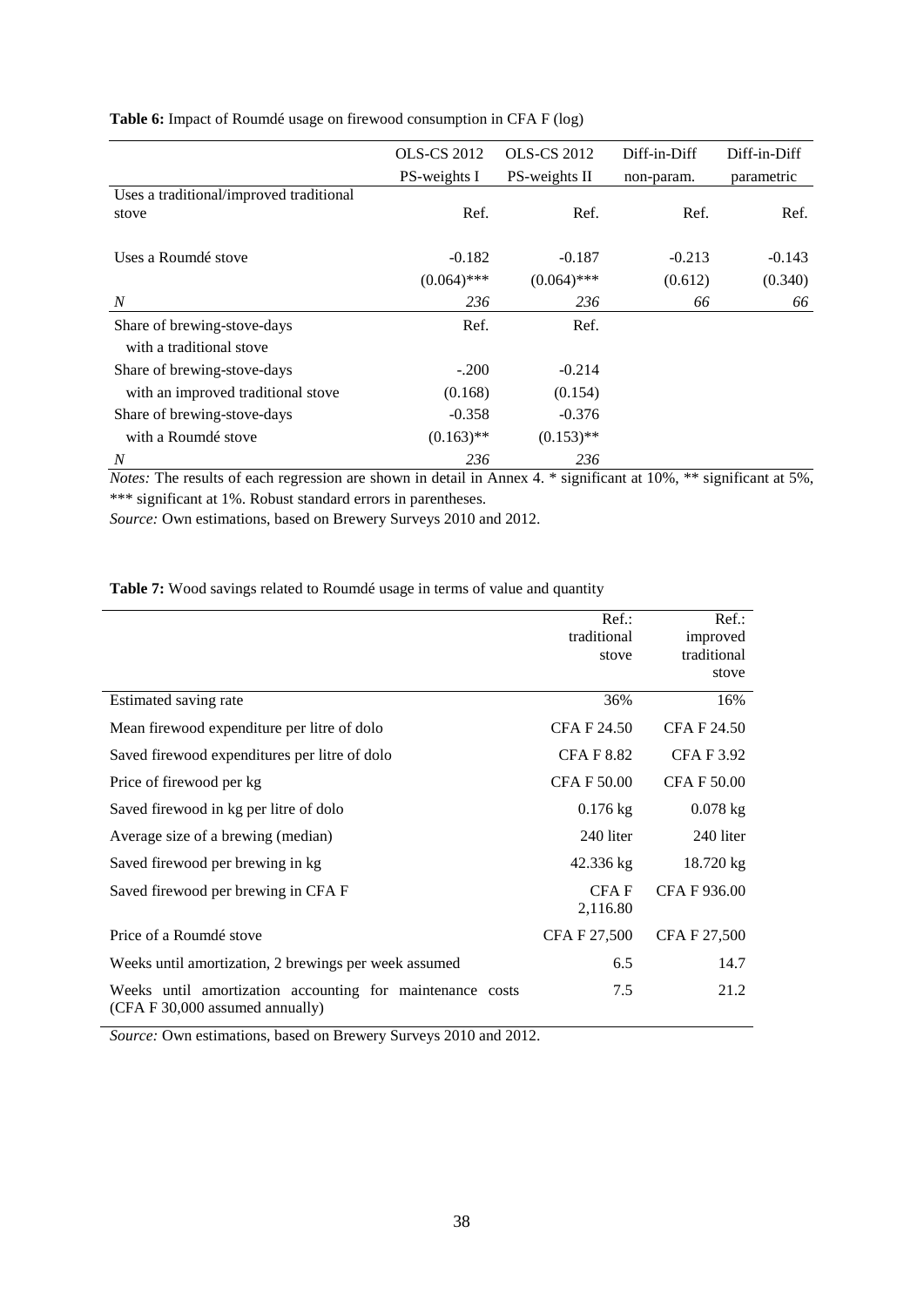| Adoption rate               | Assumed  |                                         |         |  |  |
|-----------------------------|----------|-----------------------------------------|---------|--|--|
| (Aggregate saving           |          | price elasticity of demand $(\epsilon)$ |         |  |  |
| rate                        |          |                                         |         |  |  |
| <i>over all breweries</i> ) | $-0.5$   | $-1$                                    | $-1.5$  |  |  |
| 0.44                        | $-7.04$  | $-3.52$                                 | $-2.35$ |  |  |
| (0.07)                      | $-0.14$  | $-0.07$                                 | $-0.05$ |  |  |
| 0.75                        | $-12.00$ | $-6.00$                                 | $-4.00$ |  |  |
| (0.12)                      | $-0.24$  | $-0.12$                                 | $-0.08$ |  |  |
| 1.00                        | $-16.00$ | $-8.00$                                 | $-5.33$ |  |  |
| (0.16)                      | $-0.32$  | $-0.16$                                 | -0.11   |  |  |

Table 8: Price changes absolute and relative (in italics) induced by wood savings among breweries

*Notes:* The initial average price of wood is CFA F 50. *Source:* Own computation.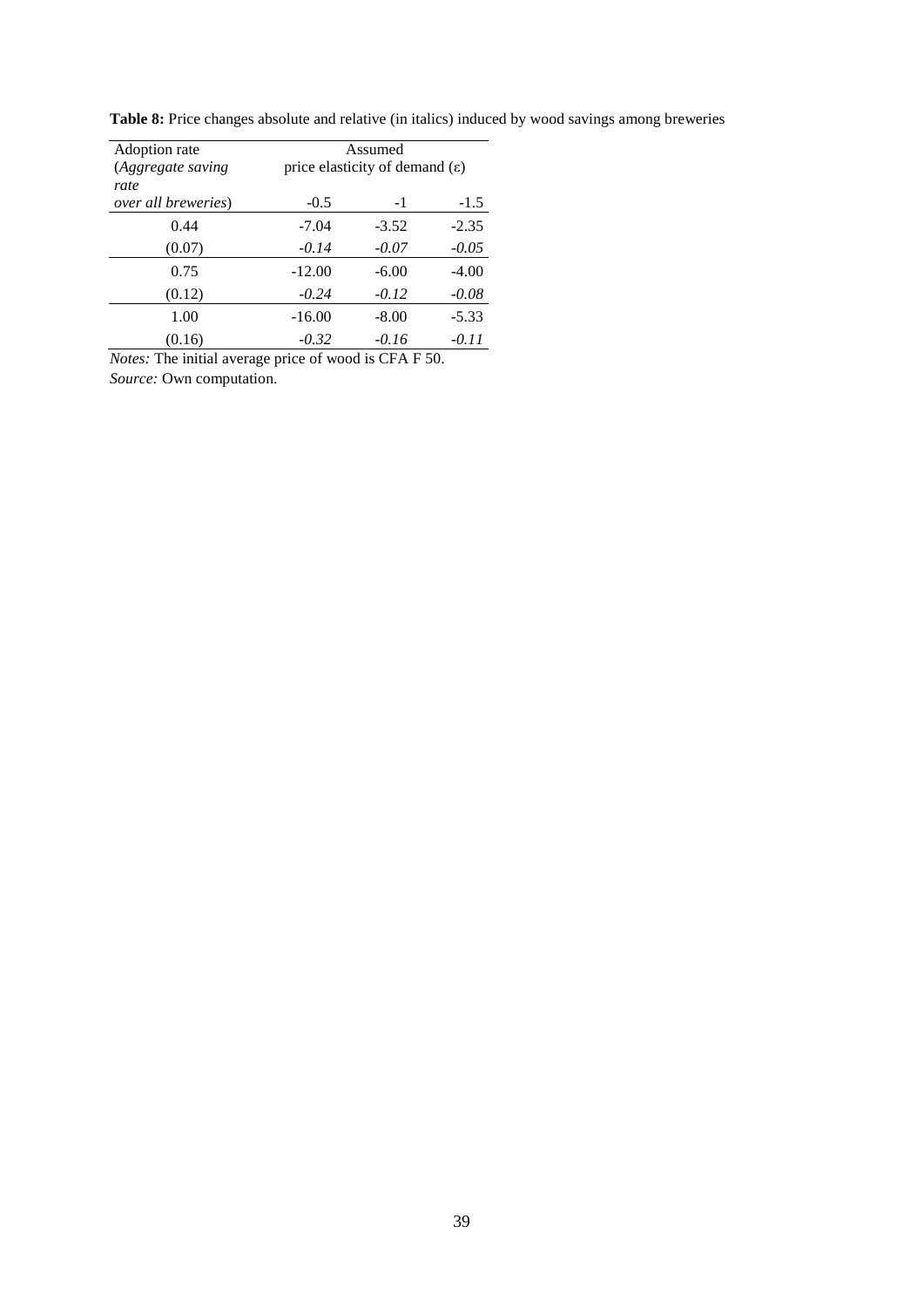



(c) Hypothetical adoption rate (100%)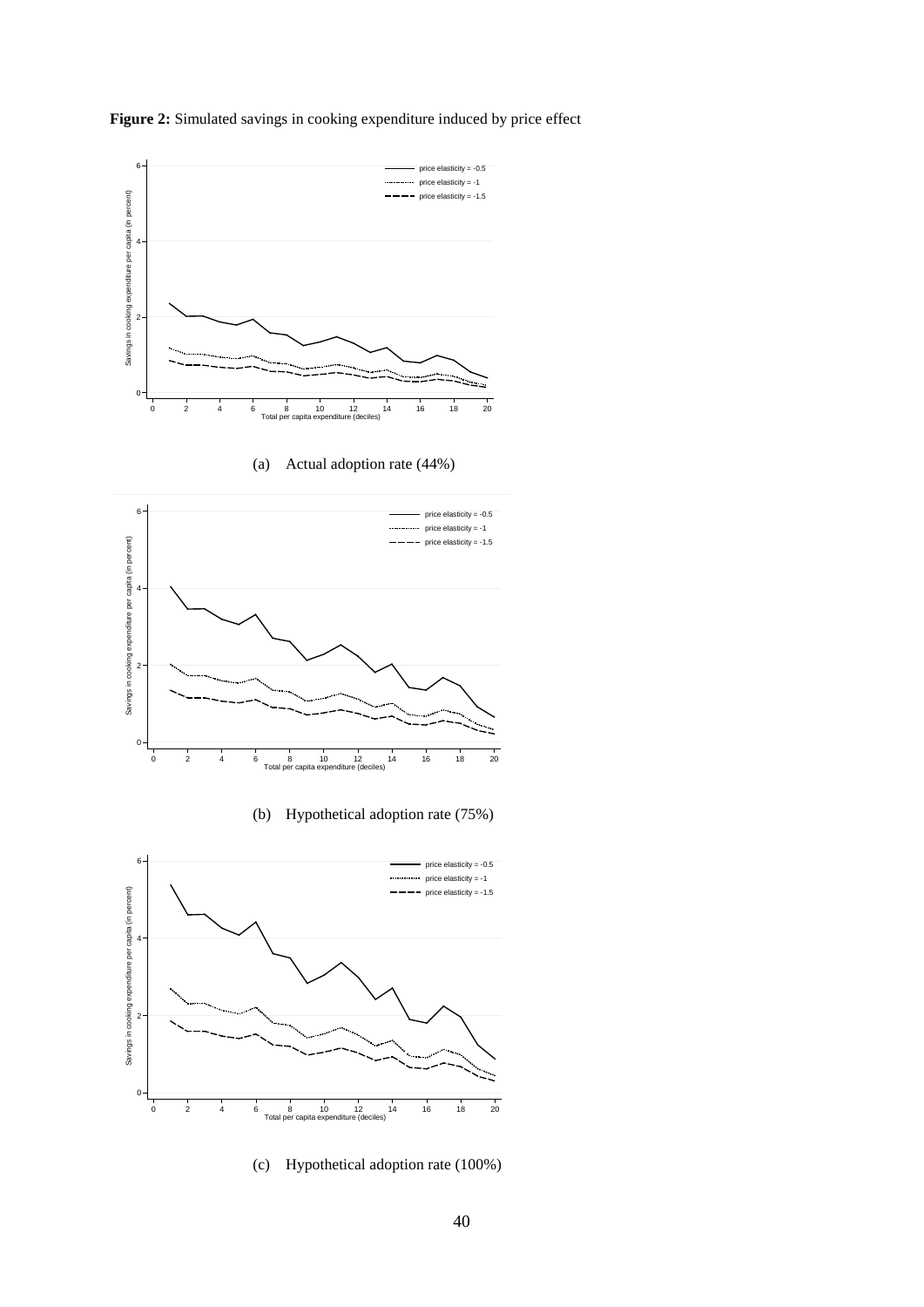| Dep. var.: interviewed in 2012 given that | Coeff.        |
|-------------------------------------------|---------------|
| an interview took place in $2010 (=1)$    | (S.E.)        |
| Age                                       | 0.003         |
|                                           | (0.011)       |
| $Mossi (=1)$                              | $-0.372$      |
|                                           | (0.410)       |
| Bobo $(=1)$                               | $-0.353$      |
|                                           | (0.501)       |
| In Dolo business (years)                  | $-0.007$      |
|                                           | (0.012)       |
| Ouaga                                     | 0.281         |
|                                           | (0.451)       |
| Has improved stove (in 2010)              | 0.271         |
|                                           | (0.267)       |
| Ln of quantity dolo produced (in 2010)    | $0.539**$     |
|                                           | (0.217)       |
| Constant                                  | $-3.120$      |
|                                           | $(1.158)$ *** |
| N                                         | 192           |

**Table A.1:** Analysis of drop-outs, probit model

*Notes:* Due to missing information in the characteristics, 25 observations had to be excluded from this regression.

*Source:* Own estimations, based on Brewery Surveys 2010 and 2012.

|                                                                                                                     | Non-user of  |            |              |            |  |
|---------------------------------------------------------------------------------------------------------------------|--------------|------------|--------------|------------|--|
|                                                                                                                     | User of      |            | Roumdé stove |            |  |
|                                                                                                                     | Roumdé stove | Unweighted | weighted     | difference |  |
| Variable set weights I                                                                                              |              |            |              |            |  |
| Age dolotière                                                                                                       | 46,911       | 45,340     | 47,512       |            |  |
| Age dolotière (sq.)                                                                                                 | 2313,149     | 2168,948   | 2376,088     |            |  |
| At least primary completed $(=1)$                                                                                   | 0,388        | 0.135      | 0,361        | ***        |  |
| In Dolo business (years)                                                                                            | 18,553       | 15,151     | 17,725       | ***        |  |
| In Dolo business (years) (sq)                                                                                       | 432,553      | 325,818    | 408.905      | $***$      |  |
| Ouagadougou/Centre Region                                                                                           | 0,854        | 0,381      | 0,849        | ***        |  |
| Urban $(=1)$                                                                                                        | 0,330        | 0,160      | 0,327        | ***        |  |
| Ouagad. X Urban (Interaction)                                                                                       | 0,194        | 0,116      | 0,187        | **         |  |
| Variable set weights II (those above and )                                                                          |              |            |              |            |  |
| Ln quantity of Dolo per brewing (in liter)                                                                          | 5,753        | 5.313      | 5.737        | ***        |  |
| <i>Note:</i> Difference: * significant at 10%, ** significant at 5%, *** significant at 1%. Values for Roumdé stove |              |            |              |            |  |

#### **Table A.2:** Test of balancing property of matching procedure

users are identical before and after weighting as a weight of 1 is assigned to these observations. *Source:* Own estimations, based on Brewery Survey 2012.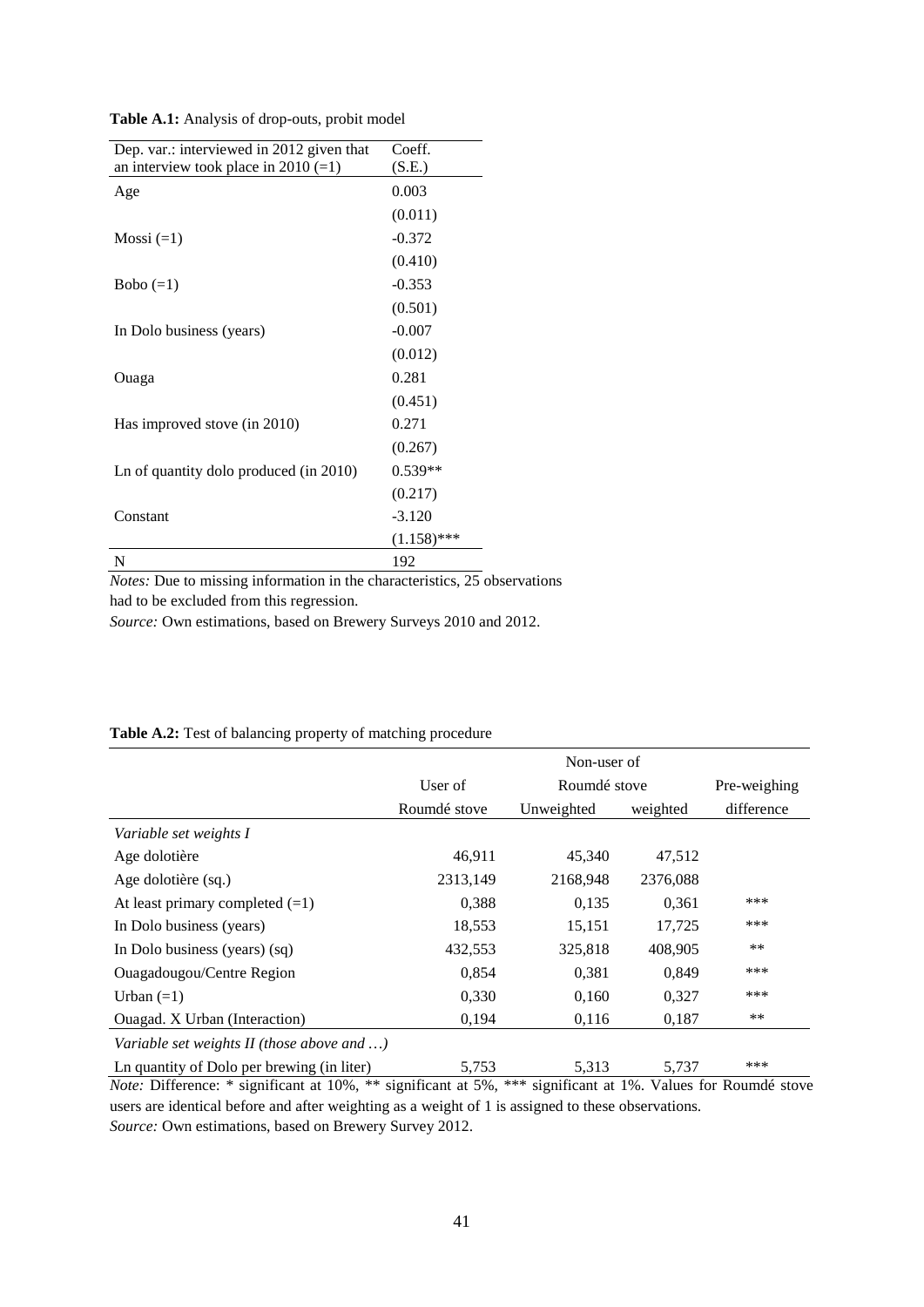|                                                | OLS-CS<br>2012 | OLS-CS<br>2012 | OLS-CS<br>2012 | OLS-CS<br>2012 | Diff-in-Diff |
|------------------------------------------------|----------------|----------------|----------------|----------------|--------------|
|                                                | PS-weights I   | PS-weights II  | PS-weights I   | PS-weights II  | param.       |
| Type of stove used <sup>a)</sup>               |                |                |                |                |              |
| Traditional/traditional improved               |                |                |                |                |              |
| stove                                          | Ref.           | Ref.           |                |                | Ref.         |
|                                                |                |                |                |                |              |
| Roumdé stove                                   | $-0.182***$    | $-0.185***$    |                |                | $-0.143$     |
|                                                | (0.064)        | (0.064)        |                |                | (0.340)      |
| Type of stove used by share of brewing<br>days |                |                |                |                |              |
| <b>Traditional</b> stove                       |                |                | Ref.           | Ref.           |              |
| Improved traditional stove                     |                |                | $-0.199$       | $-0.214$       |              |
|                                                |                |                | (0.168)        | (0.154)        |              |
| Roumdé stove                                   |                |                | $-0.358**$     | $-0.376**$     |              |
|                                                |                |                | (0.163)        | (0.153)        |              |
| Condition of stove by share of brewing         |                |                |                |                |              |
| days<br>Good                                   | Ref.           | Ref.           | Ref.           | Ref.           |              |
|                                                |                |                |                |                |              |
| Cracks                                         | 0.036          | 0.071          | 0.053          | 0.094          |              |
|                                                | (0.081)        | (0.073)        | (0.083)        | (0.075)        |              |
| Shaby                                          | 0.104          | 0.070          | 0.080          | 0.071          |              |
|                                                | (0.135)        | (0.106)        | (0.116)        | (0.102)        |              |
| Ln Number of cauldrons                         | $0.428***$     | $0.314***$     | $0.434***$     | $0.307***$     |              |
|                                                | (0.120)        | (0.096)        | (0.124)        | (0.095)        |              |
| Ln quantity of Dolo per brewing (in liter)     | 0.045          | 0.138          | 0.065          | 0.157          | 0.083        |
|                                                | (0.126)        | (0.116)        | (0.123)        | (0.114)        | (0.274)      |
| Ln quantity of malt per brewing (in kg)        | $0.491**$      | $0.404**$      | $0.458**$      | $0.371**$      | 1.112***     |
|                                                | (0.205)        | (0.168)        | (0.197)        | (0.166)        | (0.272)      |
| Ln quantity of water per brewing (in           |                |                |                |                |              |
| barrel)                                        | 0.119          | $0.258*$       | 0.118          | $0.268*$       |              |
|                                                | (0.172)        | (0.141)        | (0.165)        | (0.136)        |              |
| Wood delivery (share of breweries)             |                |                |                |                |              |
| Buys in small quantities                       | Ref.           | Ref.           | Ref.           | Ref.           | Ref.         |
| By cart                                        | $-0.037$       | $-0.038$       | $-0.045$       | $-0.057$       | $-0.250$     |
|                                                | (0.084)        | (0.075)        | (0.083)        | (0.073)        | (0.160)      |
| By lorry                                       | $-0.007$       | 0.022          | $-0.029$       | 0.007          | 0.268        |
|                                                | (0.101)        | (0.095)        | (0.112)        | (0.104)        | (0.249)      |
| By truck                                       | $0.155*$       | 0.102          | $0.157*$       | 0.102          | 0.343        |
|                                                | (0.079)        | (0.075)        | (0.082)        | (0.077)        | (0.281)      |
| Age dolotière                                  | $-0.059**$     | $-0.048*$      | $-0.064***$    | $-0.054**$     |              |
|                                                | (0.025)        | (0.025)        | (0.024)        | (0.025)        |              |
| Age dolotière (sq.)                            | $0.001***$     | $0.001**$      | $0.001***$     | $0.001**$      |              |
|                                                | (0.000)        | (0.000)        | (0.000)        | (0.000)        |              |
| At least primary completed $(=1)$              | 0.129          | 0.005          | 0.122          | 0.002          | $-0.184$     |
|                                                | (0.113)        | (0.080)        | (0.107)        | (0.078)        | (0.230)      |

**Table A.3:** Details of regressions shown in Table 9 (impact of Roumdé on firewood consumption)

Table continues next page.